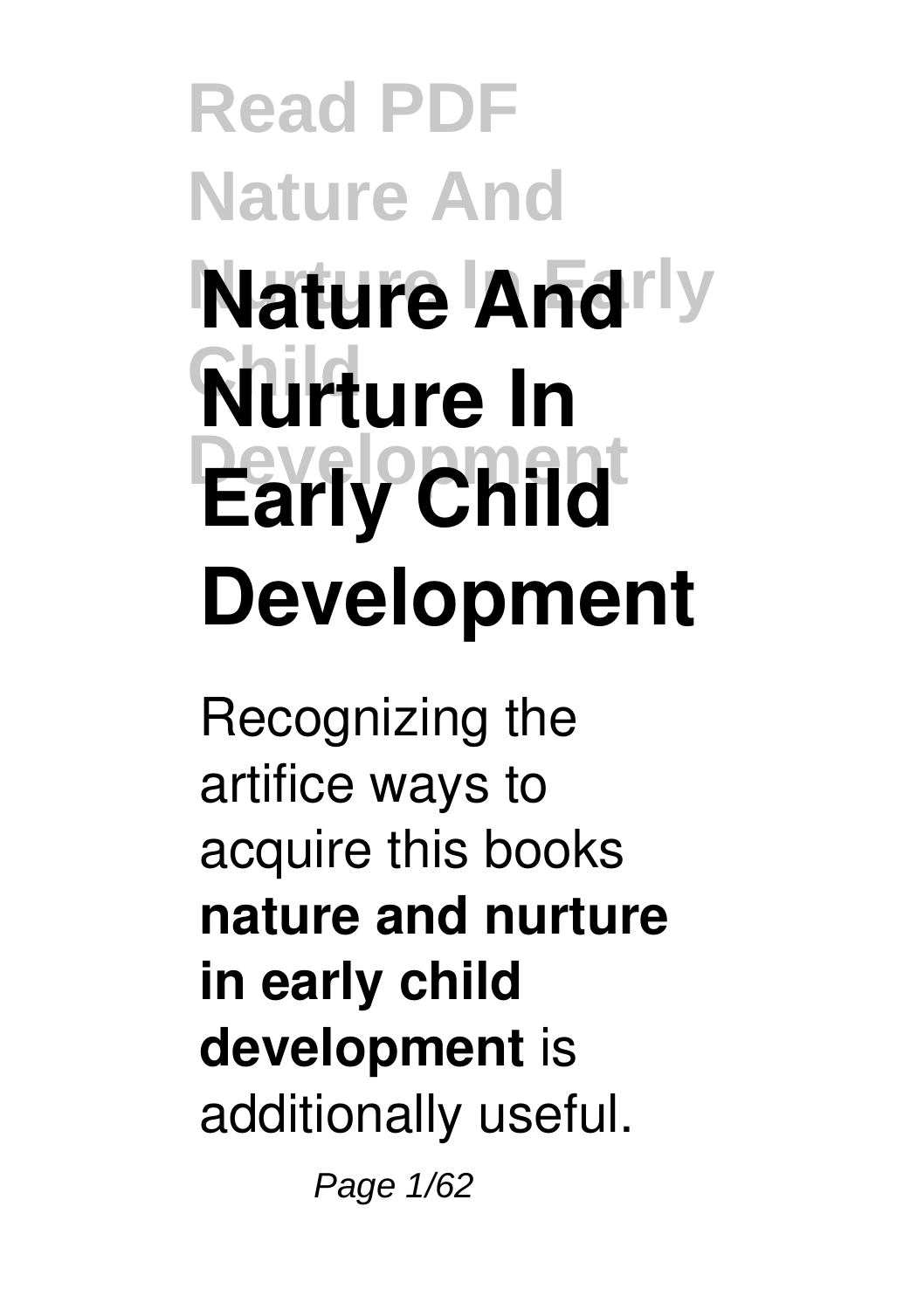You have remained in right site to start acquire the nature getting this info. and nurture in early child development colleague that we manage to pay for here and check out the link.

You could buy guide nature and nurture in early child Page 2/62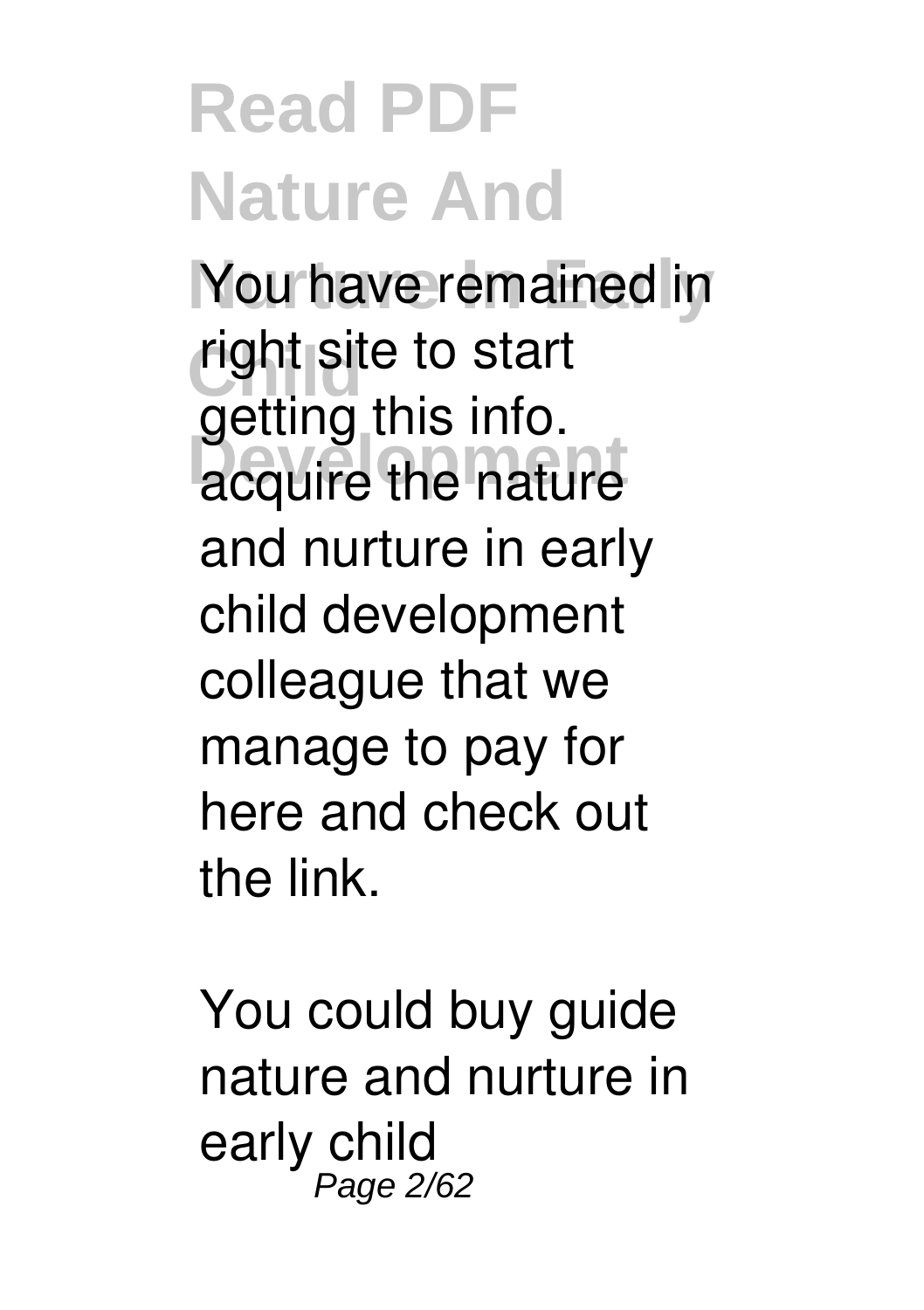development or arly **acquire it as soon as** speedily download feasible. You could this nature and nurture in early child development after getting deal. So, next you require the book swiftly, you can straight acquire it. It's correspondingly extremely simple and as a result fats, isn't Page 3/62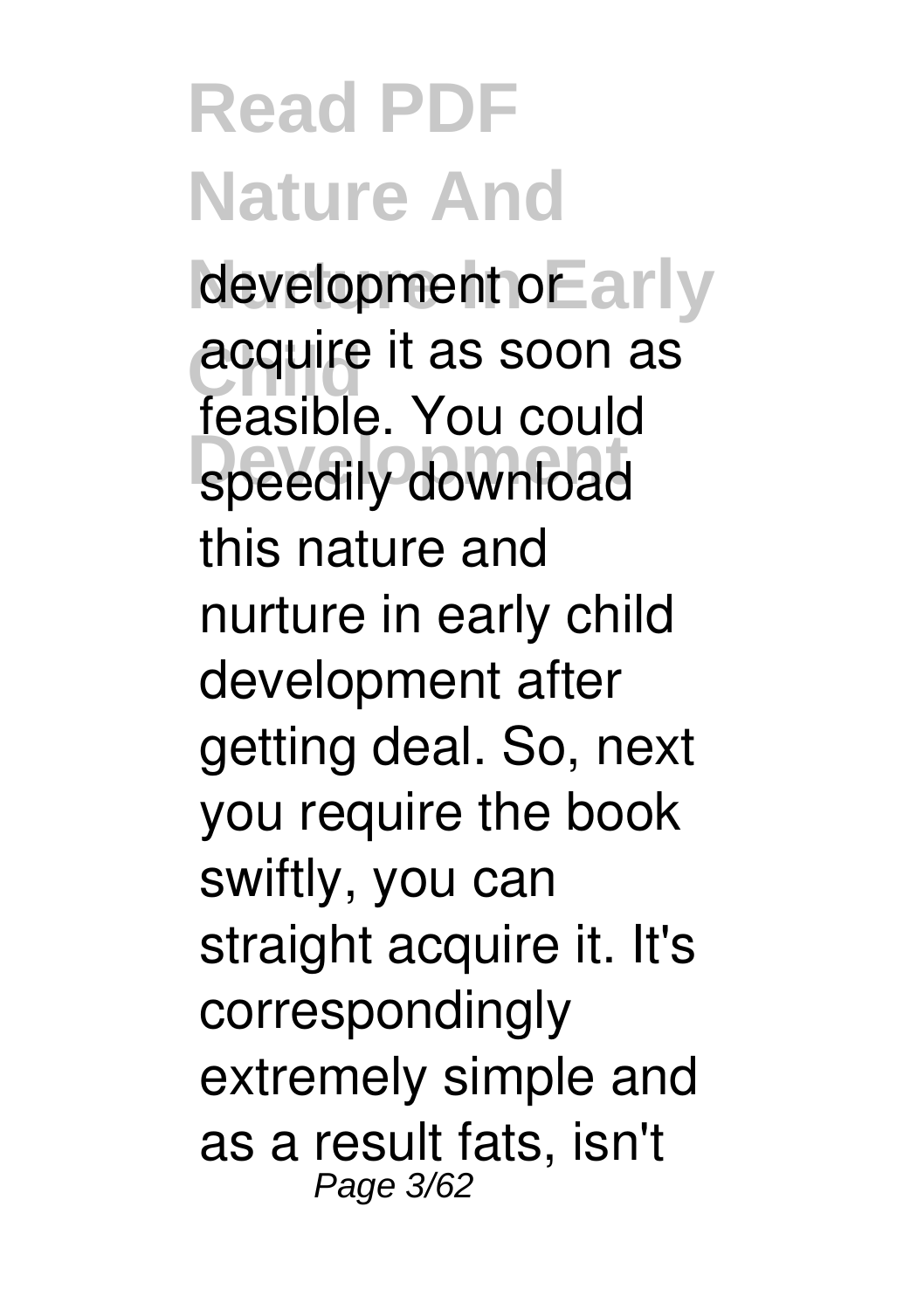it? You have to favory to in this spread

**Nature vs Nurture** Genetics | Biology | FuseSchool The battle between nature and nurture | Irene Gallego Romero | TEDxNTU Nature Vs Nurture Epigenetics: Nature vs nurture Nature vs. Nurture - Page 4/62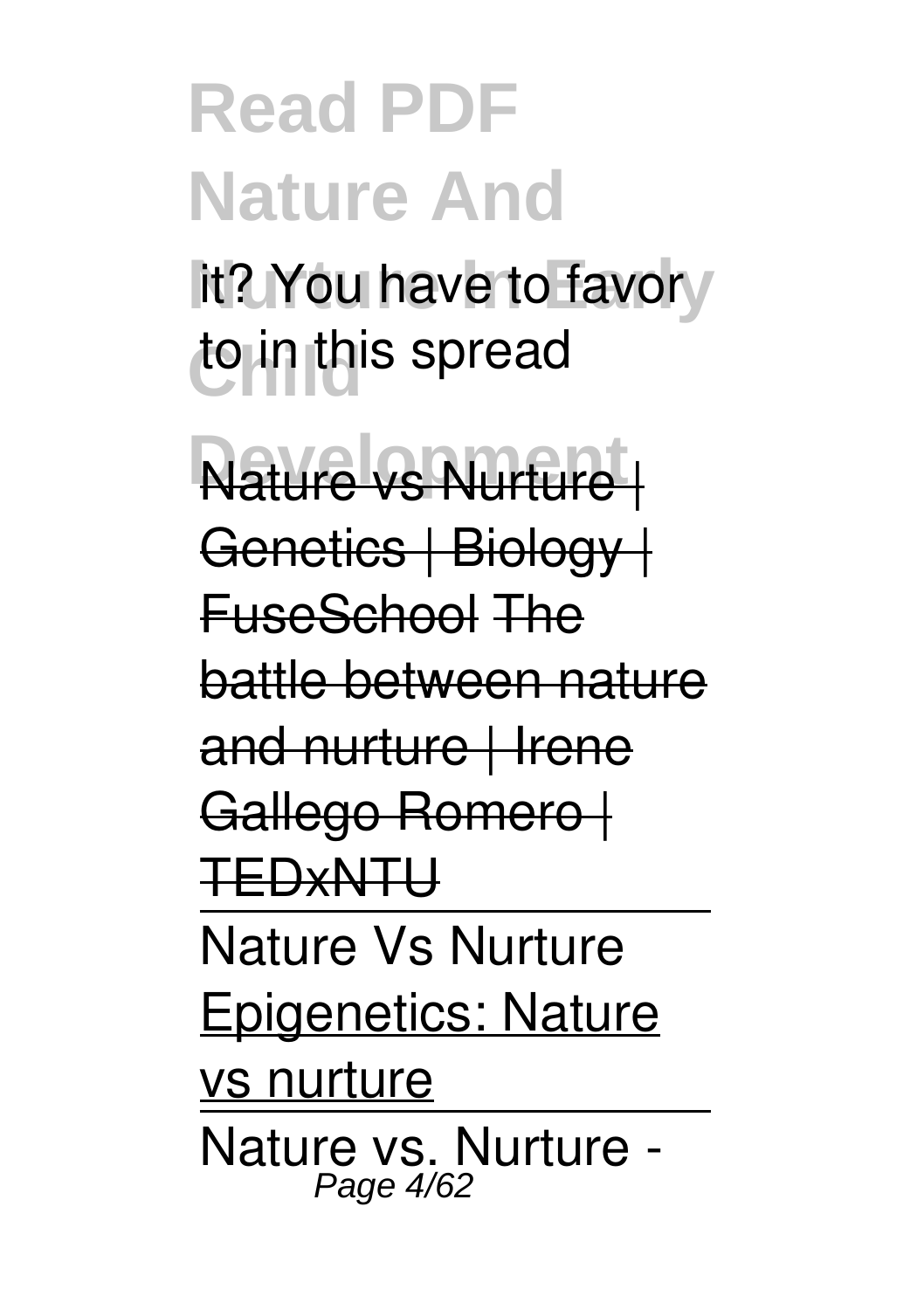**Read PDF Nature And Rart ture In Early Nature vs Nurture Development** Development: Nature Human Brain and Nurture (Davidson Films) Nature vs. Nurture | Child Development **#50 Nancy Segal: Accidental Brothers, Twin Studies, Nature and Nurture, Epigenetics \u0026 More** *#1 Nature vs.* Page 5/62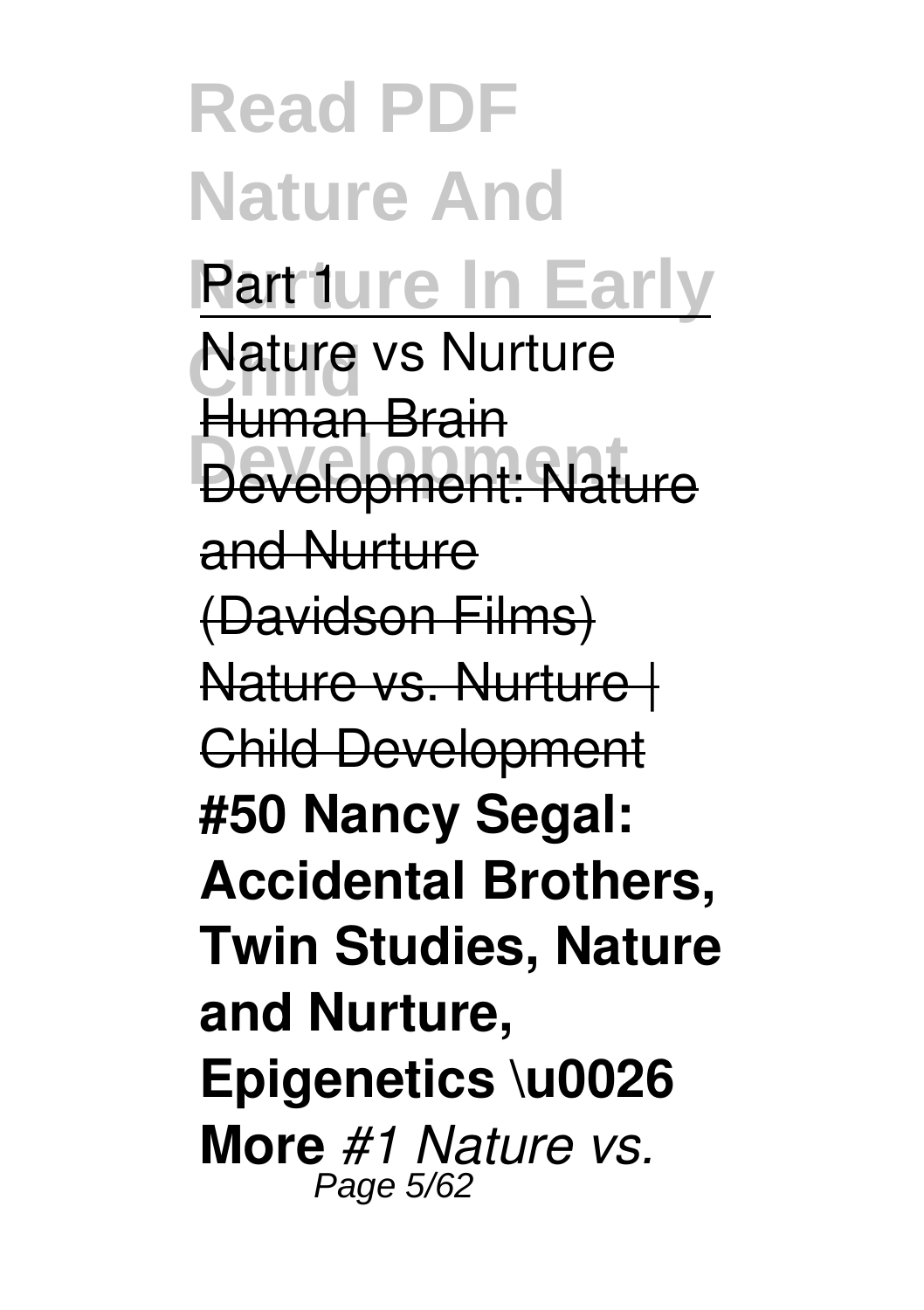**Read PDF Nature And** *Nurture - Psy 101* Is It **Nature Instead of You**, You? - with Nurture That Makes Robert Plomin Nature or Nurture Intelligence *What is the most important influence on child development | Tom Weisner | TEDxUCLA* Nature VS Nurture **Issues of Human Development** Page 6/62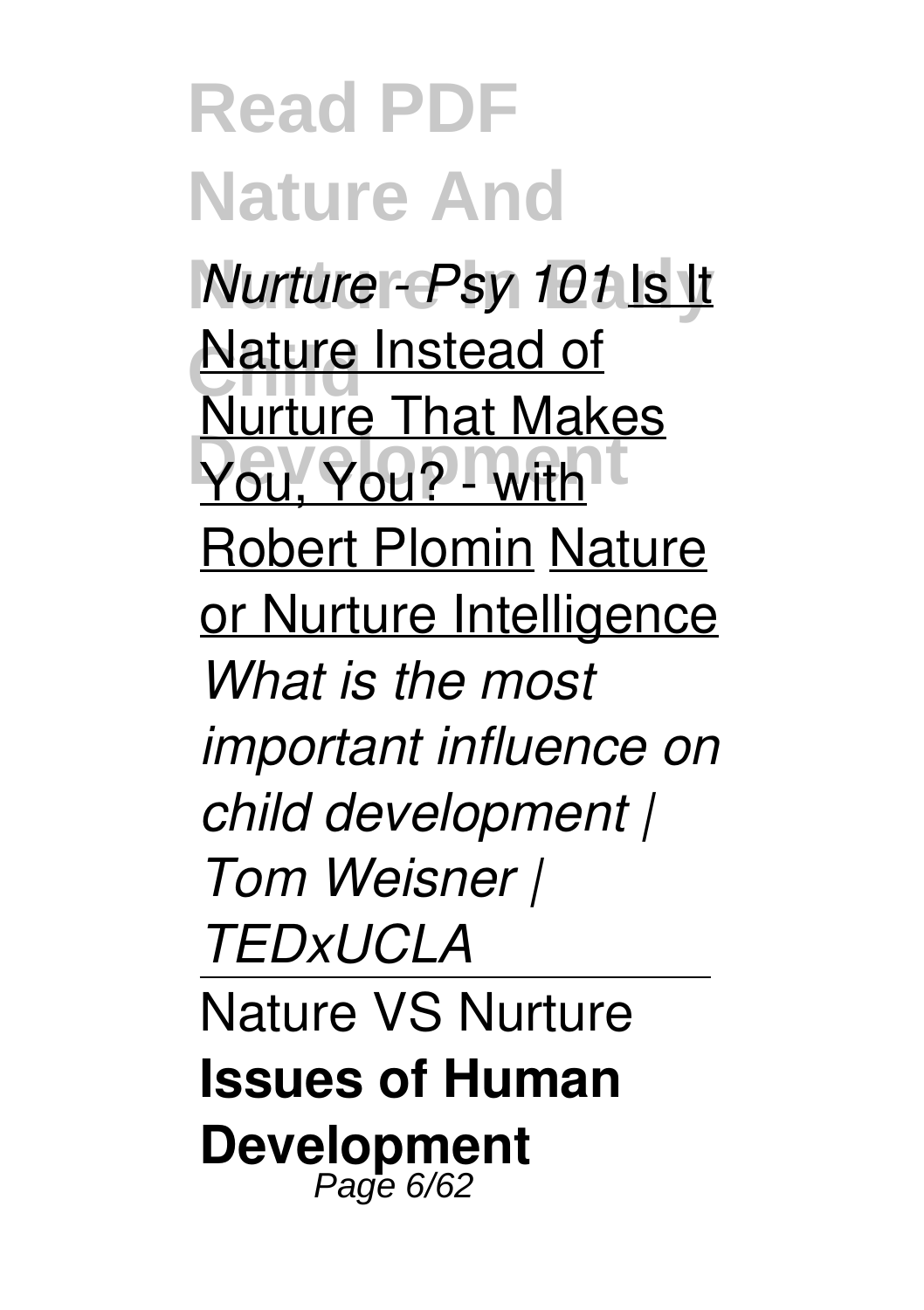**Read PDF Nature And (Nature vs. n Early Nurture,Continuity Development \u0026 Stability vs. vs. Discontinuity Change)** What is NATURE VERSUS NURTURE? What does NATURE VERSUS NURTURE mean? NATURE VERSUS NURTURE meaning ADHD Child vs. Non-ADHD Child Interview *8 Stages of* Page 7/62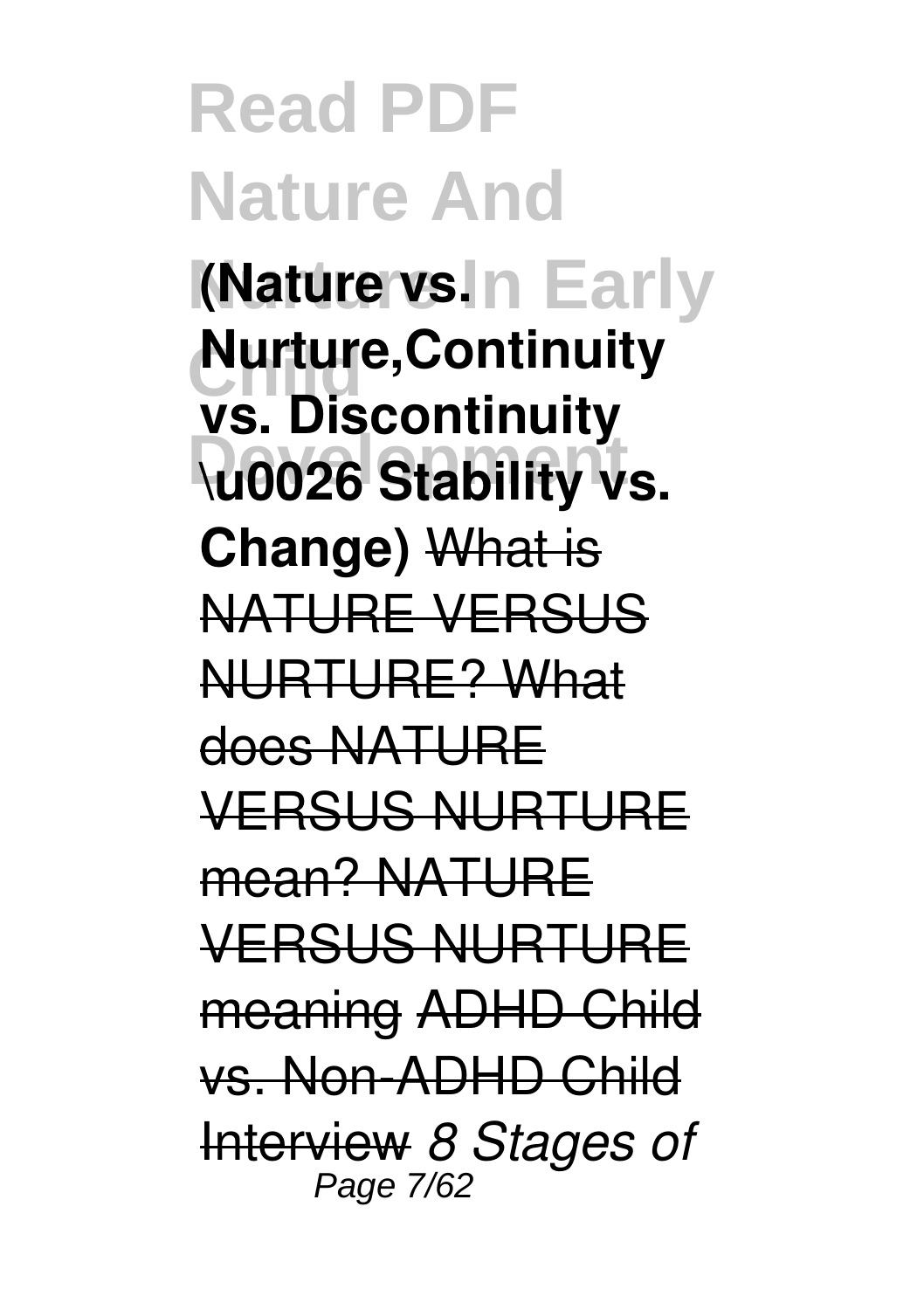**Development by Erik Child** *Erikson Jordan What selects* **Nature** *Peterson ~ Nature is* **Or Nurture - BBC London Olympics 2012 Documentary** Gender Differences:The Nature Versus Nurture Debate Nature versus Culture: A Debate in Gender Development Page 8/62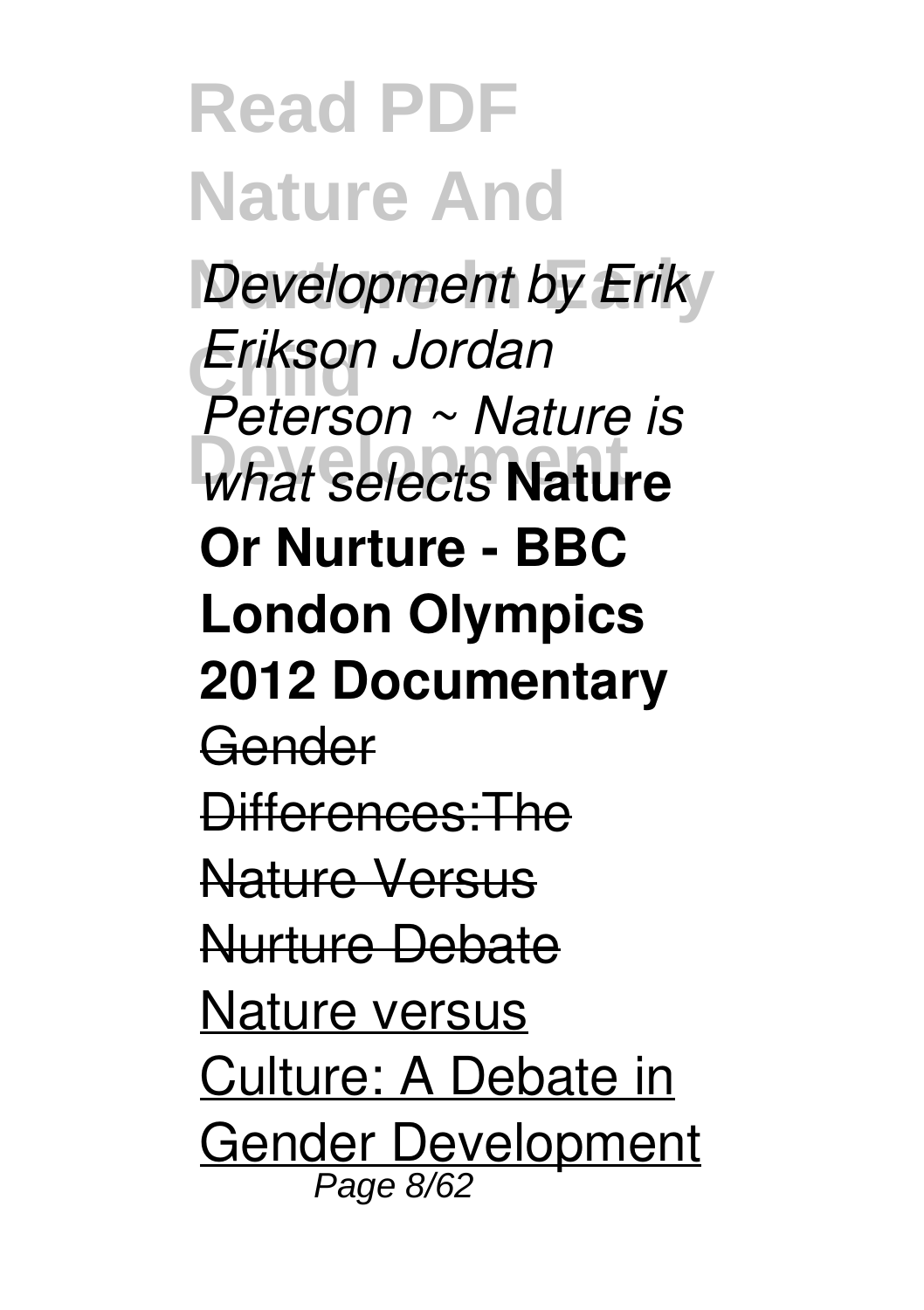| Lecture #10 Gender **Studies for CSS Lesson Child**<sup>Ient</sup> Nature vs Nurture Development Nature and Nurture in Linguistics (Language Development 2) IQ expert James R. Flynn talks about his new book 'Does Your Family Make You Smarter?' *The Nurture Room (Child* Page 9/62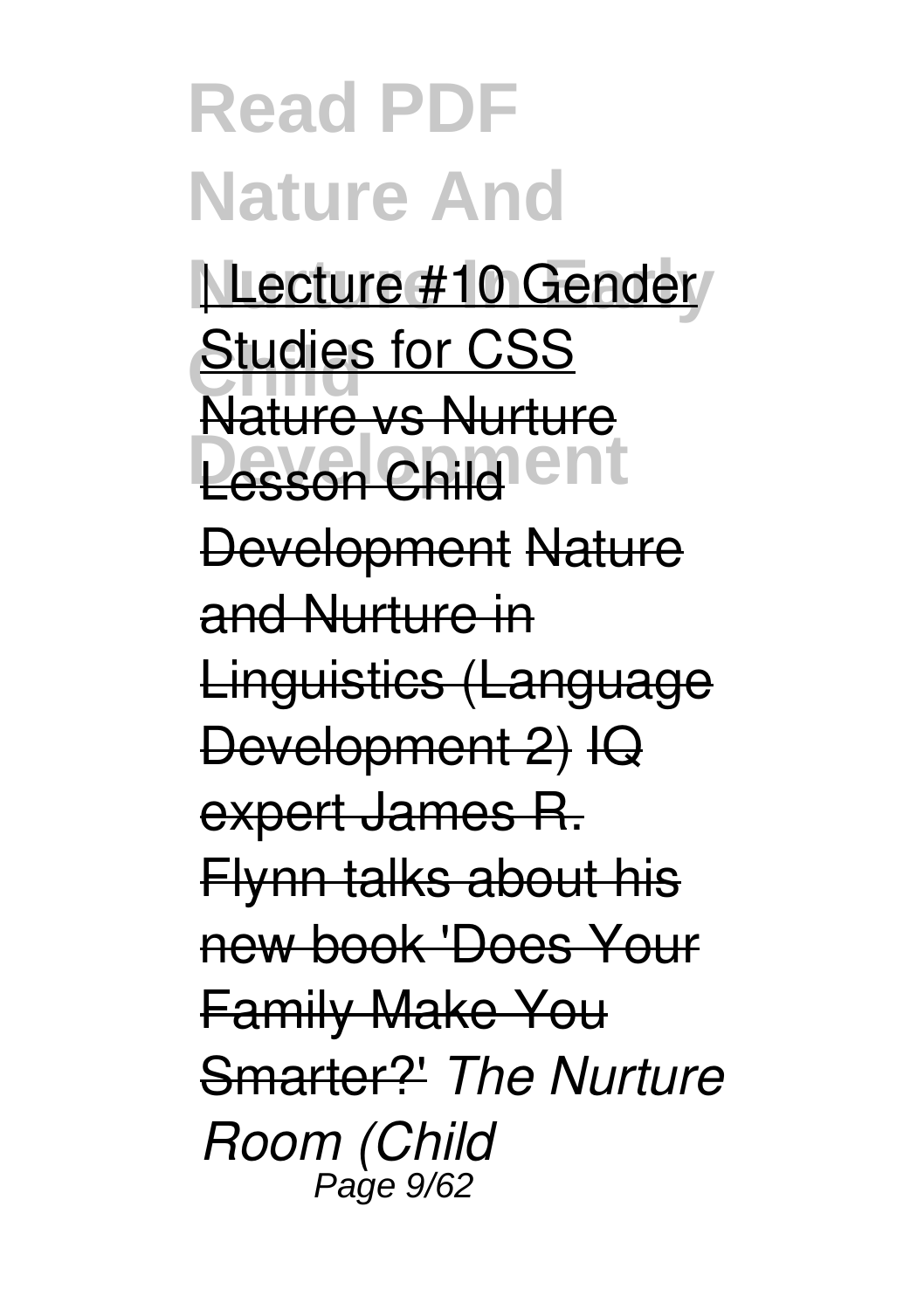**Read PDF Nature And Psychology**<sup>n</sup> Early *Documentary)* | Real **Development** *Development: Crash Stories Social Course Sociology #13 Parenting Doesn't Matter (Or Not As Much As You Think) Behavioral Theory - Nature vs Nurture Personality?* Success: Nature or Nurture? Bill Clement at TEDxCapeMay Page 10/62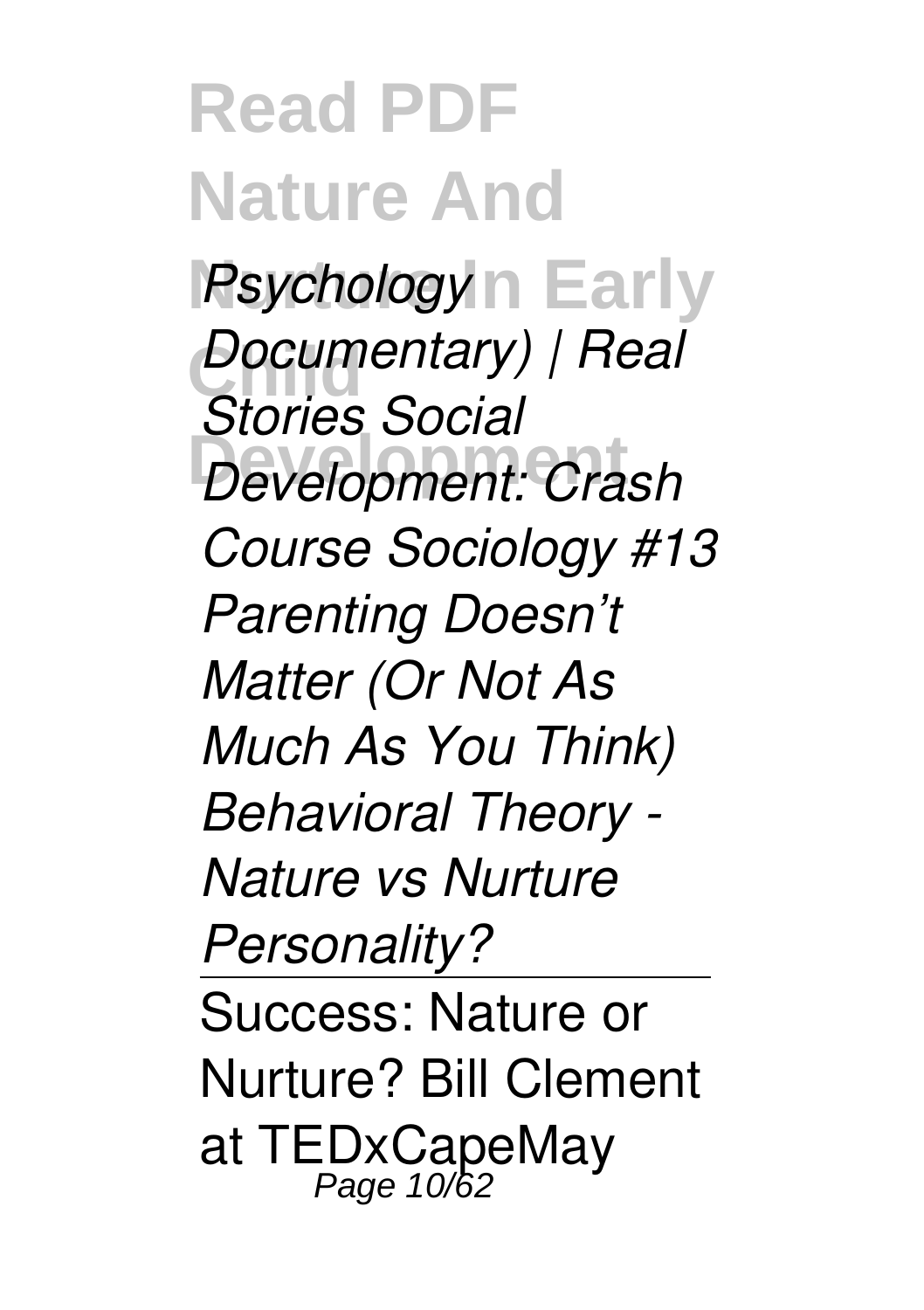**Read PDF Nature And 2013**ture In Early **Nature And Nurture In Lany**<br>Identifying Off-Early Diagonal Communities Using the Australian Early Development Census Results. Social Indicators Research, Vol. 132, Issue. 3, p. 977.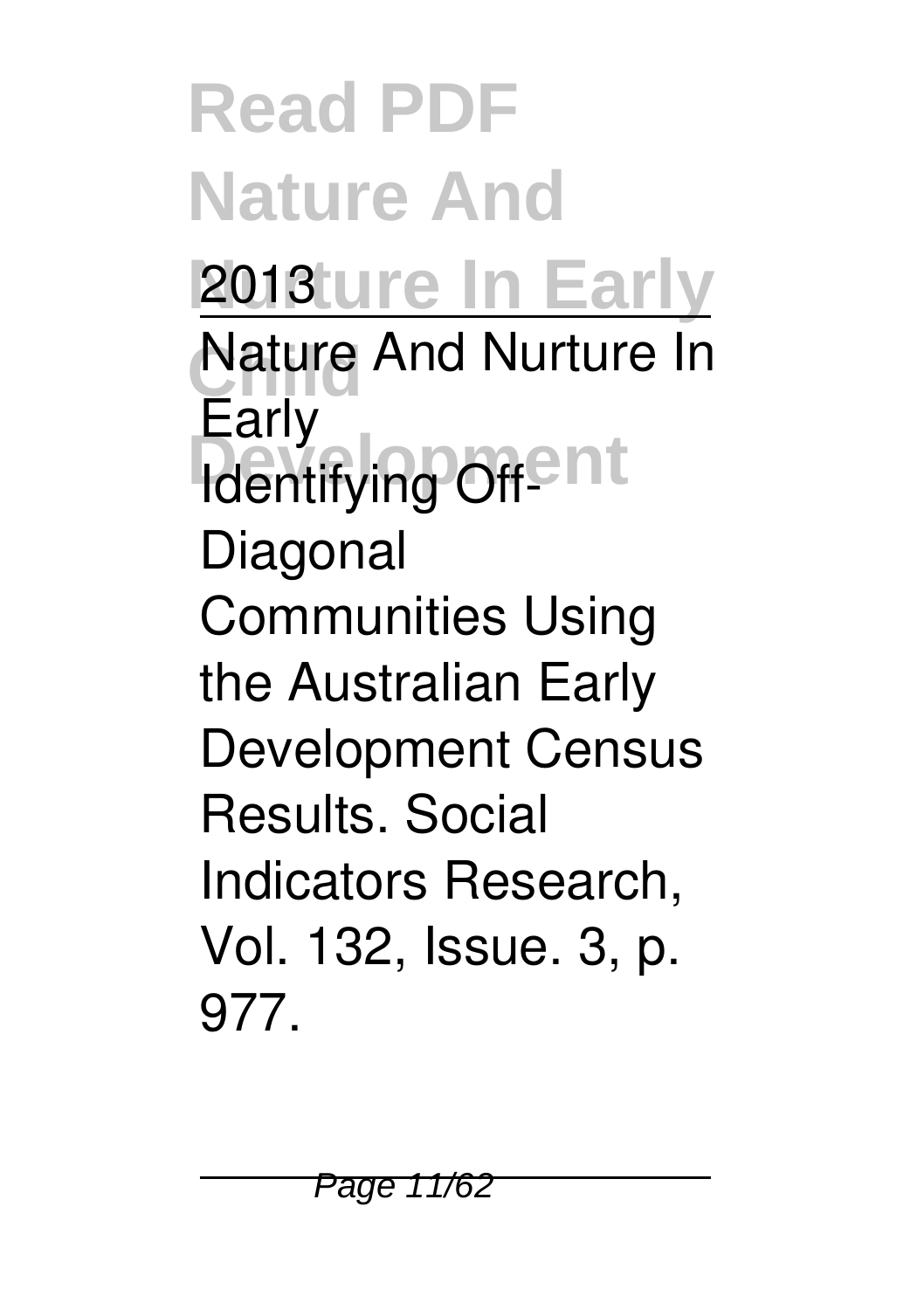**Nature and Nurture in Child** Early Child **Development** Barr, C. S. Newman, **Development** T. K. Becker, M. L. Parker, C. C. Champoux, M. Lesch, K. P. Goldman, D. Suomi, S. J. and Higley, J. D. 2003. The utility of the nonhuman primate ...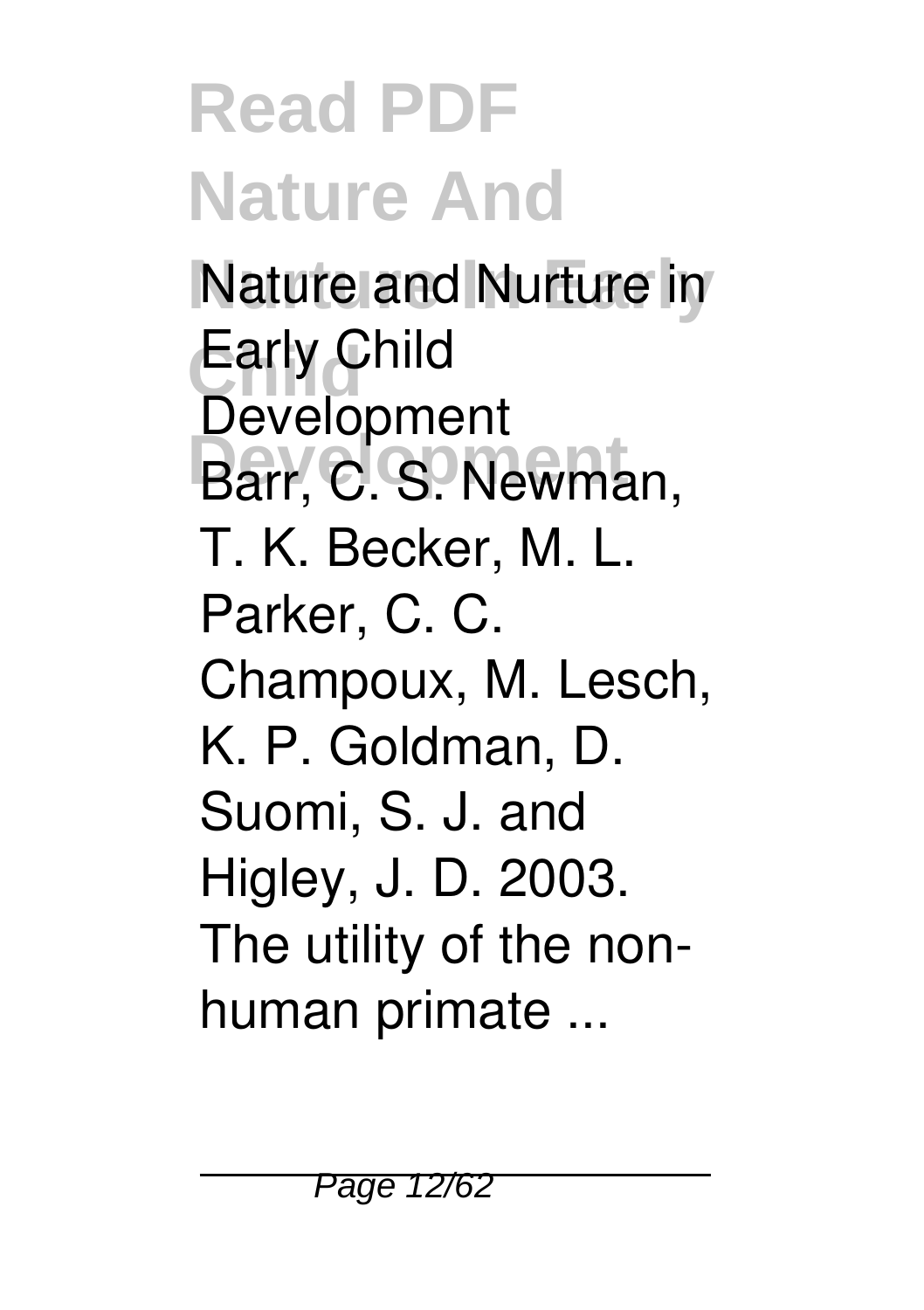**Nature and Nurture V** during Infancy and **Development** Traditionally, "nature Early Childhood vs. nurture" has been framed as a debate ... An individual's environment, including factors such as early-life adversity, may result in changes in the way that parts

...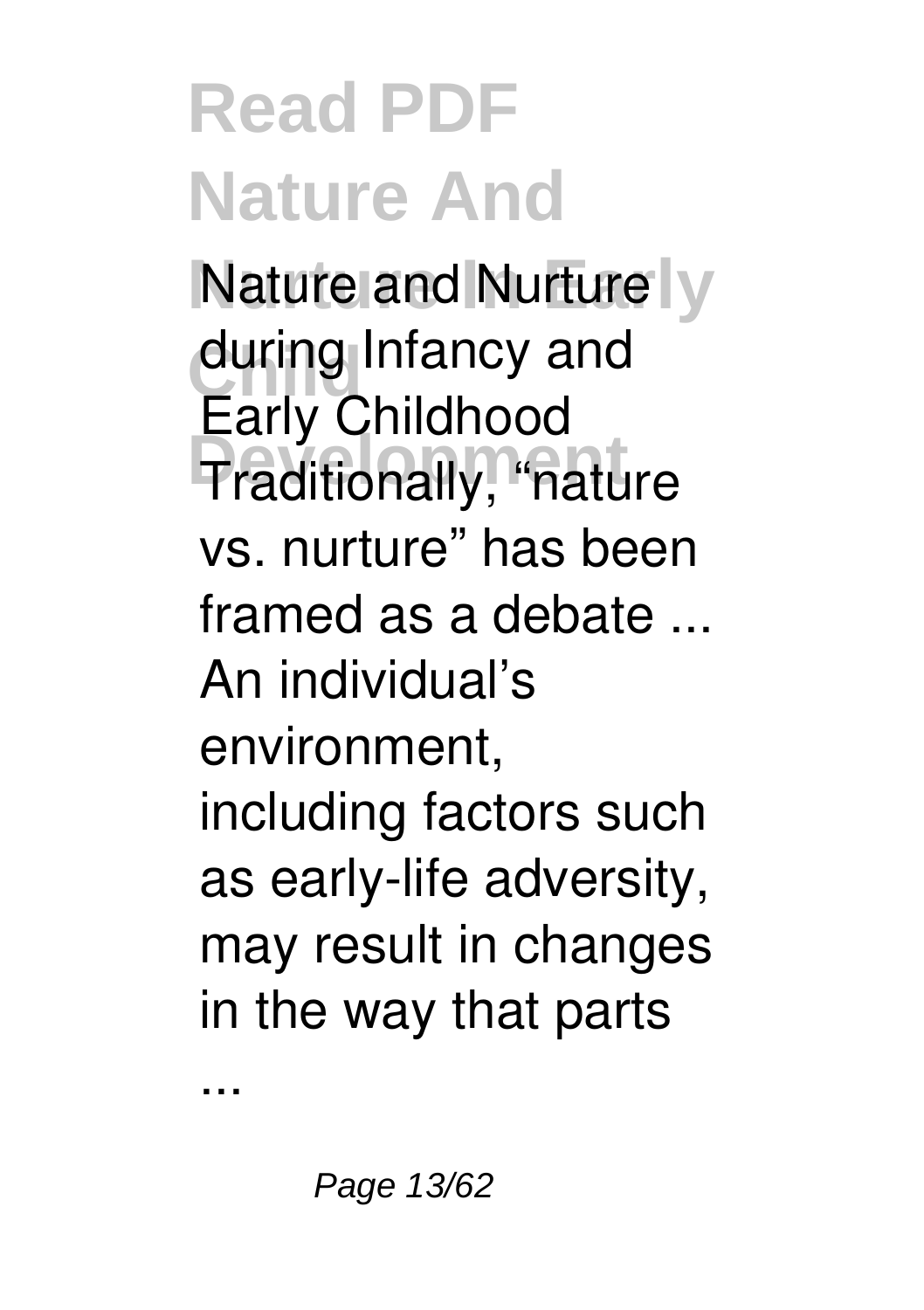**Read PDF Nature And Nurture In Early Psychology Today Development** nurturing him has But this "limitation" of proved to be rewarding in a number of ways, like seeing him employ good sportsmanship in soccer games, encouraging him to read books I know he will enjoy and ...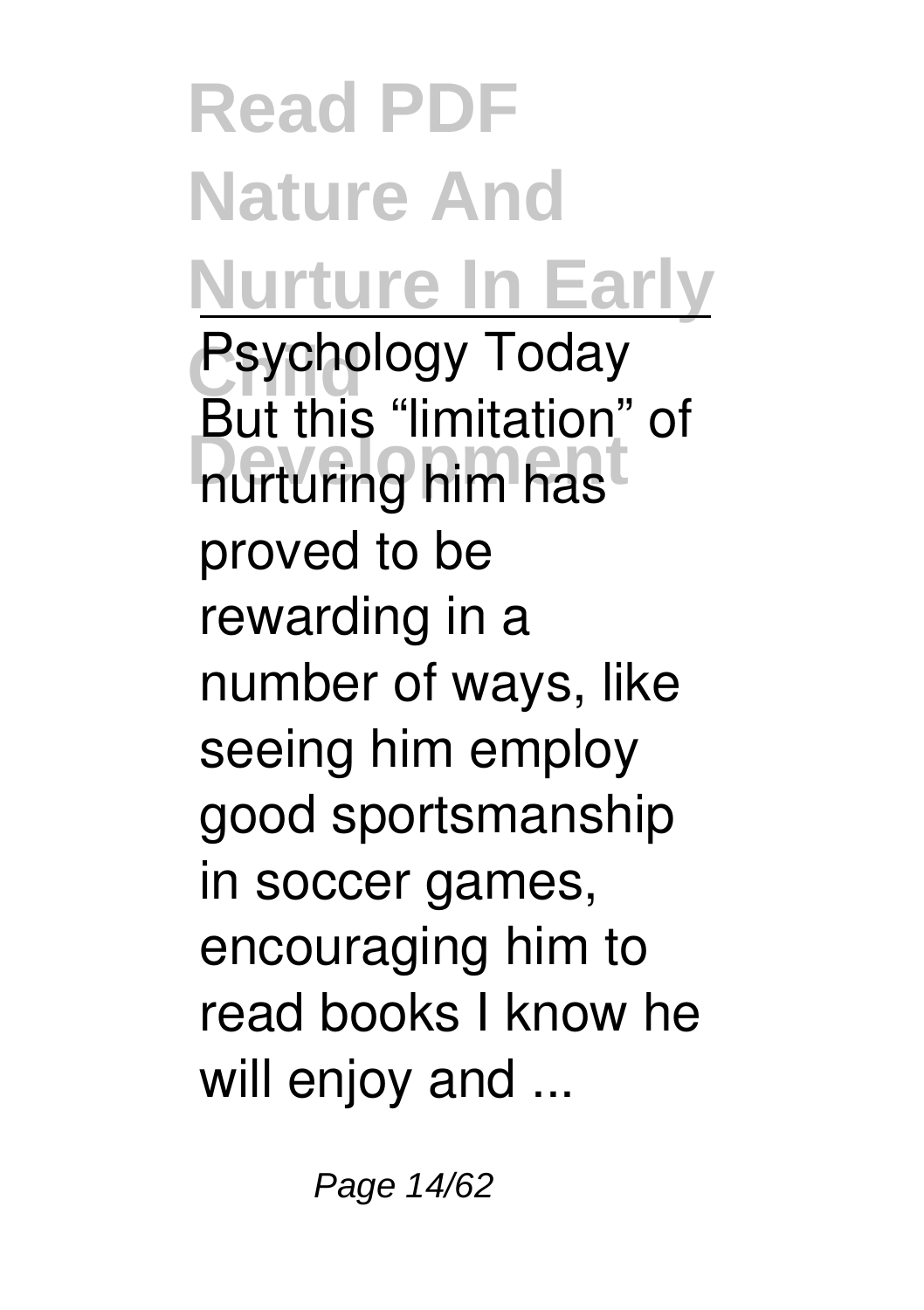**Read PDF Nature And Nurture In Early** The rewarding ways **Development** stepdads can shape stepmoms and kids Researchers at Duke University raised litters of wolf pups and dog pups and put them through the same set of tests. Here's what they found.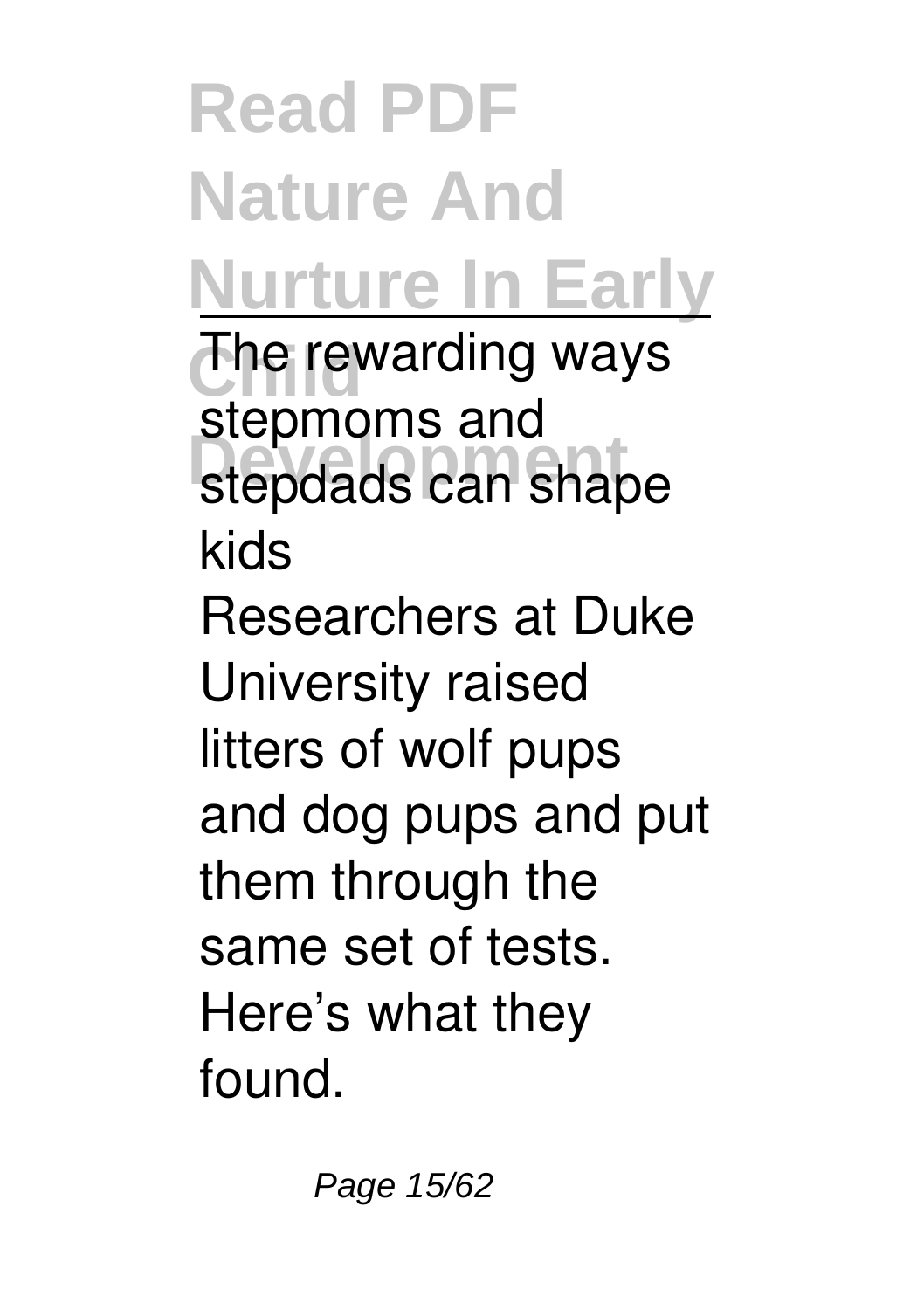#### **Read PDF Nature And Nurture In Early** Wolf pups versus dog paps. Nature can pups: Nurture can't Duke researchers find I have chosen the title Nature, Nurture and Chance: The Lives of Frank and Charles ... appointed to the John Curtin School of Medical Research to meet him in Oxford early in August 1949.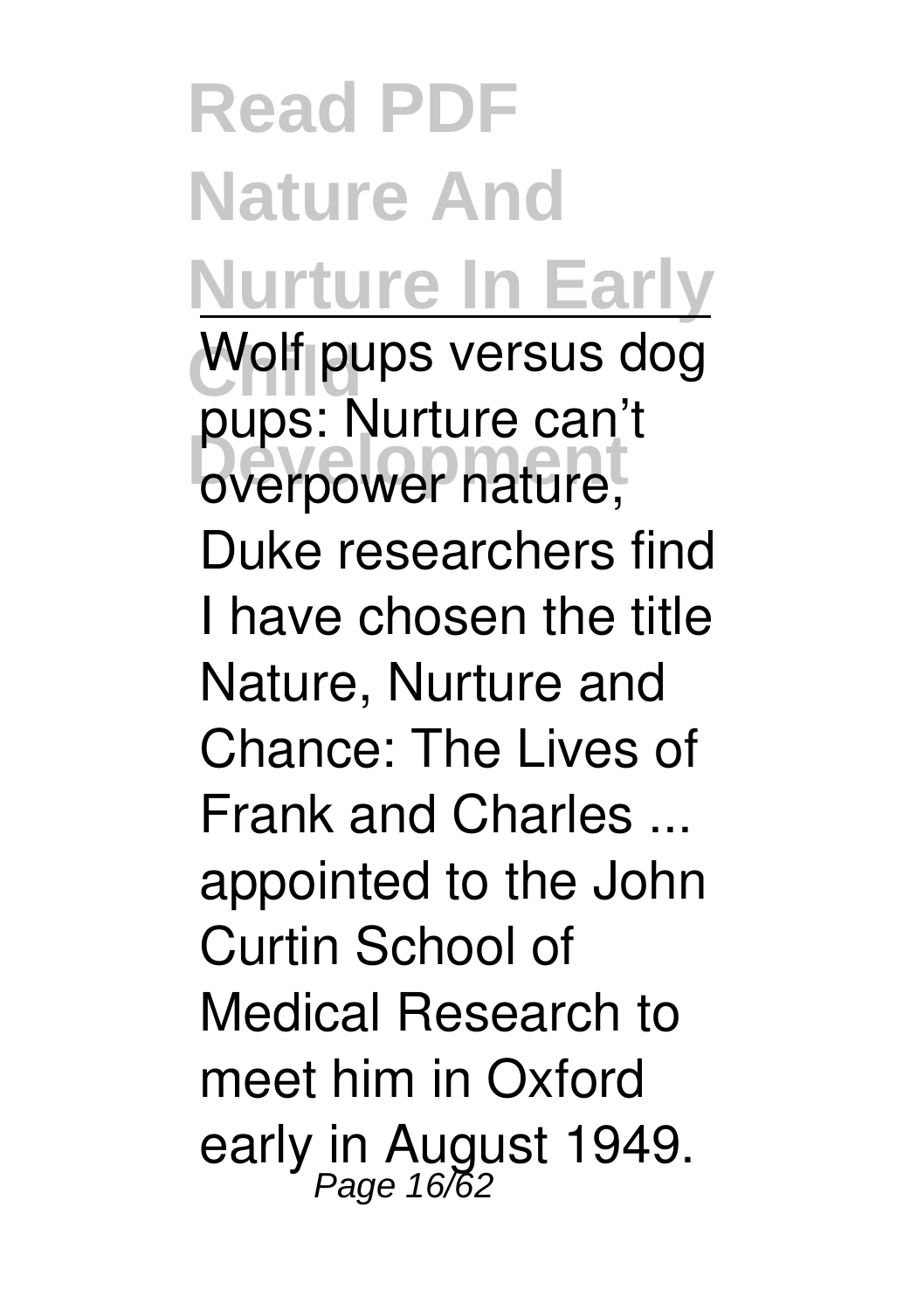## **Read PDF Nature And** Adrien Albert ..Early **Child**

**Nature, Nurture and** Chance: The Lives of Frank and Charles Fenner When George Santayana characterized America as a remarkably idealistic civilization, he meant to emphasize two Page 17/62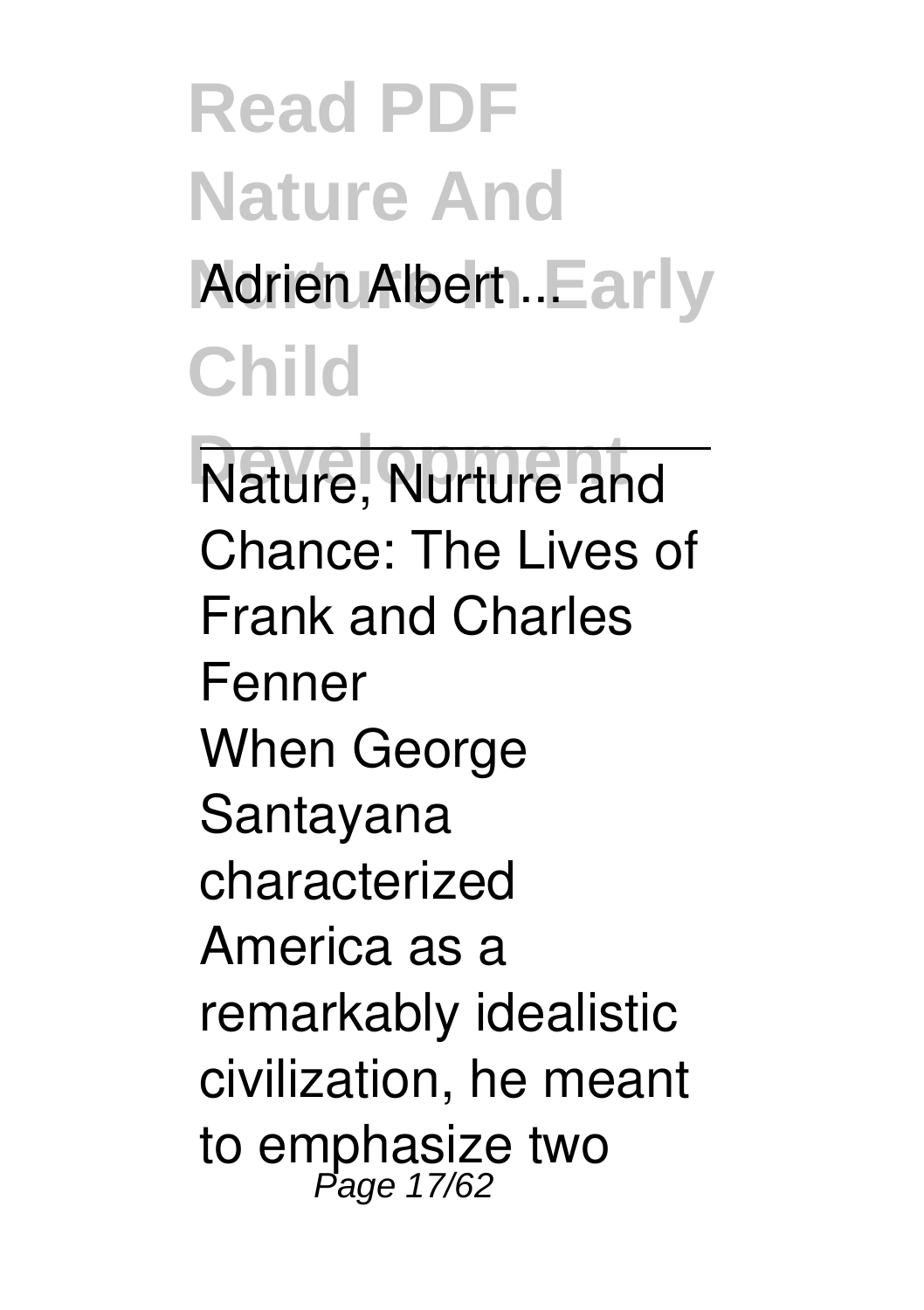tendencies of national character: a **Development** about bending society prodigious fantasy and nature ...

The Child and the Republic: The Dawn of Modern American Child Nurture Components of both nature and nurture are important in the Page 18/62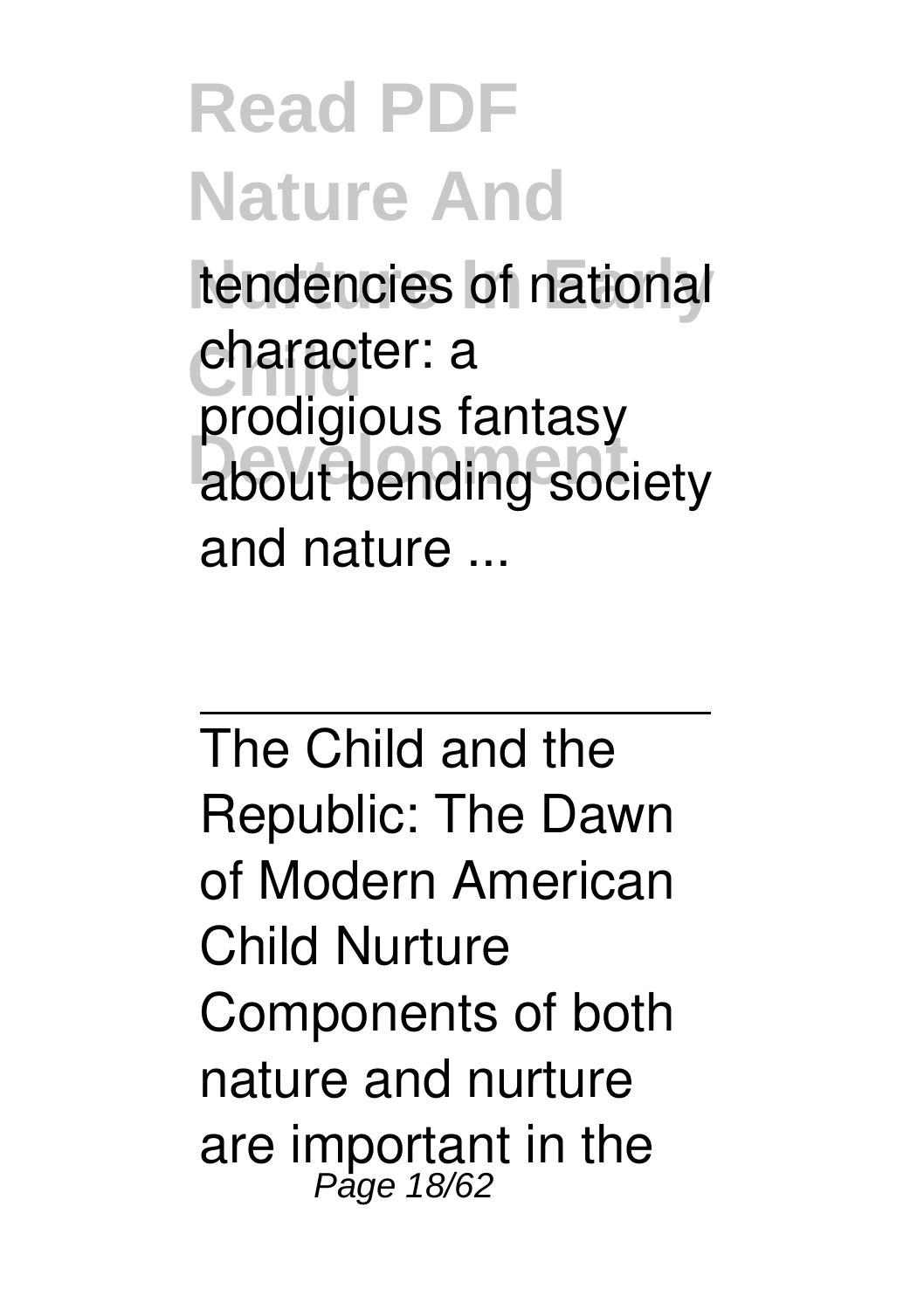development and rly progression ... who (2), with other <sup>ent</sup> have never smoked environmental (occupational exposures and earlylife infections) and ...

The Future of Nature versus Nurture in Understanding Chronic Obstructive Page 19/62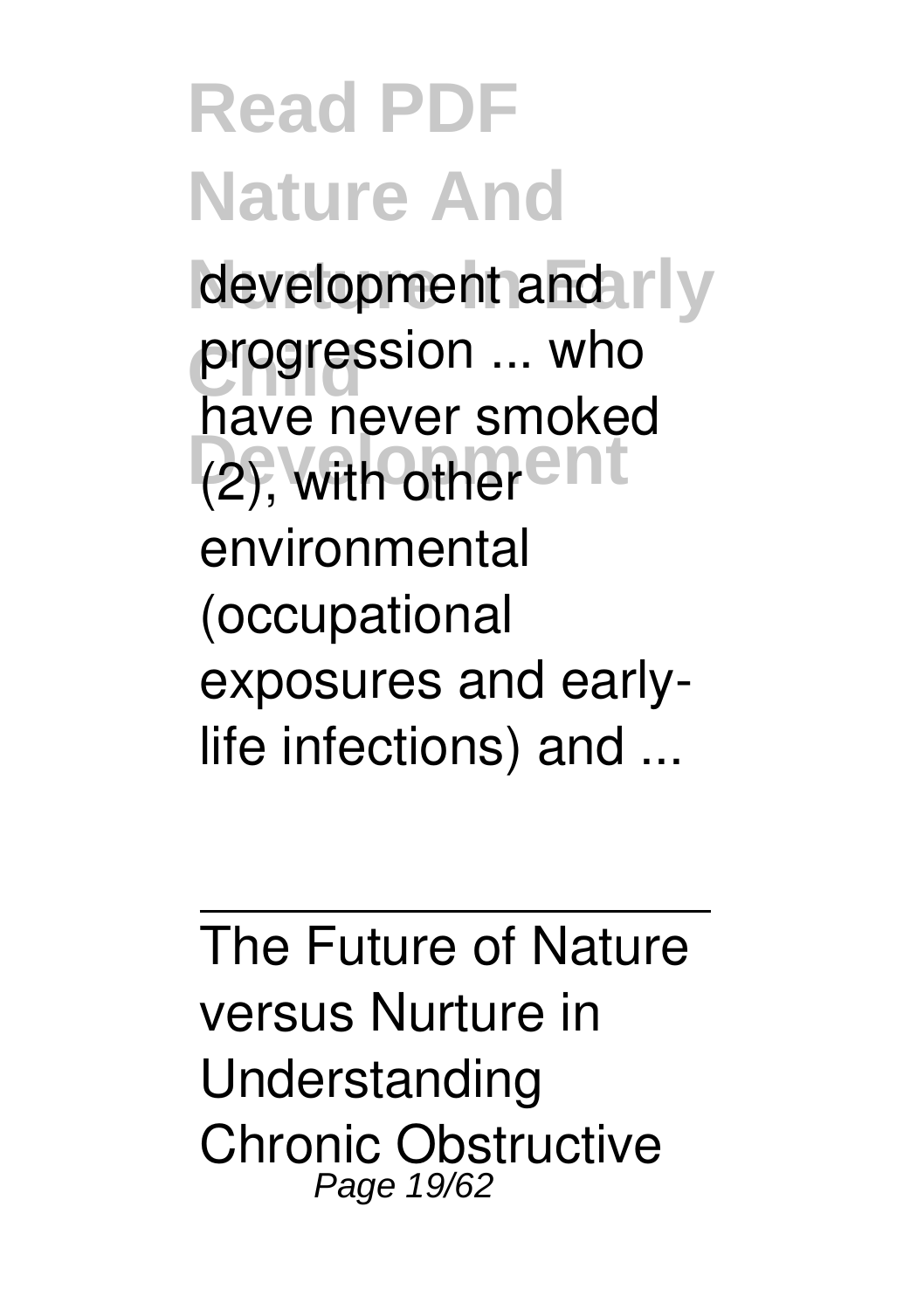**Pulmonary Disease** We strongly **Development** perform your own encourage you to research when selecting a care provider. Nurture and Nature is a licensed Early Childhood Education Center located in San Mateo, CA. They offer both ...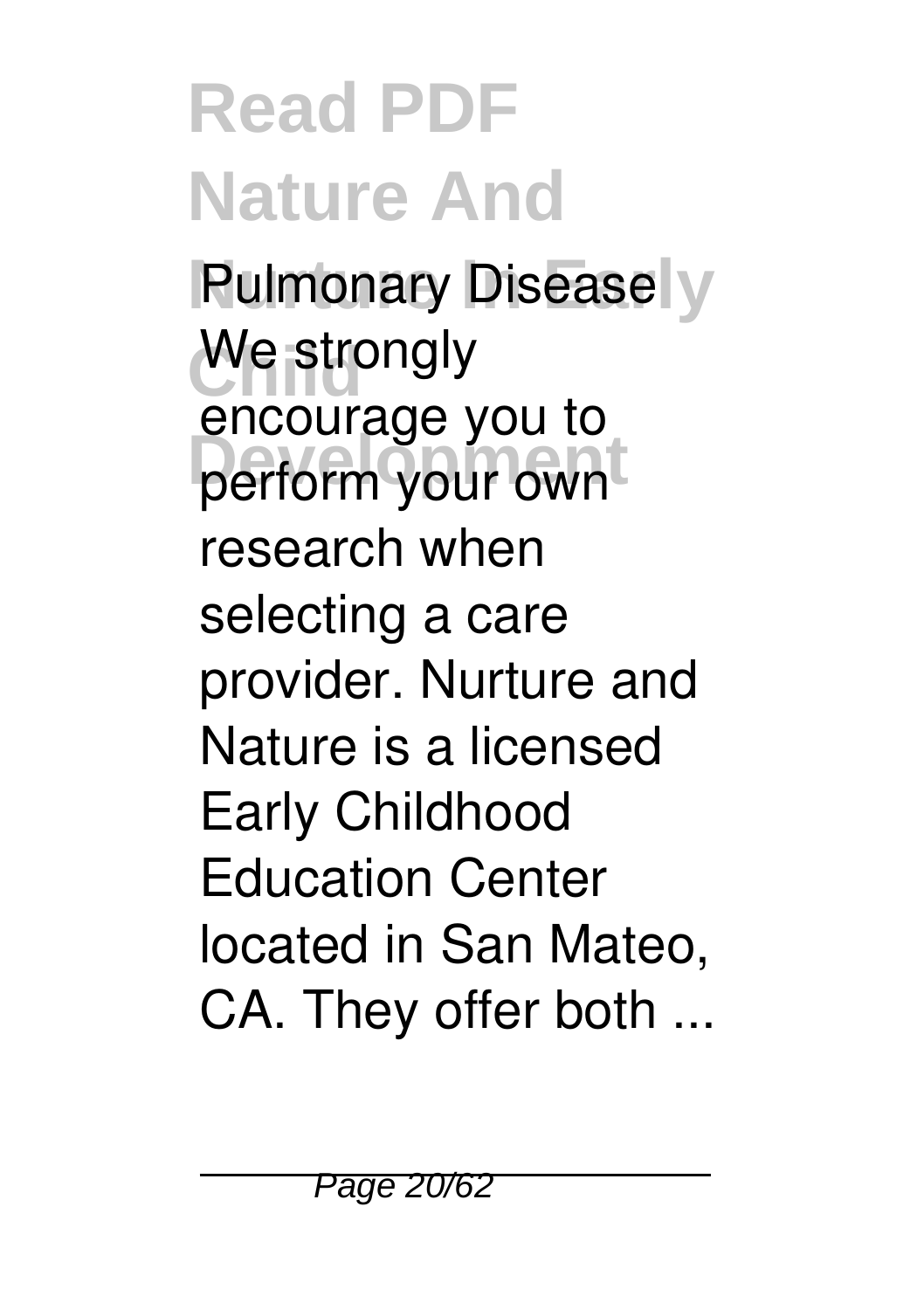**Nurture & Nature Incy** It's a philosophy **BEDET INTERNATION** which involves people large proportion of their income to build wealth to give them the choice to do things like retire early. "I've been interested

...

Are you born to save,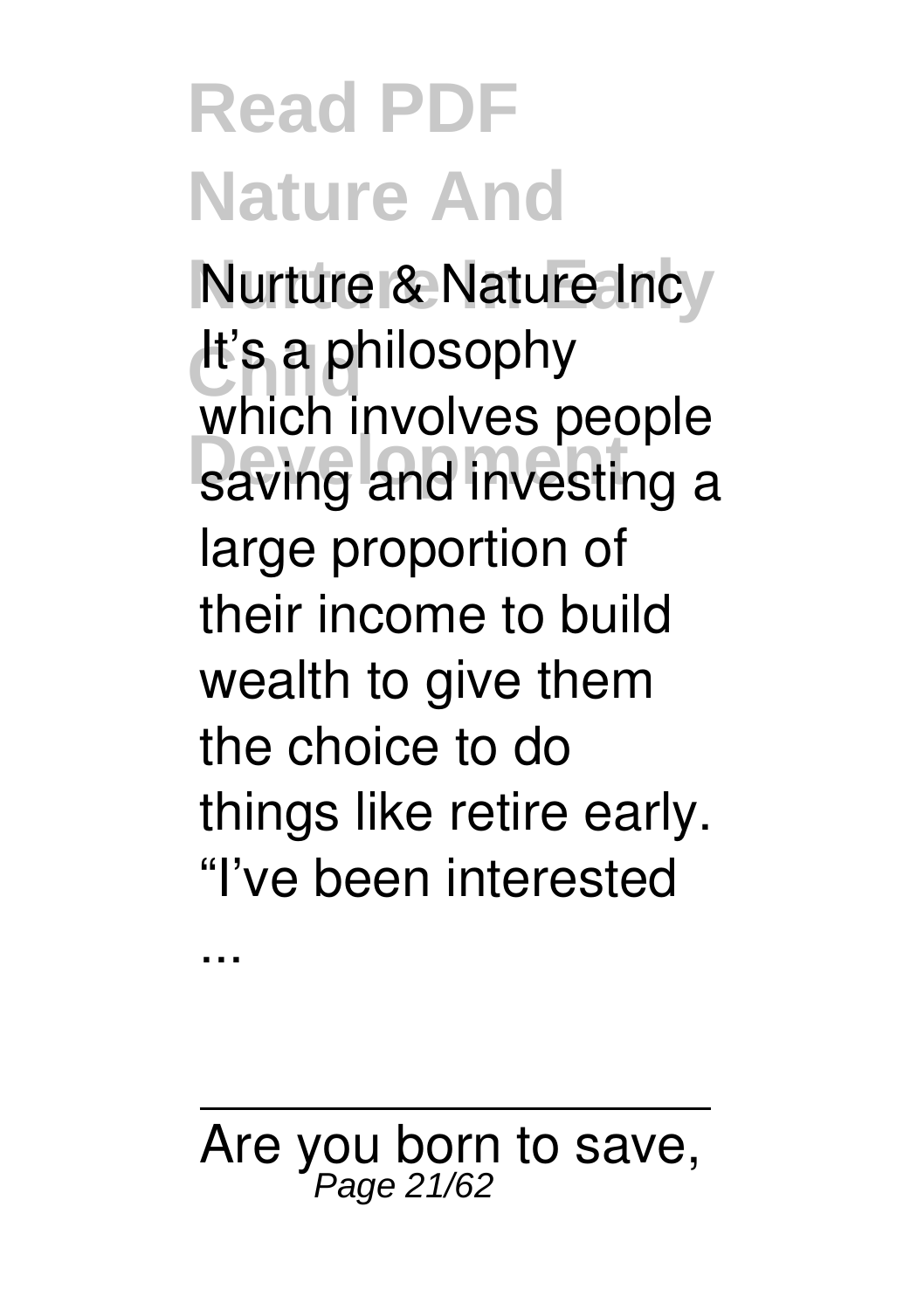while others are born to spend? **Development** childhood learning Australia's early framework (equivalent ... We would need more research to show the ways these risks depend on the nature and nurture of the child, the quality of the centre ...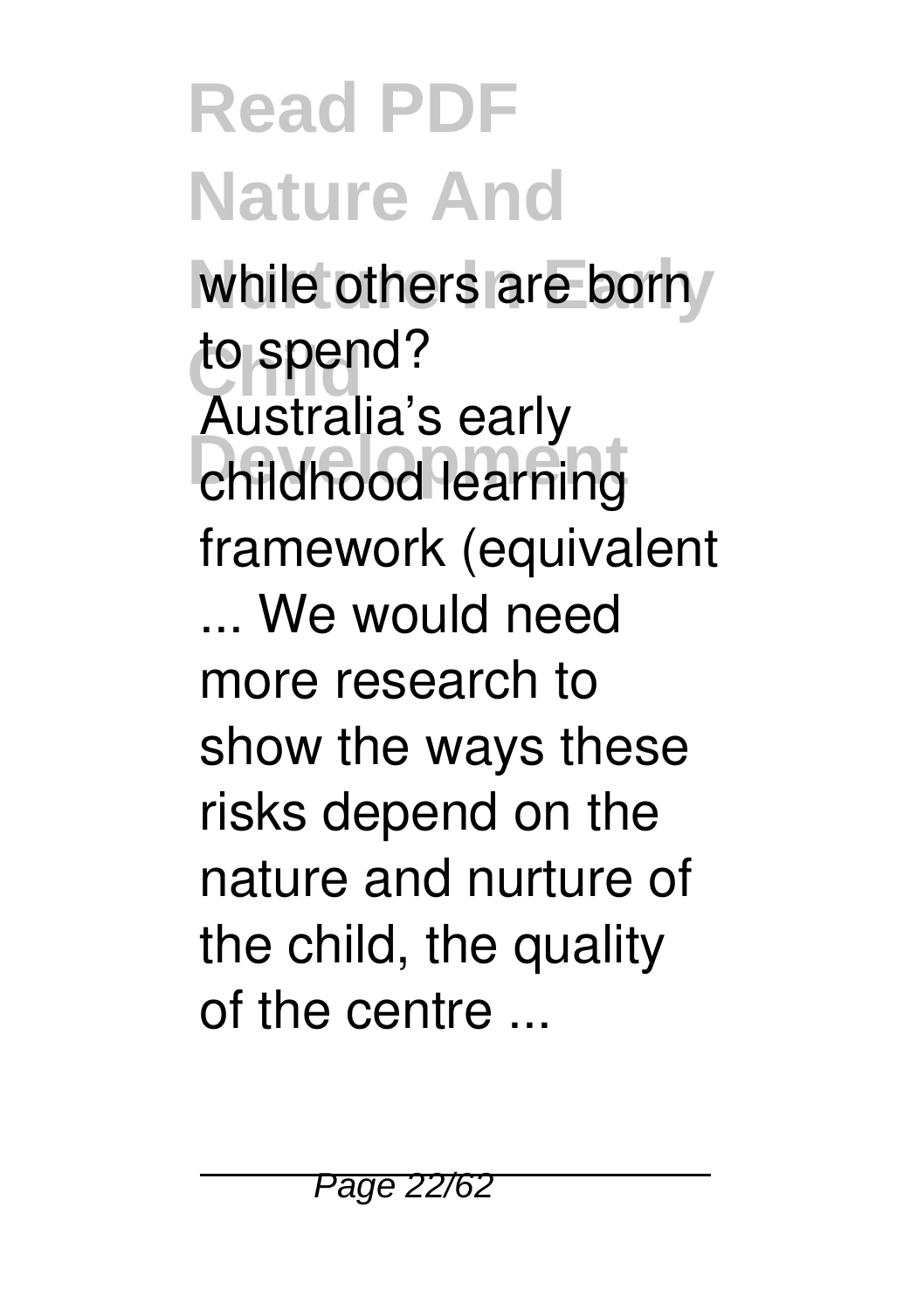It takes a village: why sending your kid to **Poutsourcing Tent** childcare isn't parenting' As recently as 2018, Fauci celebrated the lifting of the "pause" on such research. With government in "upstream" control of funding, guidance, and publications, he argued, what could go Page 23/62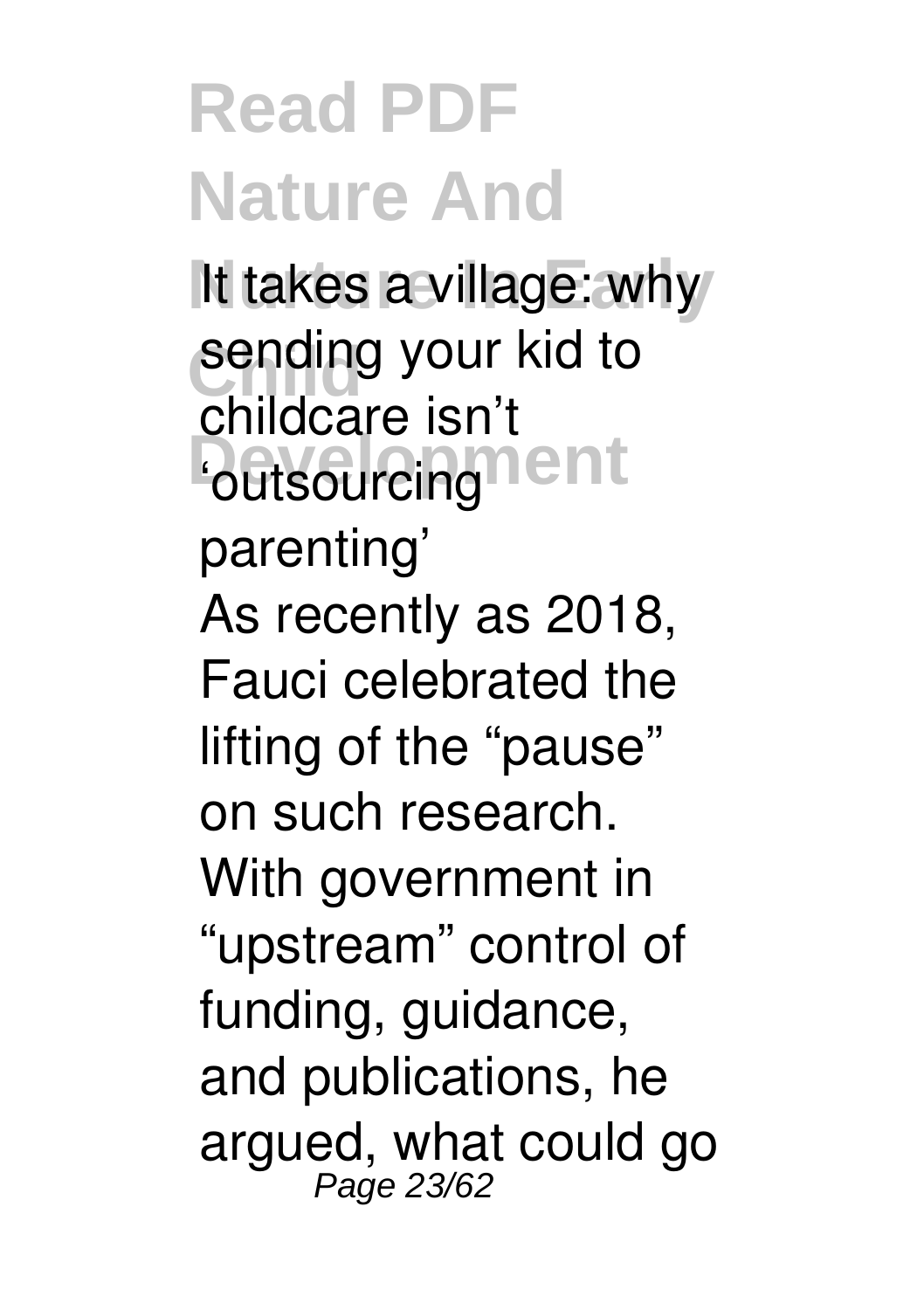**Read PDF Nature And** wrong?re In Early **Child**

**Fauci's Truths and** Half-Truths About Gain-of-Function Research Early childhood education and care centres ... We would need more research to show the ways these risks depend on the nature and nurture Page 24/62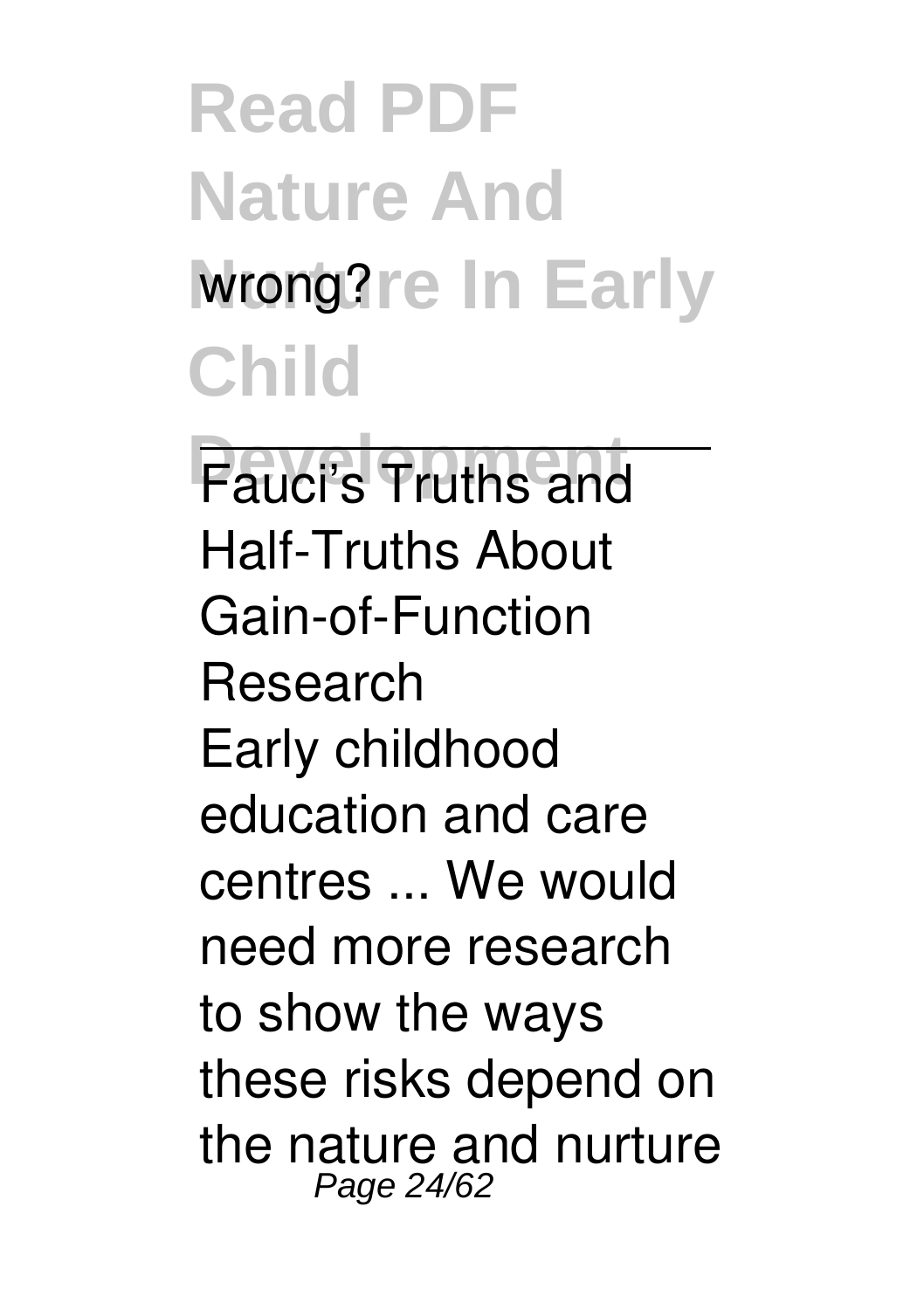of the child, the Early quality of the centre **Development** and staff, and ...

The Conversation: Sending your child to daycare isn't 'outsourcing parenting' - it takes a village It will also nurture these entrepreneurs and support them Page 25/62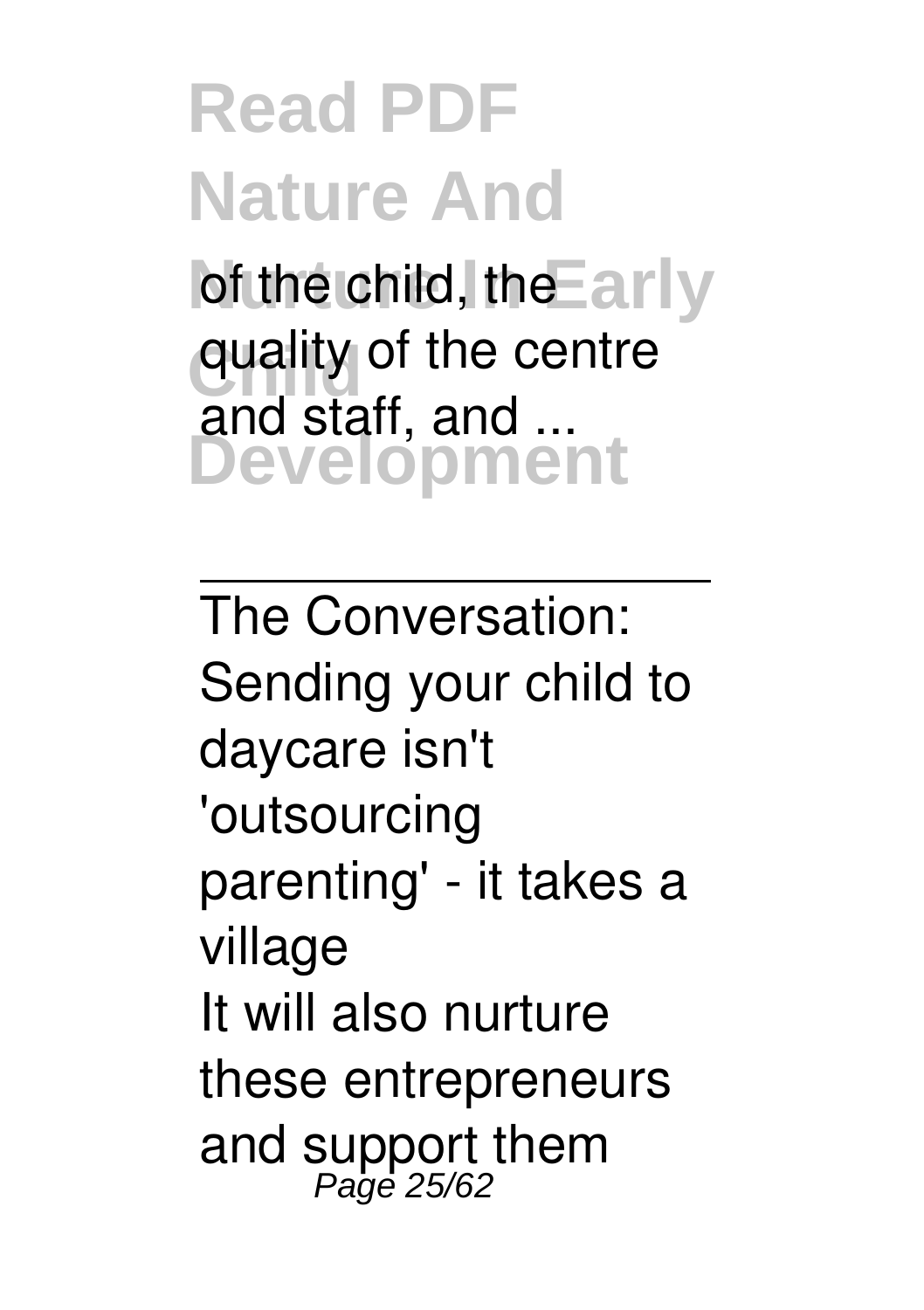through the earlyarly stages of practical in nature development ... or from its function to its design. The idea must also have a ...

TEF to nurture new and start-up tourism enterprises — Bartlett "We find that that kind of selection [for a Page 26/62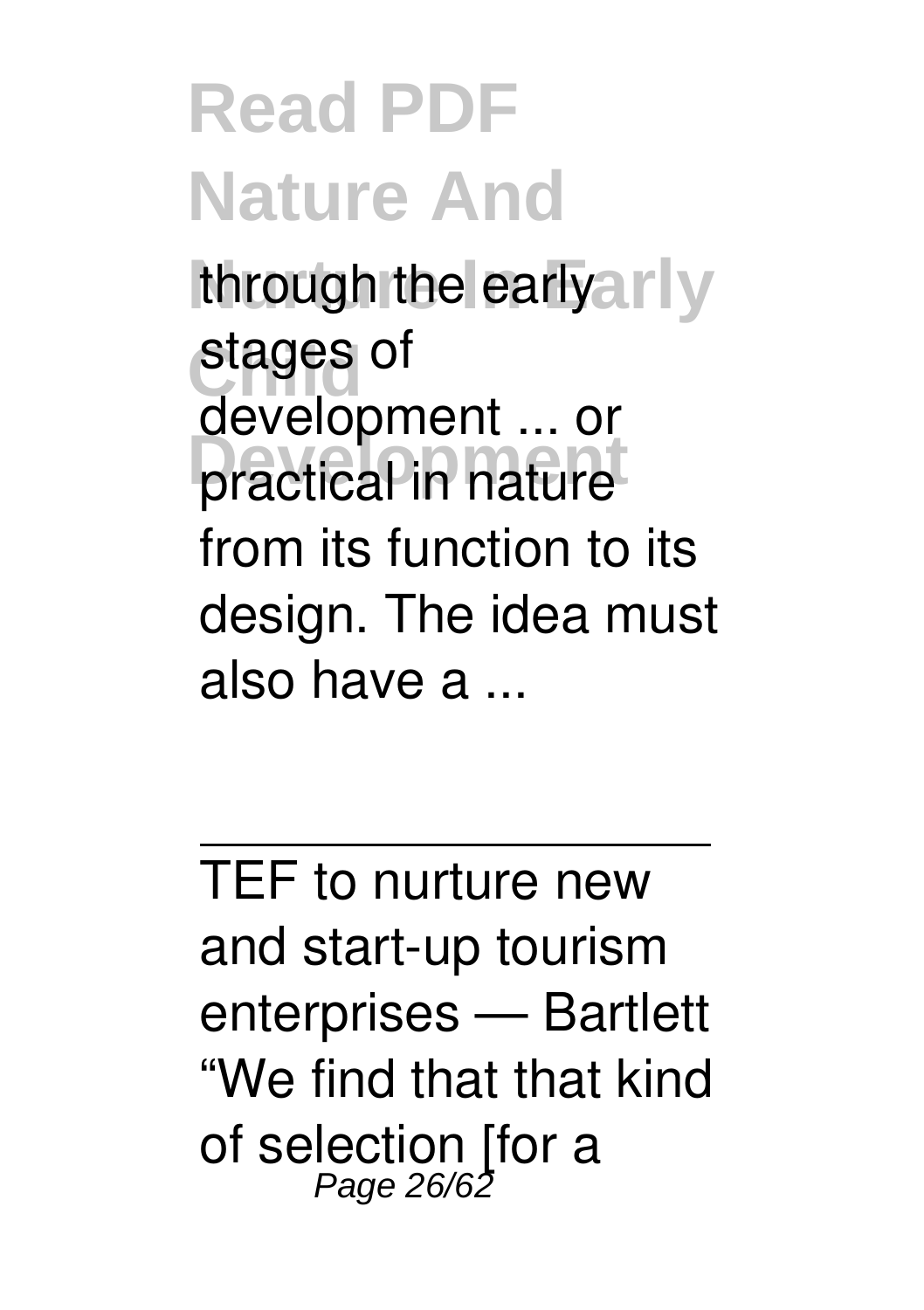friendly temperament] during domestication having this really early resulted in dogs emerging ... of [dog puppies'] nature to communicate and ...

For developmental scientists, the nature versus nurture debate has been settled for Page 27/62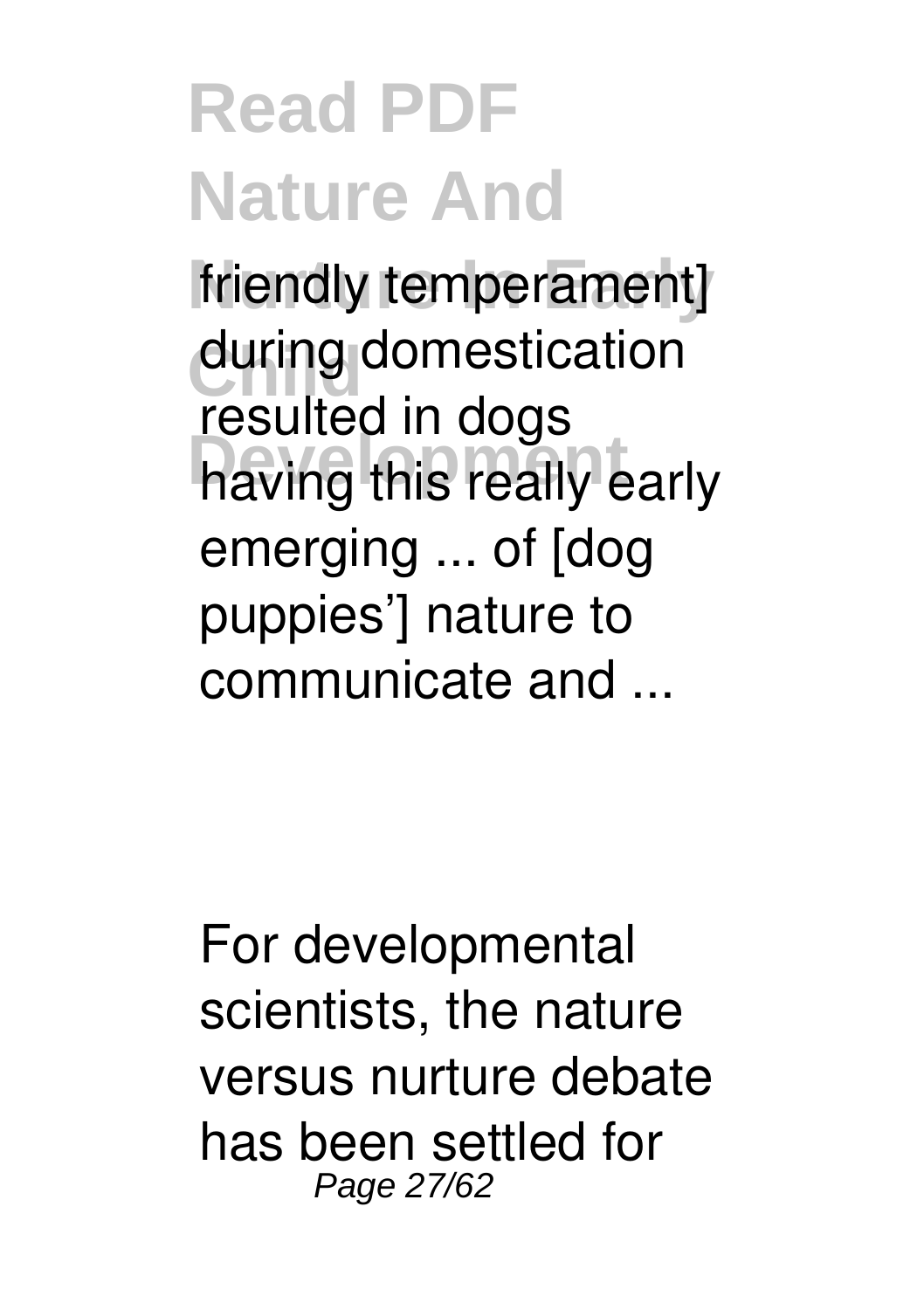some time. Neither I<sub>V</sub> nature nor nurture answer. It is nature alone provides the and nurture in concert that shape developmental pathways and outcomes, from health to behavior to competence. This insight has moved far beyond the assertion that both nature and Page 28/62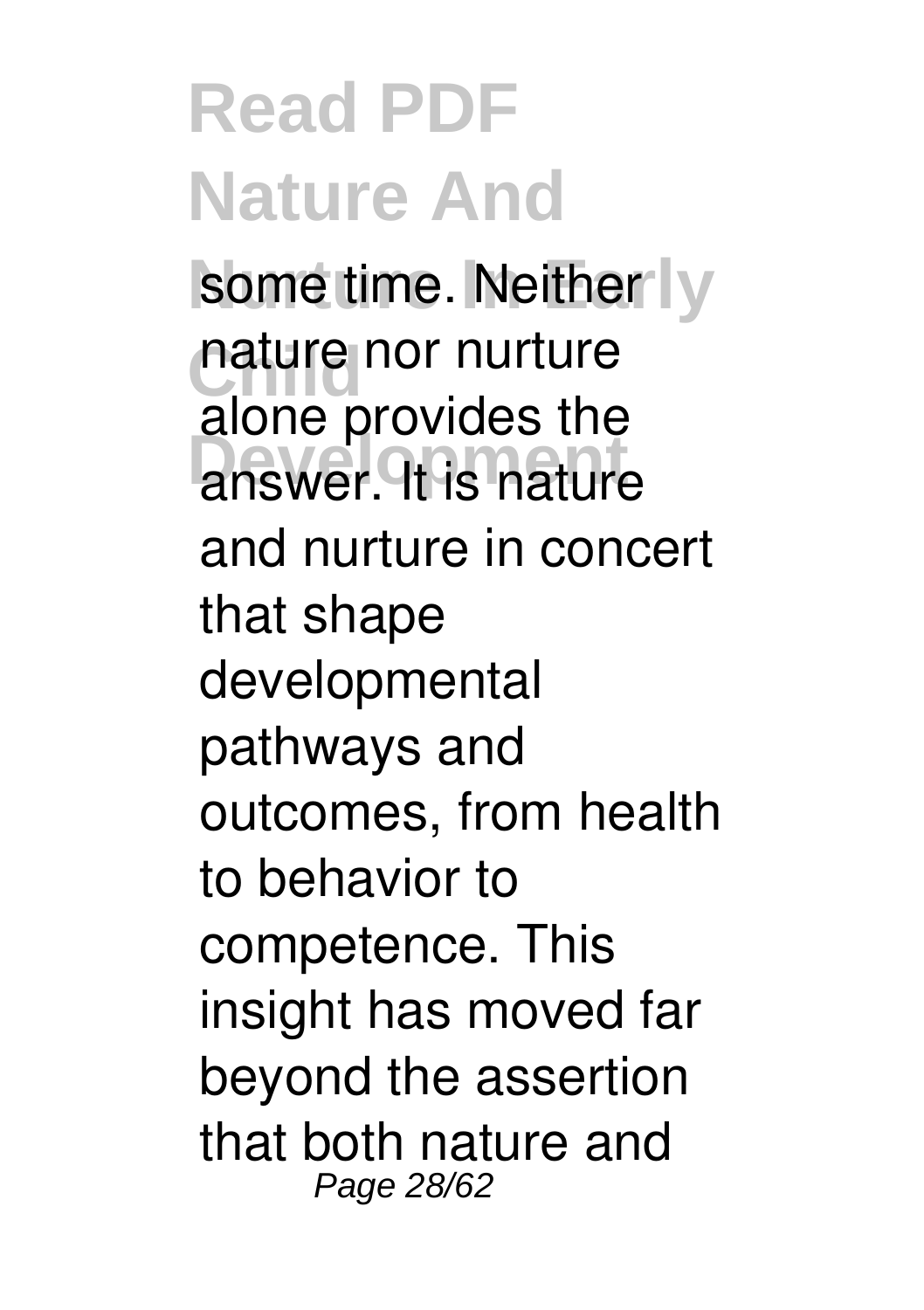nurture matter, Early progressing into the how they interact over fascinating terrain of the course of development. In this volume, students, practitioners, policy analysts, and others with a serious interest in human development will learn what is transpiring in this new paradigm<br>Page 29/62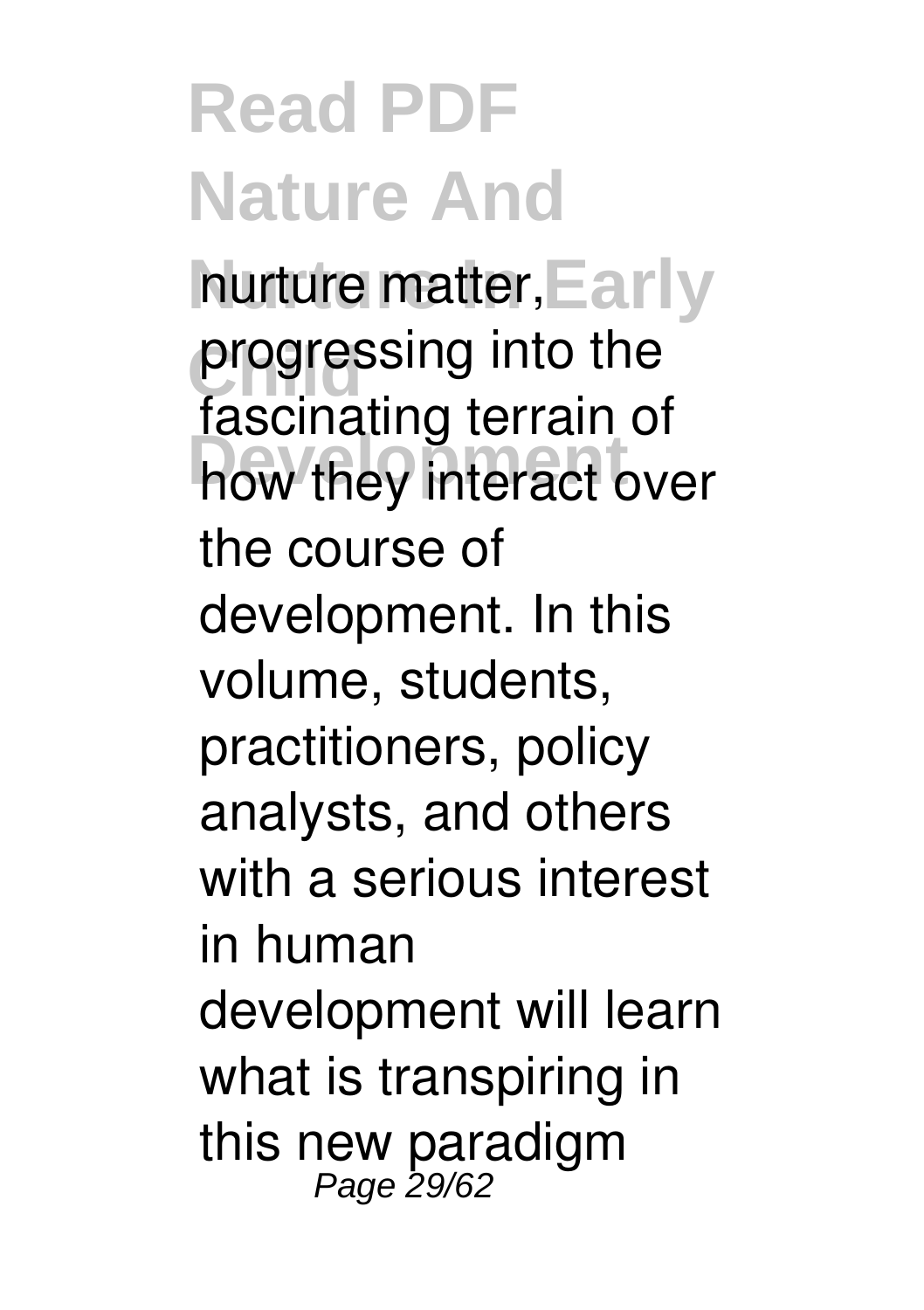**Read PDF Nature And** from the eln Early developmental **Development** the cutting edge, from scientists working at neural mechanisms to population studies, and from basic laboratory science to clinical and community interventions. Early childhood development is the critical focus of this Page 30/62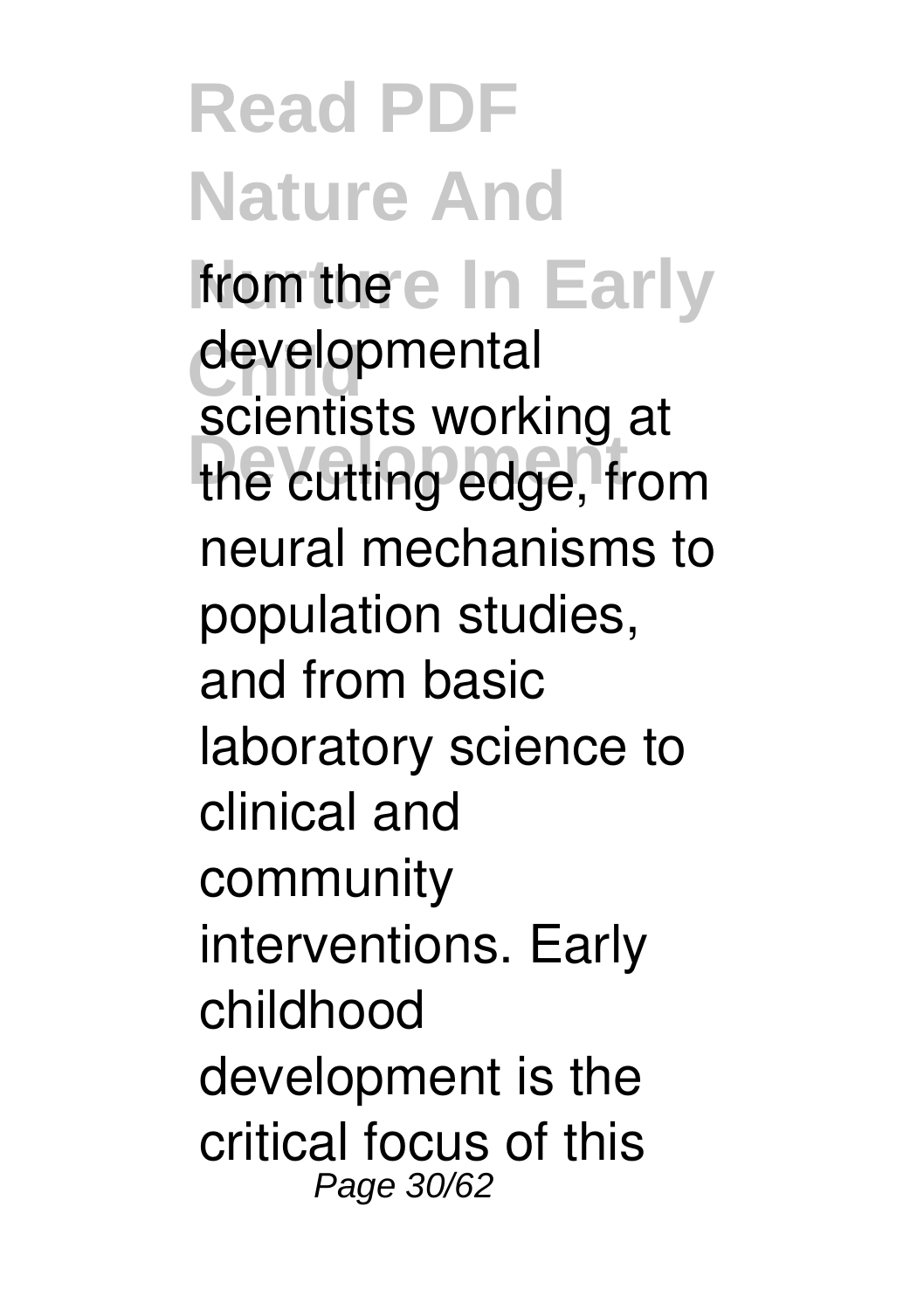volume, because arly many of the important **Interactions occur** nature-nurture then, with significant influences on lifelong developmental trajectories.

How we raise young children is one of today's most highly personalized and sharply politicized Page 31/62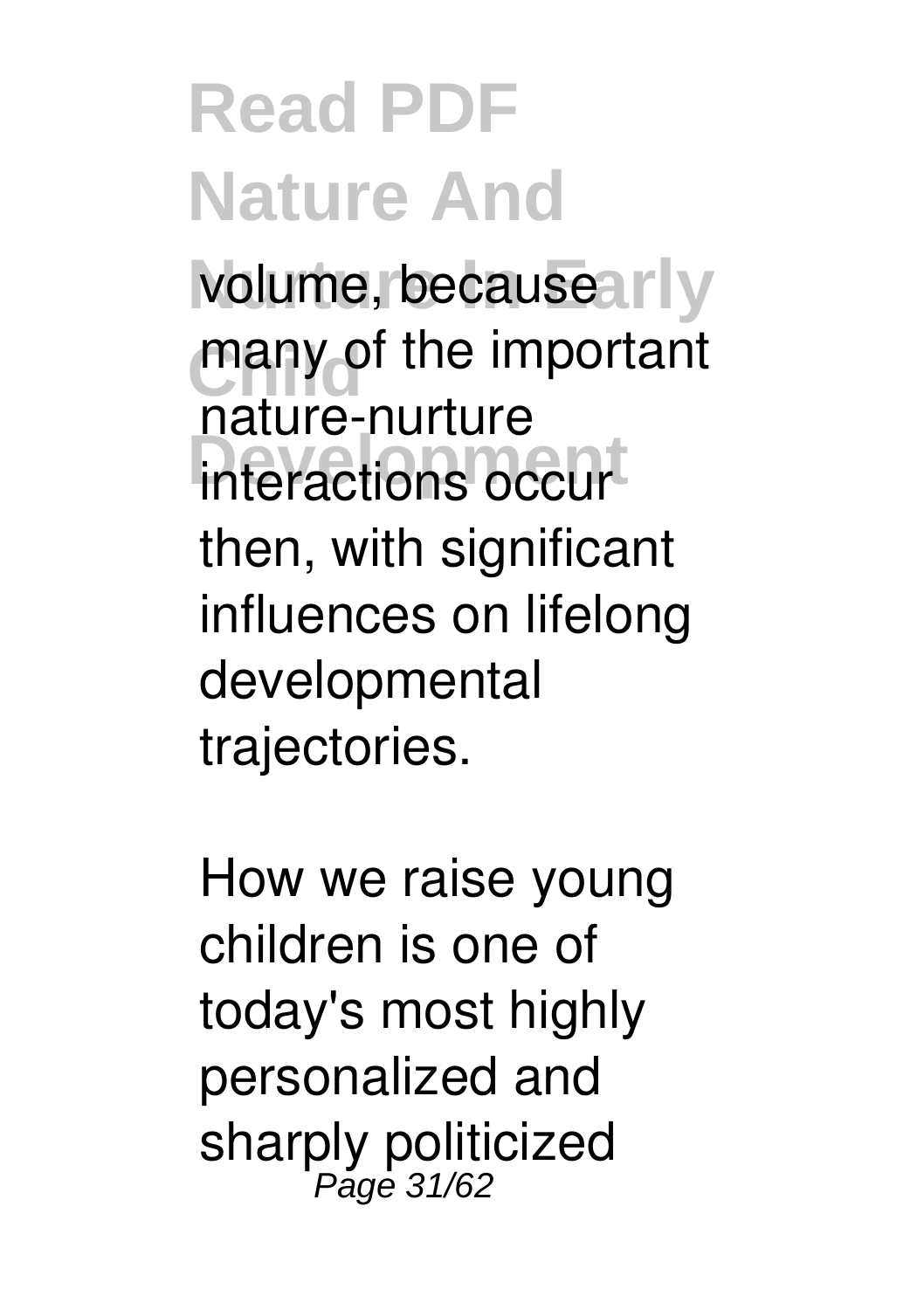issues, in part Early **because each of us** of "expertise." The can claim some level debate has intensified as discoveries about our development-in the womb and in the first months and yearshave reached the popular media. How can we use our burgeoning knowledge to assure Page 32/62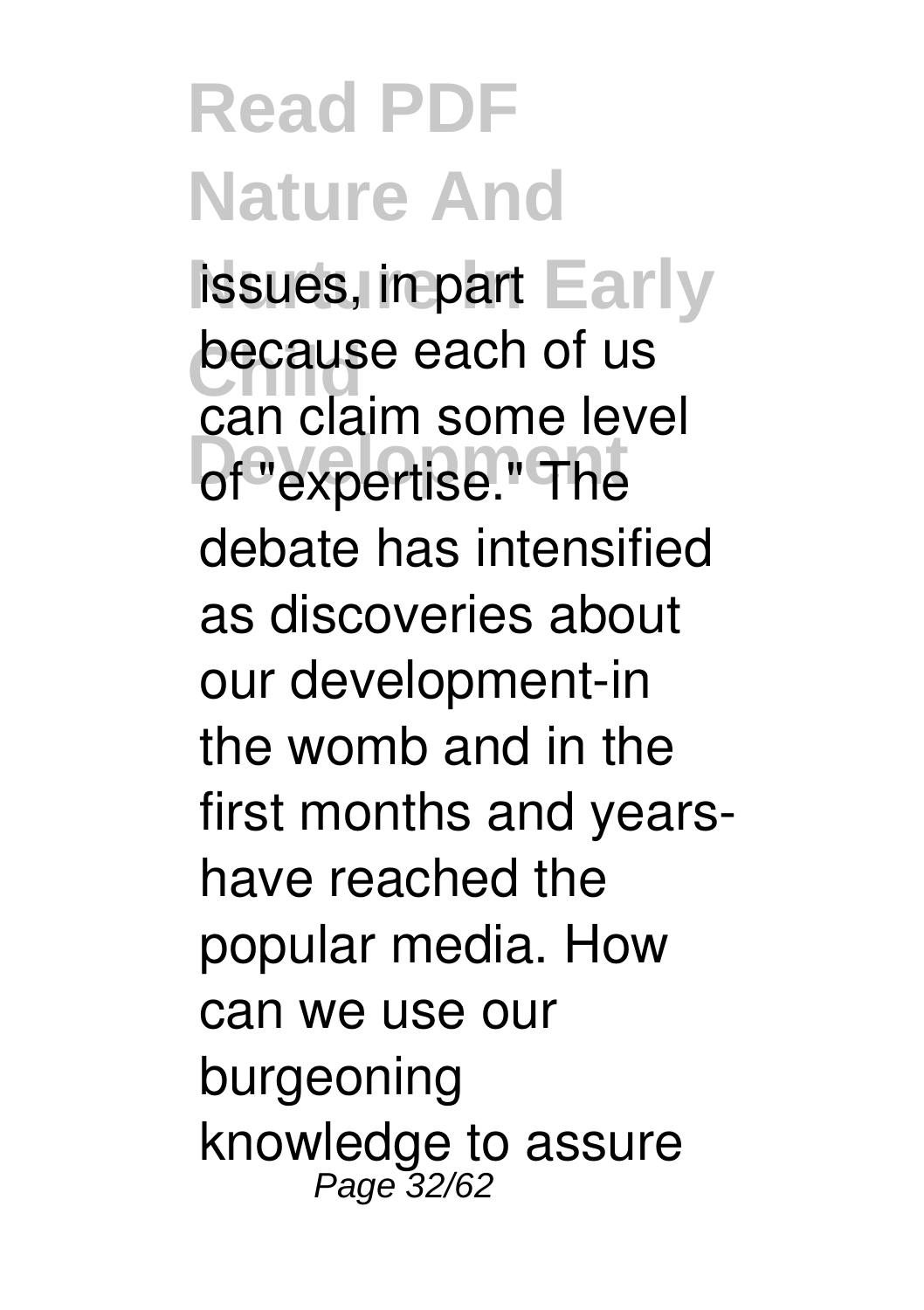the well-being of all y young children, for as for the sake of our their own sake as well nation? Drawing from new findings, this book presents important conclusions about nature-versusnurture, the impact of being born into a working family, the effect of politics on programs for children, Page 33/62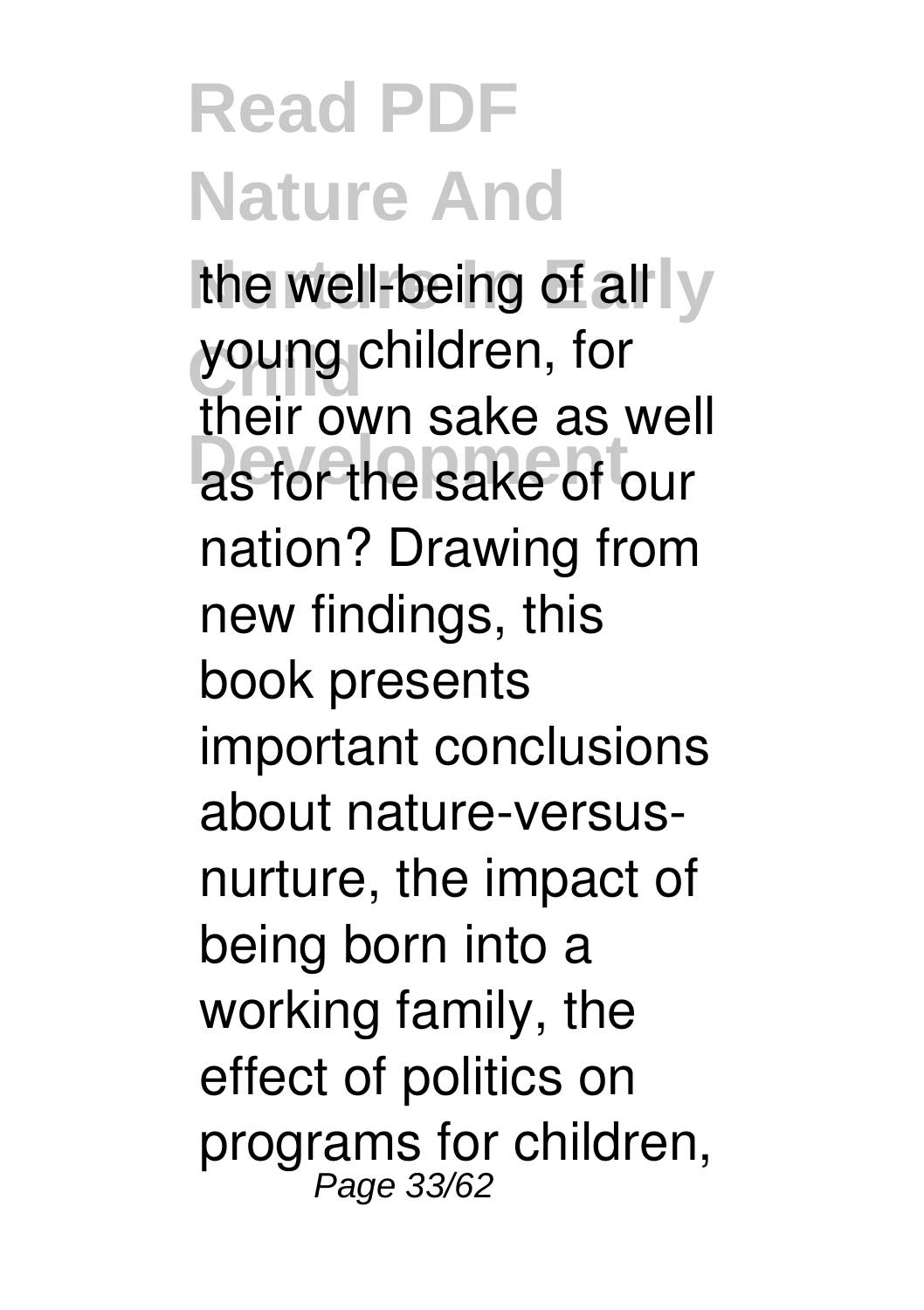the costs and benefits of intervention, and committee issues a other issues. The series of challenges to decision makers regarding the quality of child care, issues of racial and ethnic diversity, the integration of children's cognitive and emotional development, and Page 34/62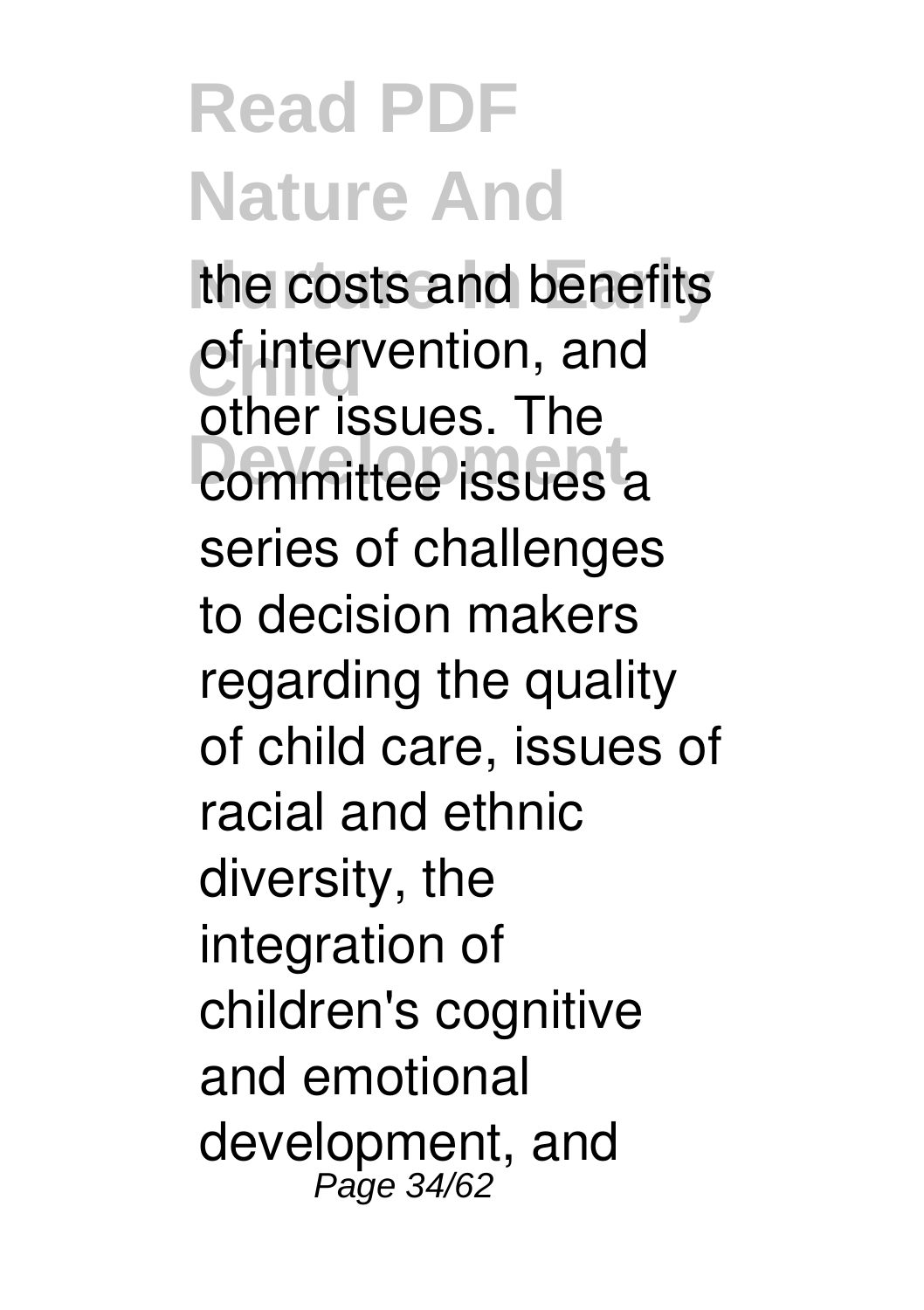more. Authoritative<sup>l</sup>y yet accessible, From **Neighborhoods** Neurons to presents the evidence about "brain wiring" and how kids learn to speak, think, and regulate their behavior. It examines the effect of the climate-family, child care, communitywithin which the child Page 35/62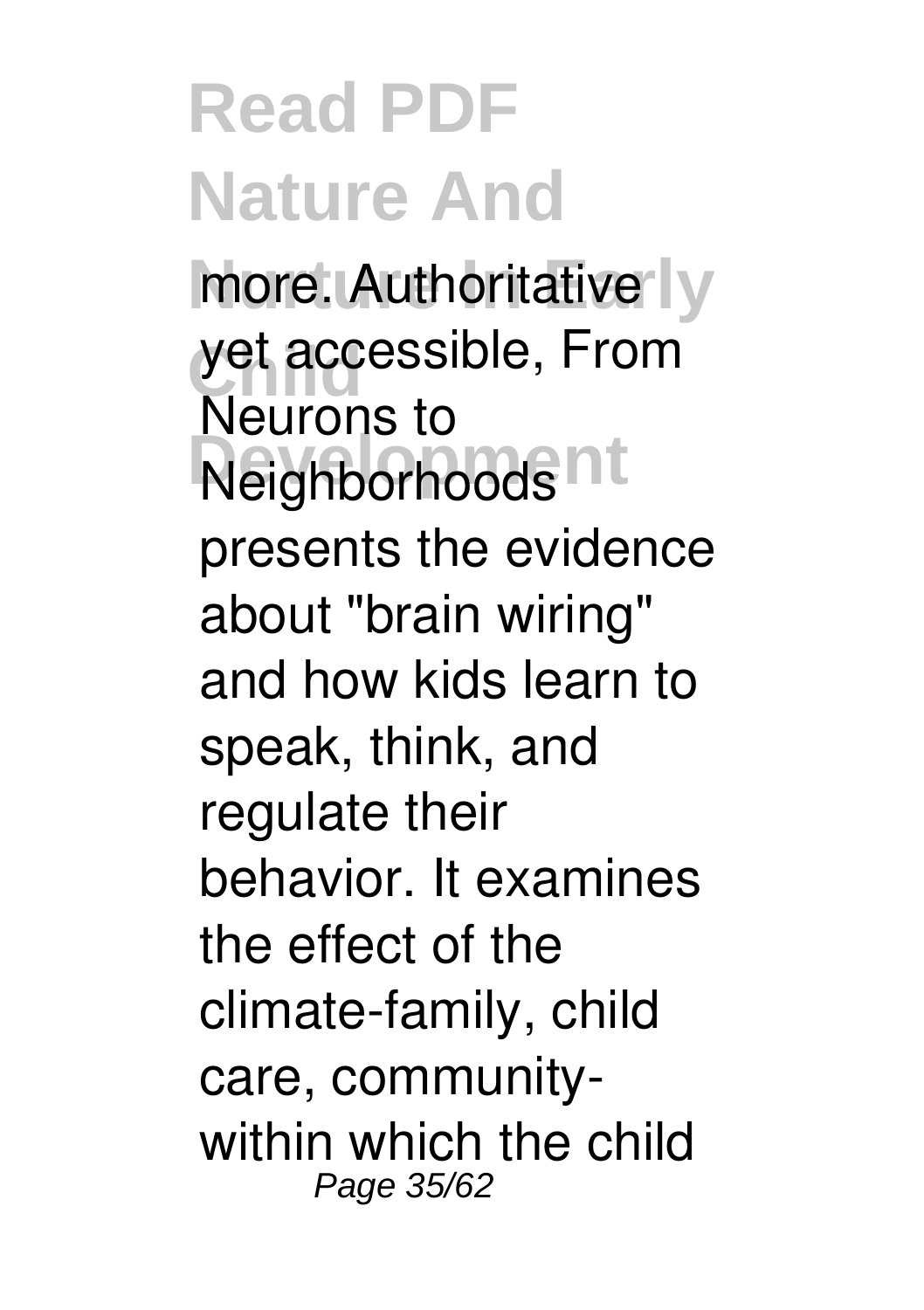**Read PDF Nature And** growsure In Early **Child** quantitative<sup>ment</sup> In light of work by geneticists, the authors reconsider the interaction of heredity and environment in the development of individual differences during infancy and early childhood. Quantitative genetics Page 36/62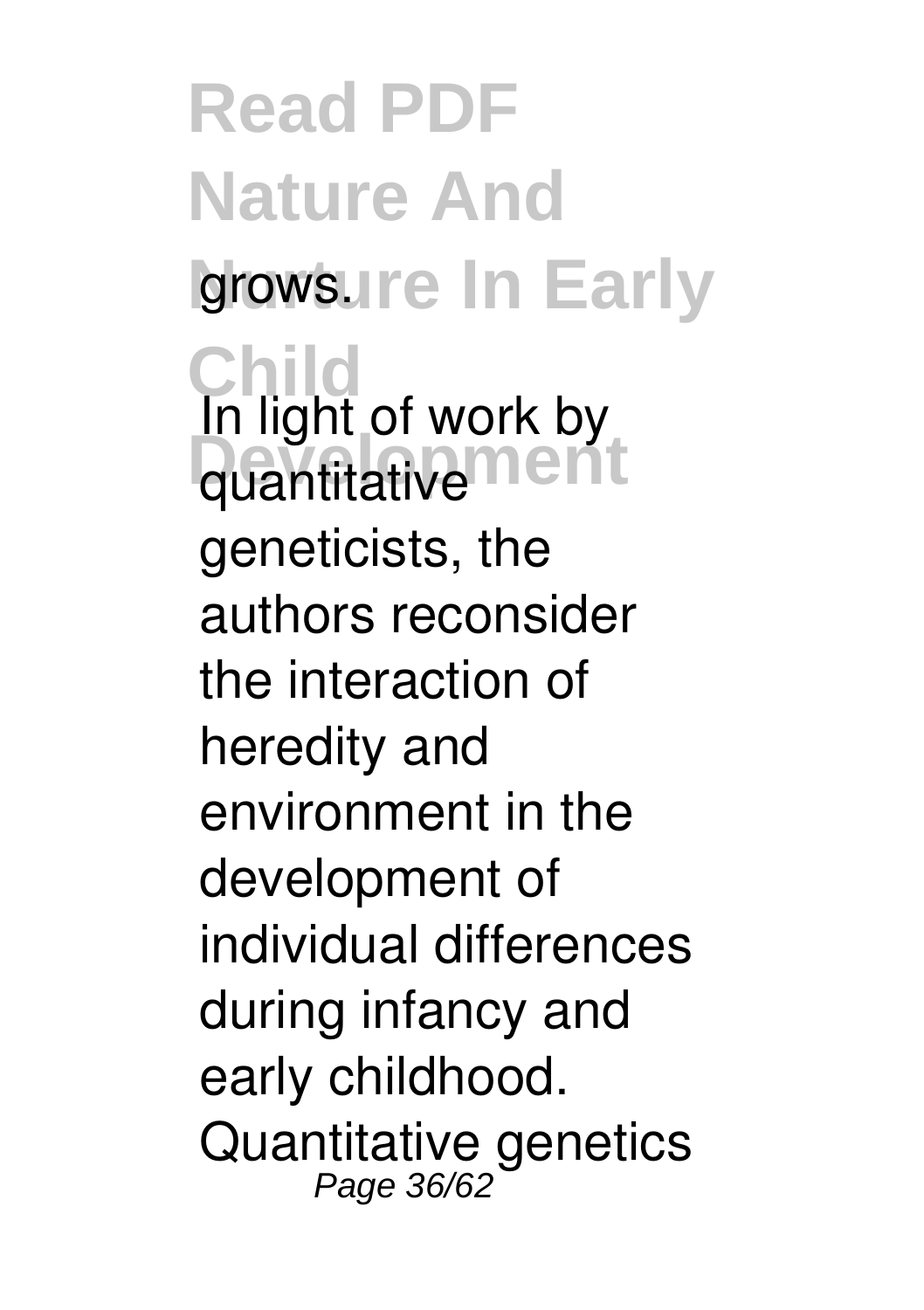offers a generaEarly theory of the **Development** individual differences development of that suggests novel concepts and research strategies: the idea that genetic influences operate in age-to-age change as well as in continuity, for example. Quantitative genetics also provides Page 37/62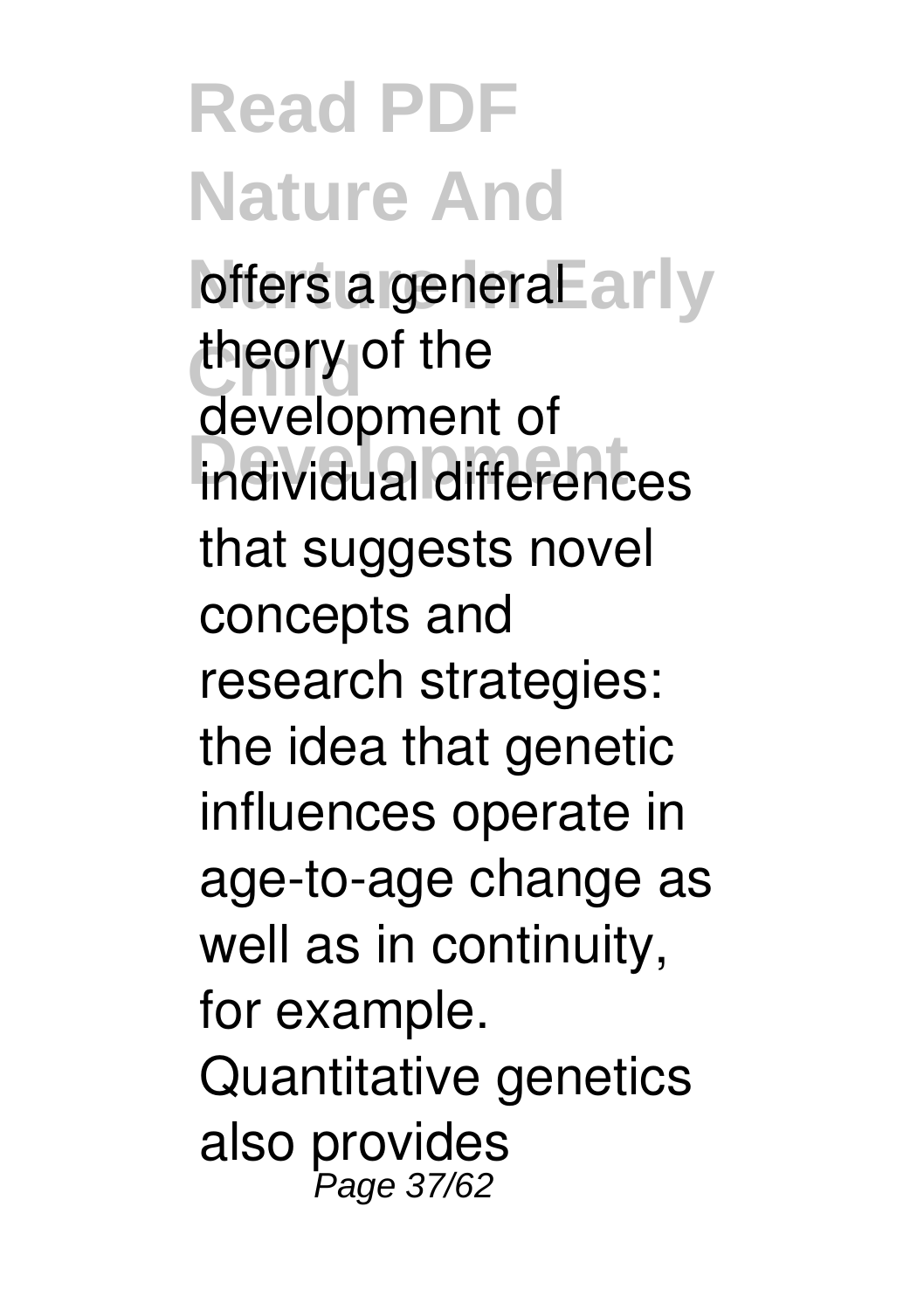powerful methods to y address questions of **Development** which are helpfully change and continuity introduced in this study. Longitudinal quantitative genetic research is essential to the understanding of developmental change and continuity. The largest and longes longitudinal adoption Page 38/62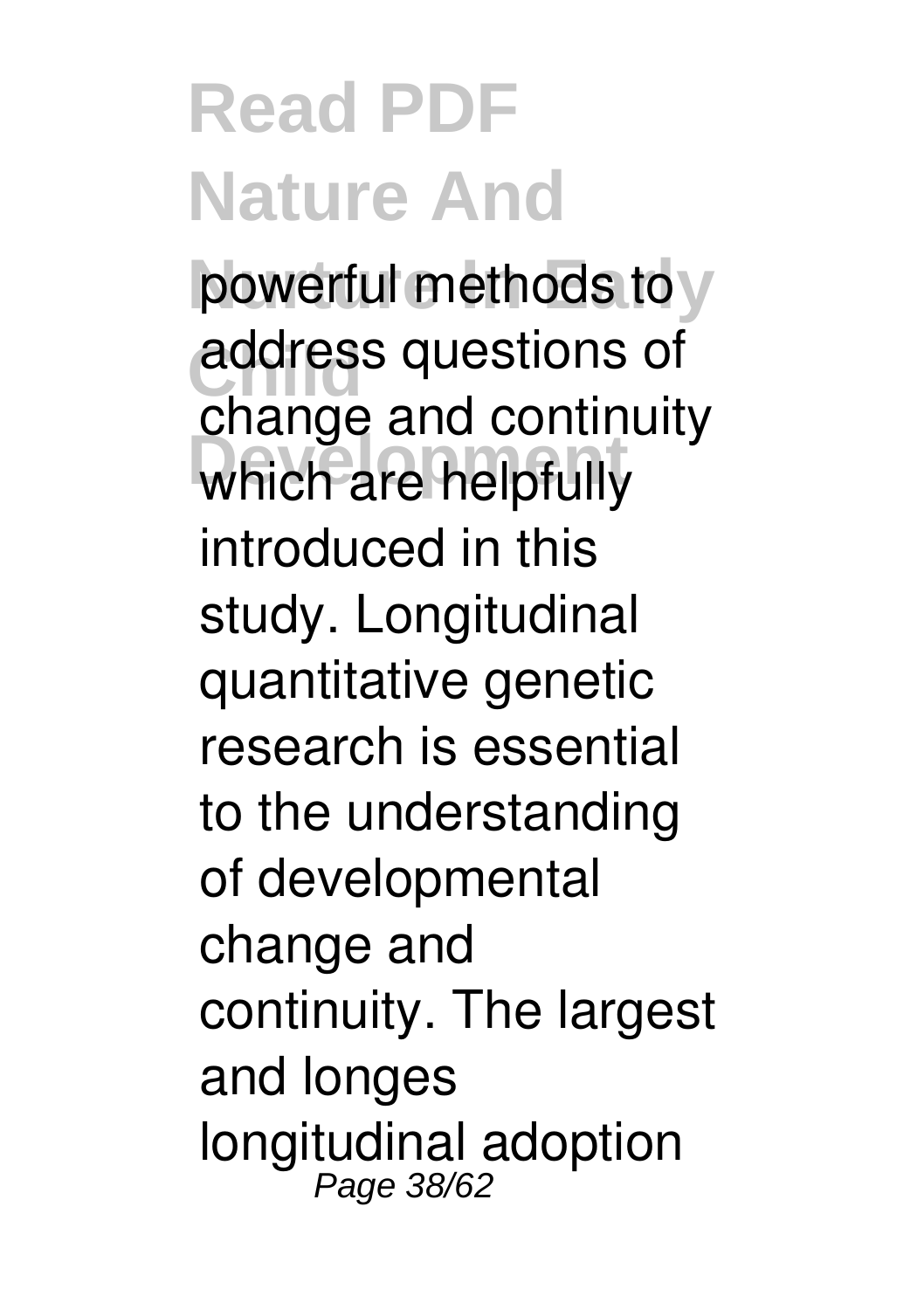study is the Colorado Adoption Project, much of the rich data which has generated on the progress from infancy to early childhood on which the authors draw throughout the book.

Self-regulation enables children to control their emotions and behaviour, Page 39/62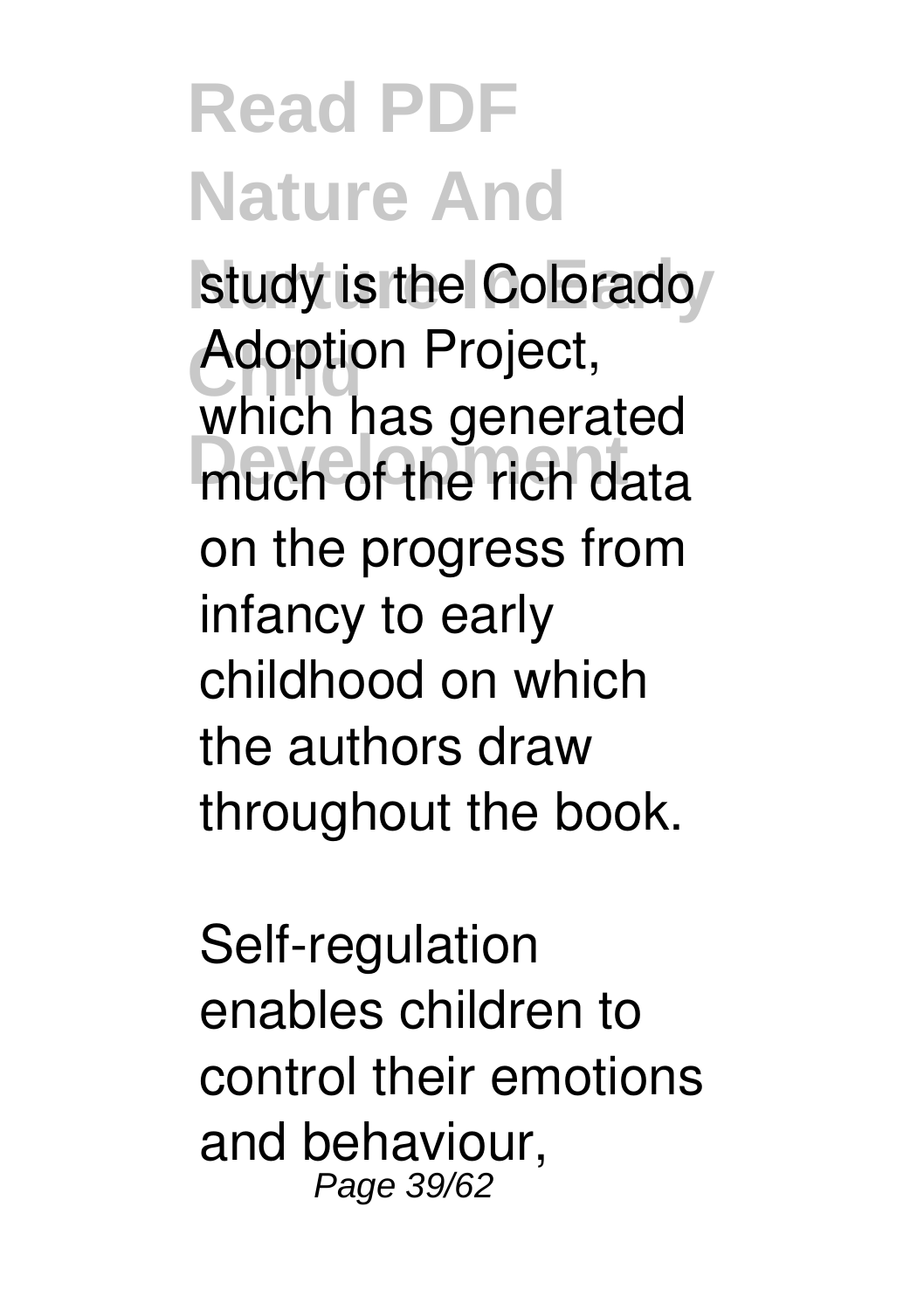interact positively with others and engage in **Development** This book examines independent learning. how self-regulation develops and describes practical ways for educators and care-givers to support its development.

Current knowledge about the nature of Page 40/62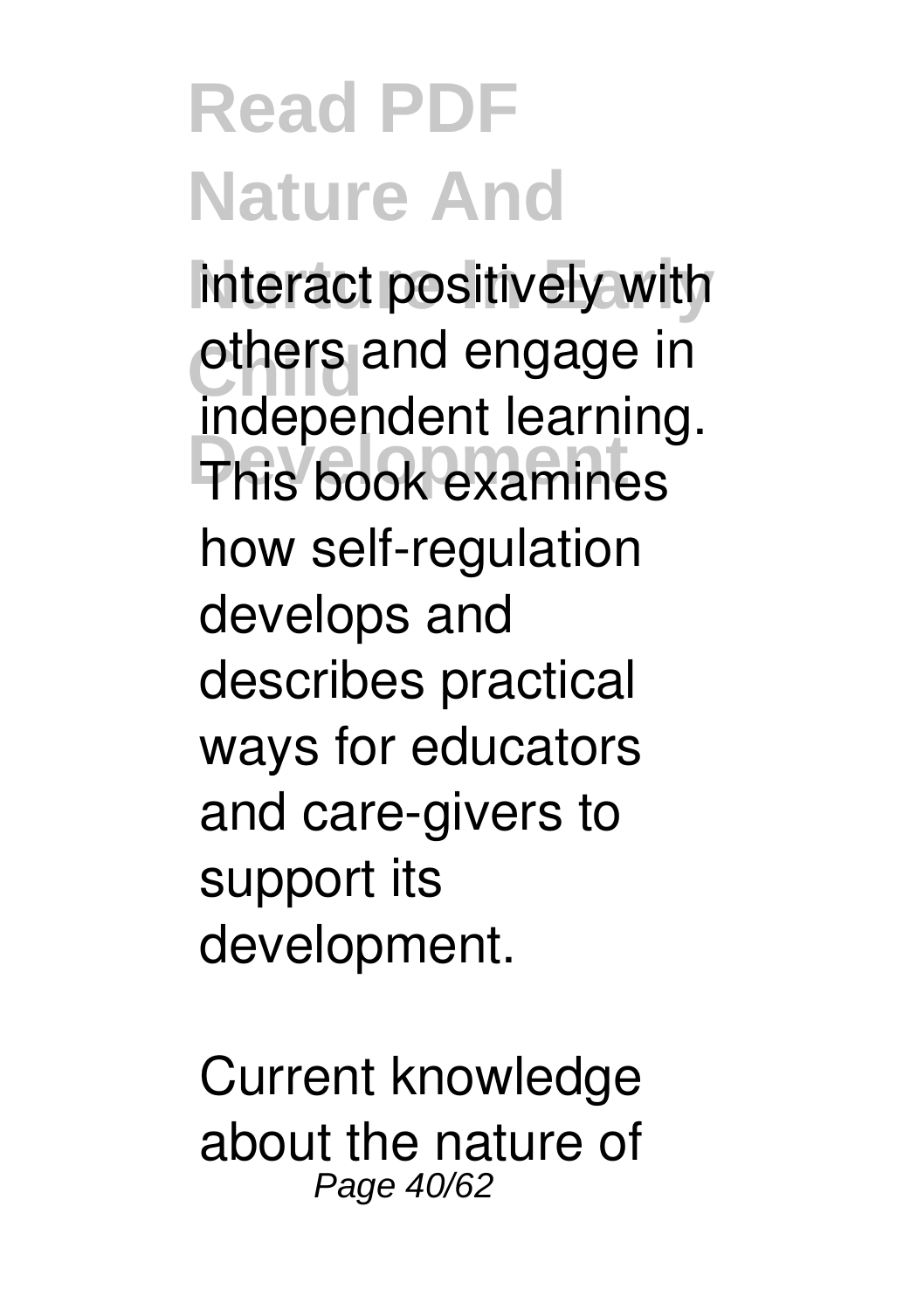environmental Early influences upon development is **nt** children's synthesized in this volume. Wachs explores such issues as individual differences in response to stress, medical treatment, parenting styles and teaching approaches, and examines such Page 41/62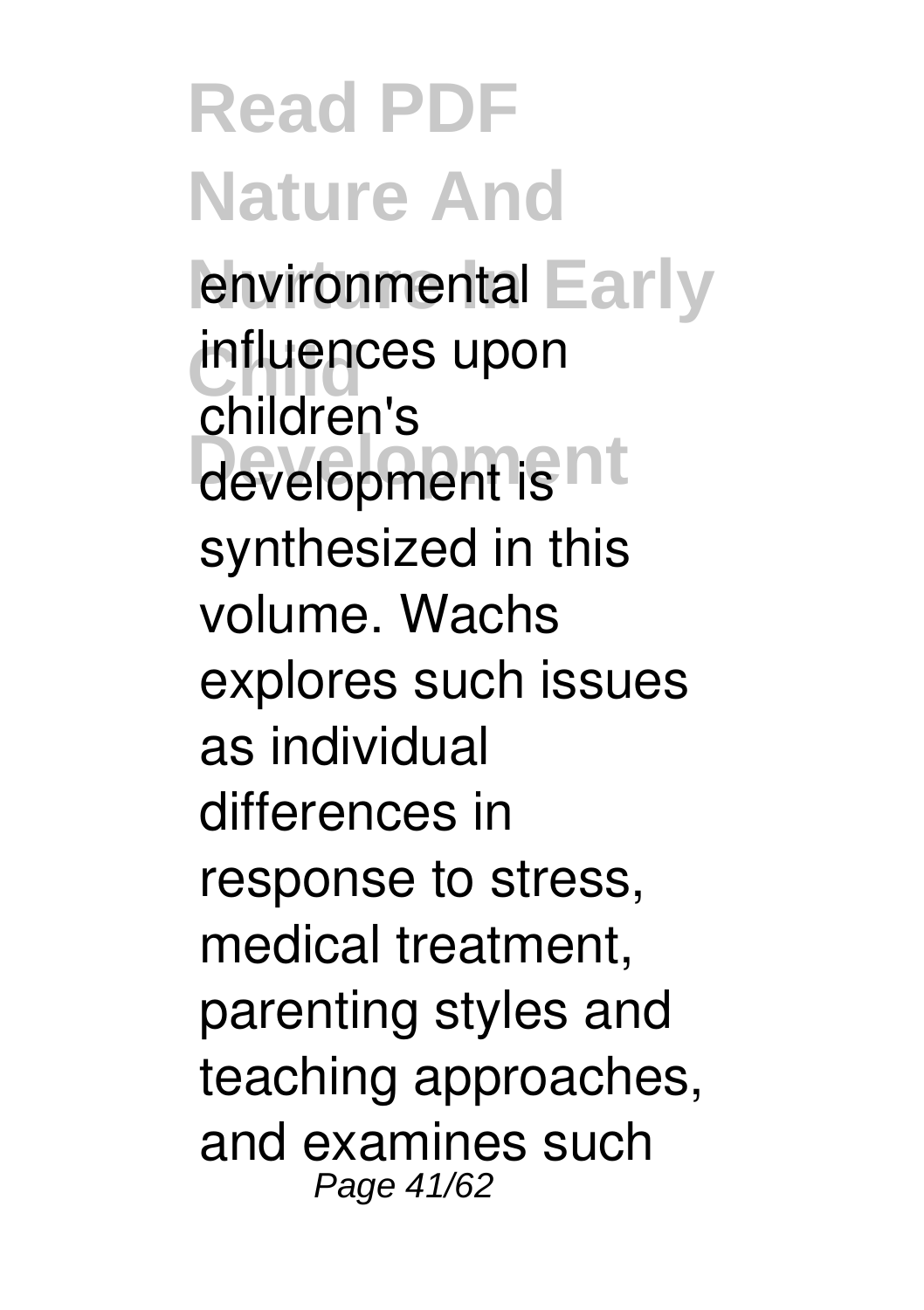questions as whether there are certain **Development** development when periods in children's they may be more sensitive to specific environmental influences than at other times, and whether girls are more sensitive than boys to parental maltreatment.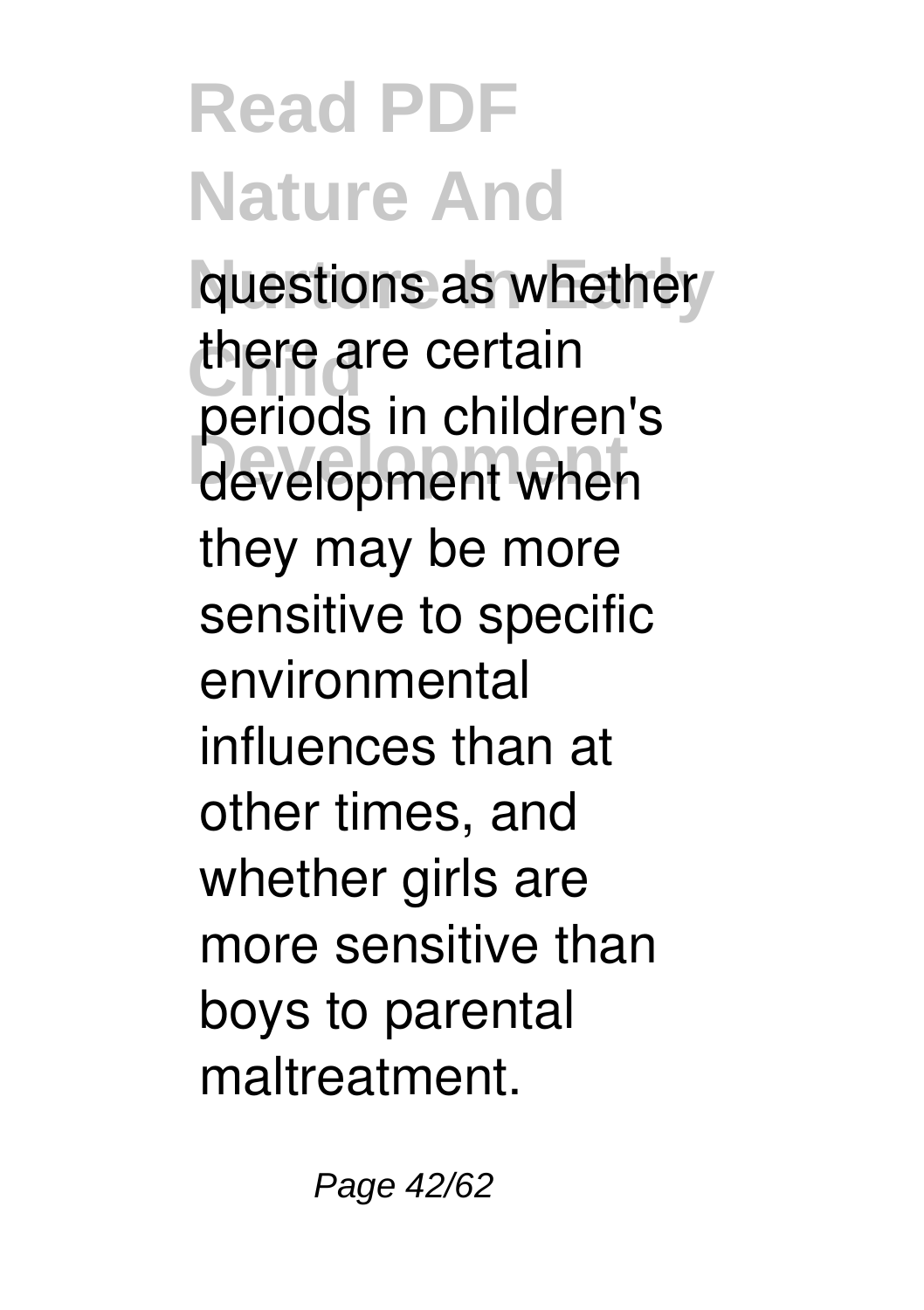This clear and Early authoritative text **Development** critique of provides a trenchant dichotomous thinking and goes on to describe and exemplify an alternative view of development, showing the power of ecological and dynamic systems perspectives. Page 43/62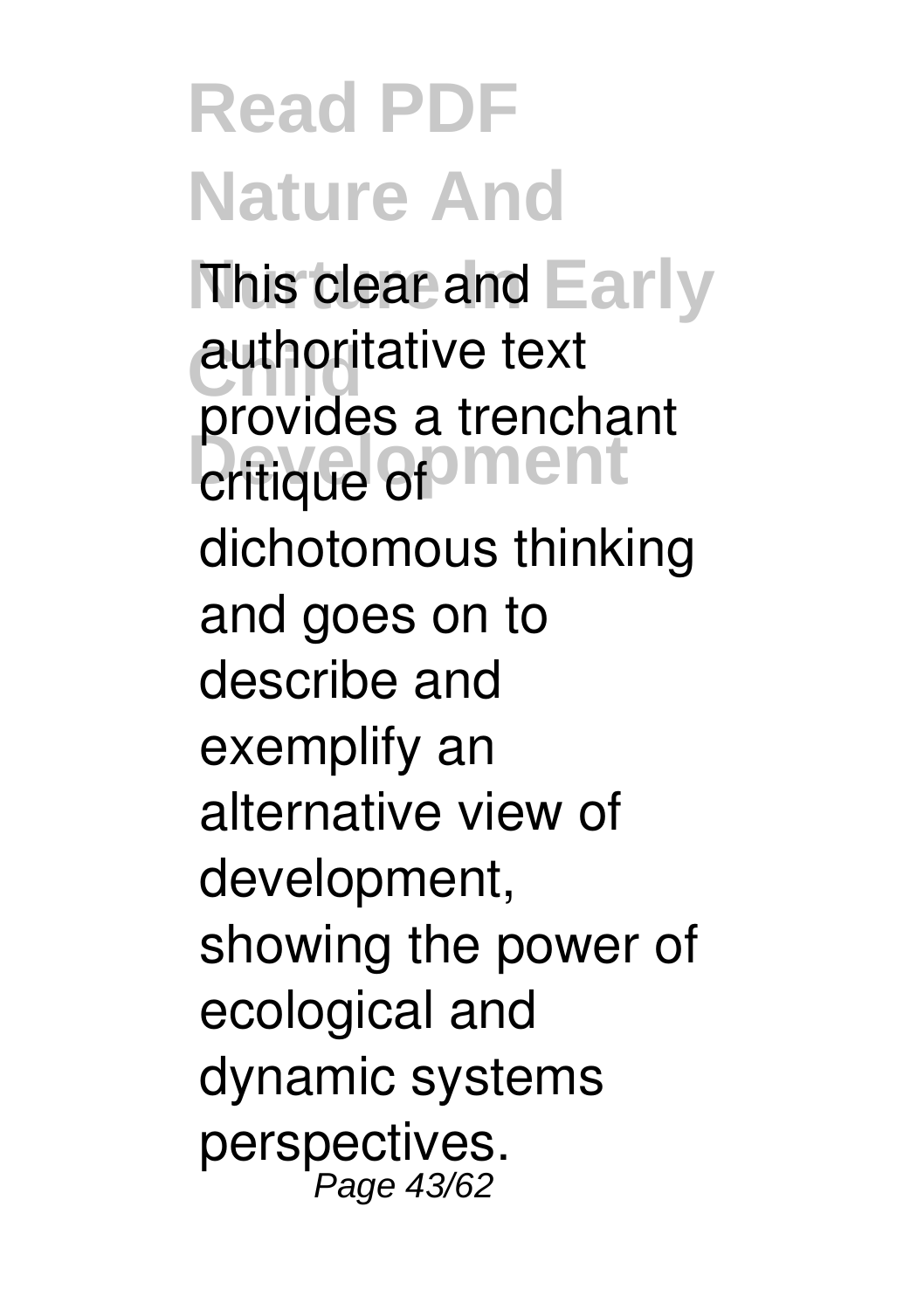**Thematic chapters | y identify the classic Development** nature-nurture debate assumptions of the and present the reader with new ways of thinking about these issues. The book begins with material that may be familiar to students, then leads them into areas of thought which may be less<br> $Page\,44/62$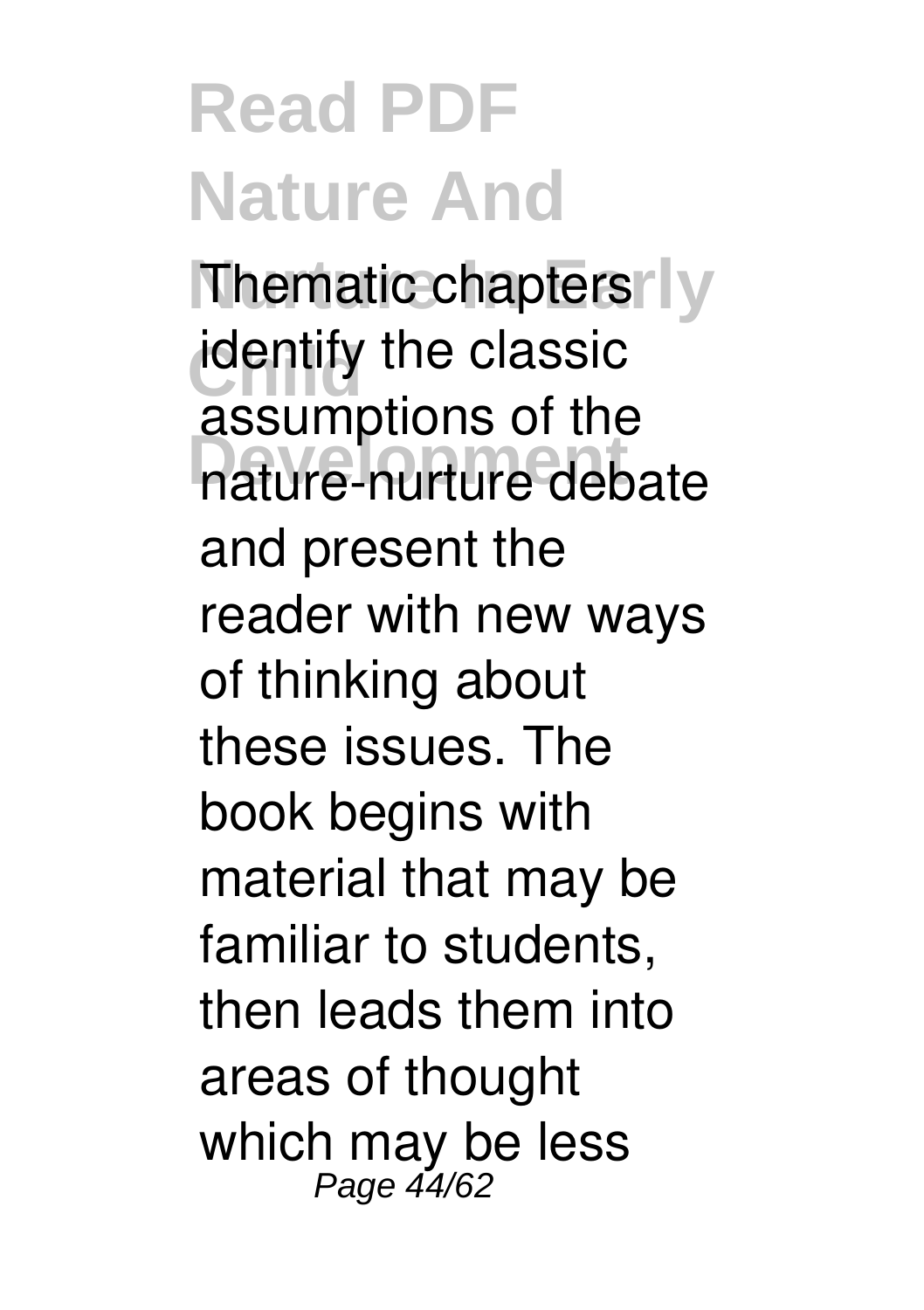familiar but which are **important** and **Development** current research and significant aspects of debate in the field. The author shows how an alternative, ecological systems perspective can be used to form more coherent critiques of major theorists like Skinner, Piaget, Vygotsky, and Page 45/62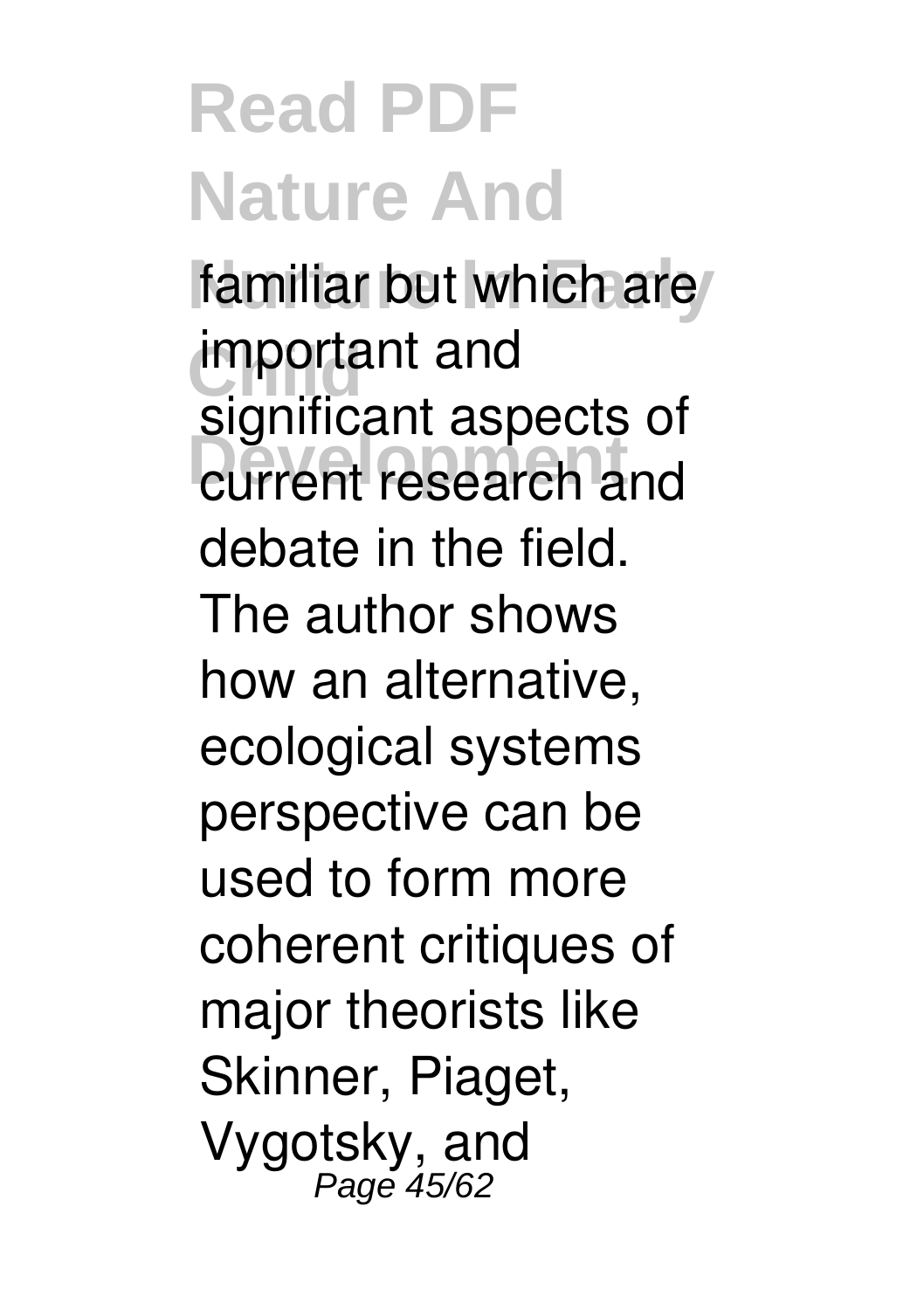**Read PDF Nature And Gibsonre In Early Child Interactions: Nature** Gene Environment and Nurture in the Twenty-first Century offers a rare, synergistic view of ongoing revelations in gene environment interaction studies, drawing together key themes from epigenetics, Page 46/62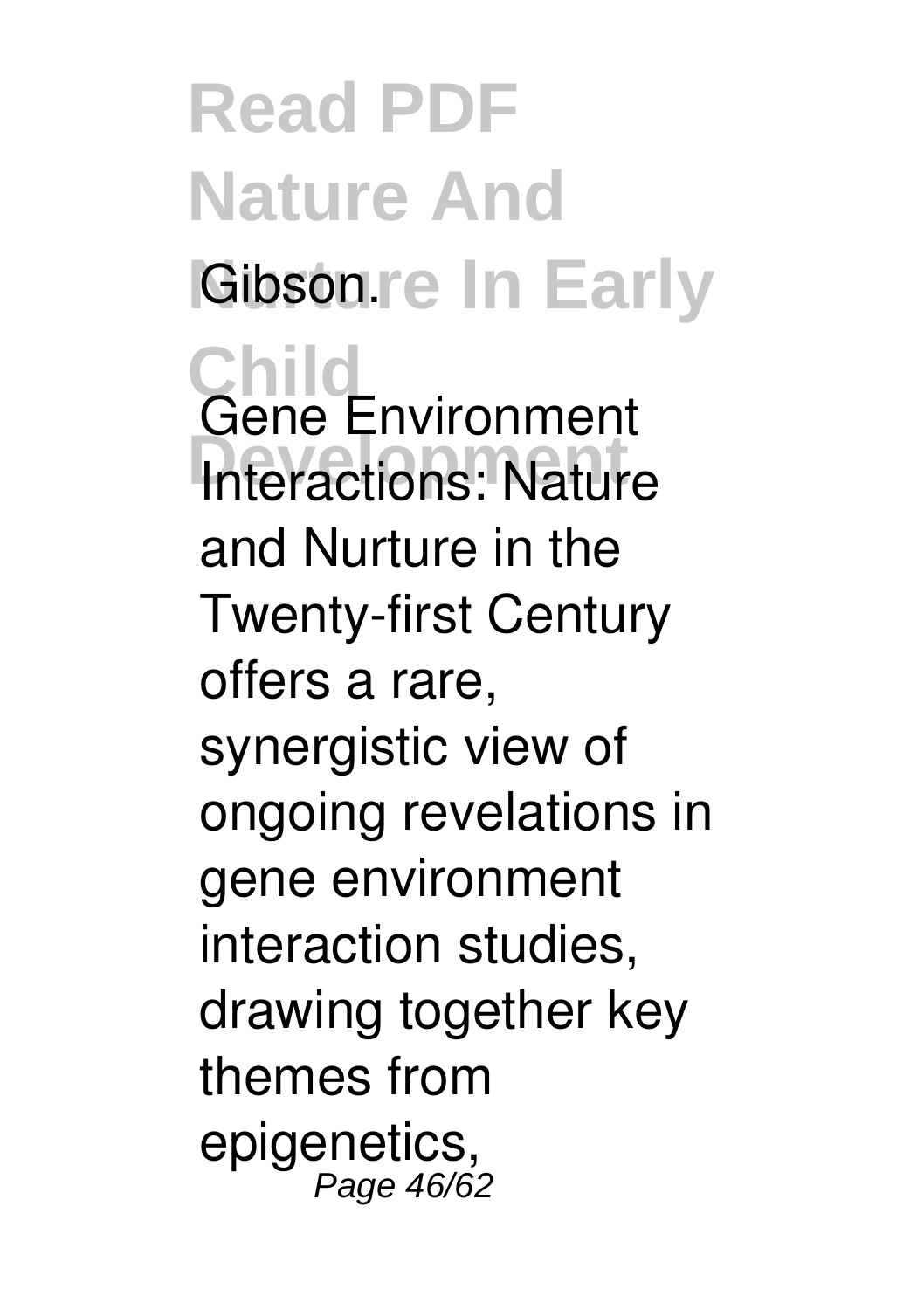microbiomics, disease etiology, and **Development** illuminate pathways toxicology to for clinical translation and the paradigm shift towards precision medicine. Across eleven chapters, Dr. Smith discusses interactions with the environment, human adaptations to environmental stimuli, Page 47/62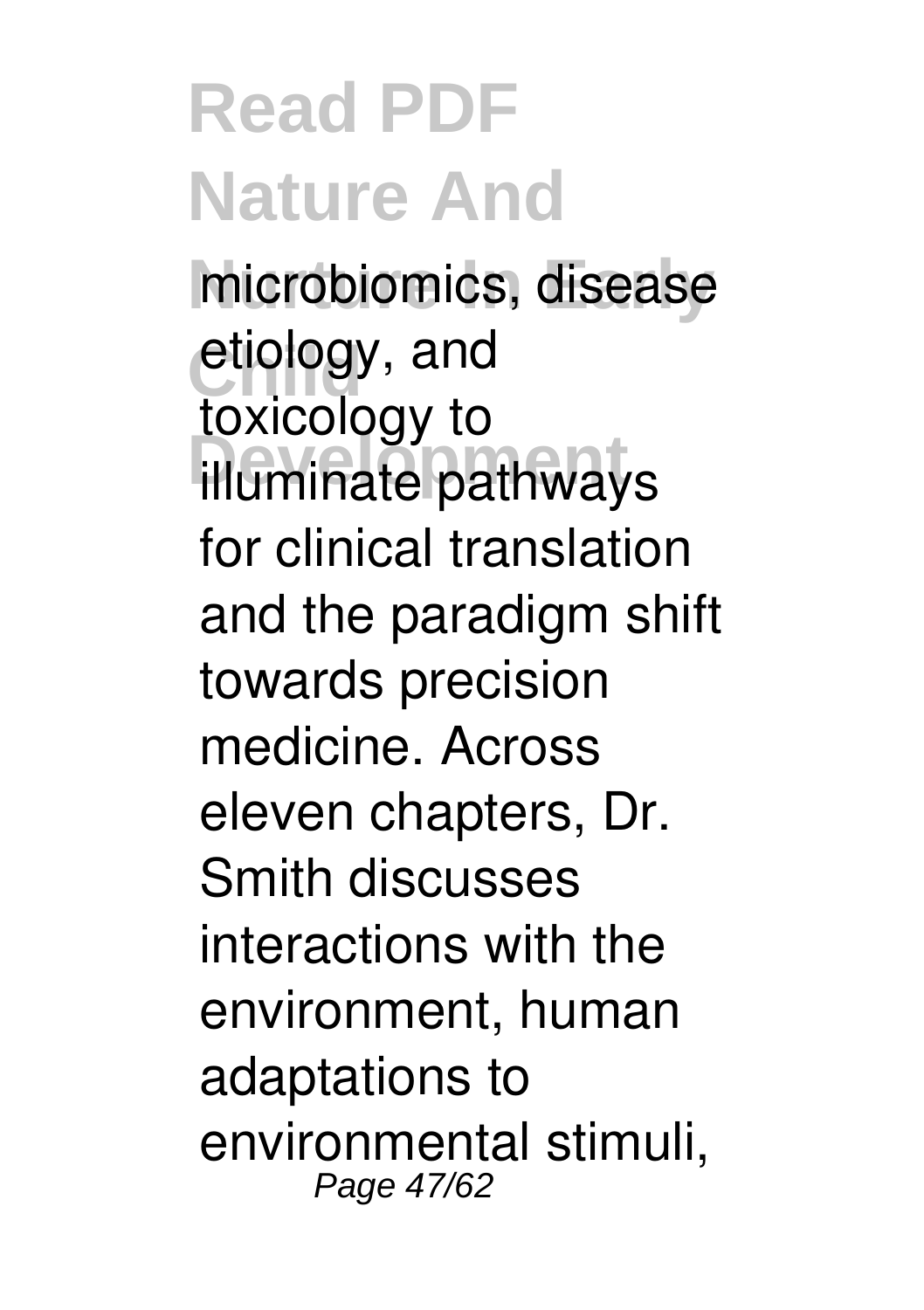pathogen encounters **across the centuries, Development** of gene expression, epigenetic modulation transgenerational inheritance, the microbiome's intrinsic effects on human health, and the geneenvironment etiology of cardiovascular, metabolic, psychiatric, behavioral and monogenic disorders. Page 48/62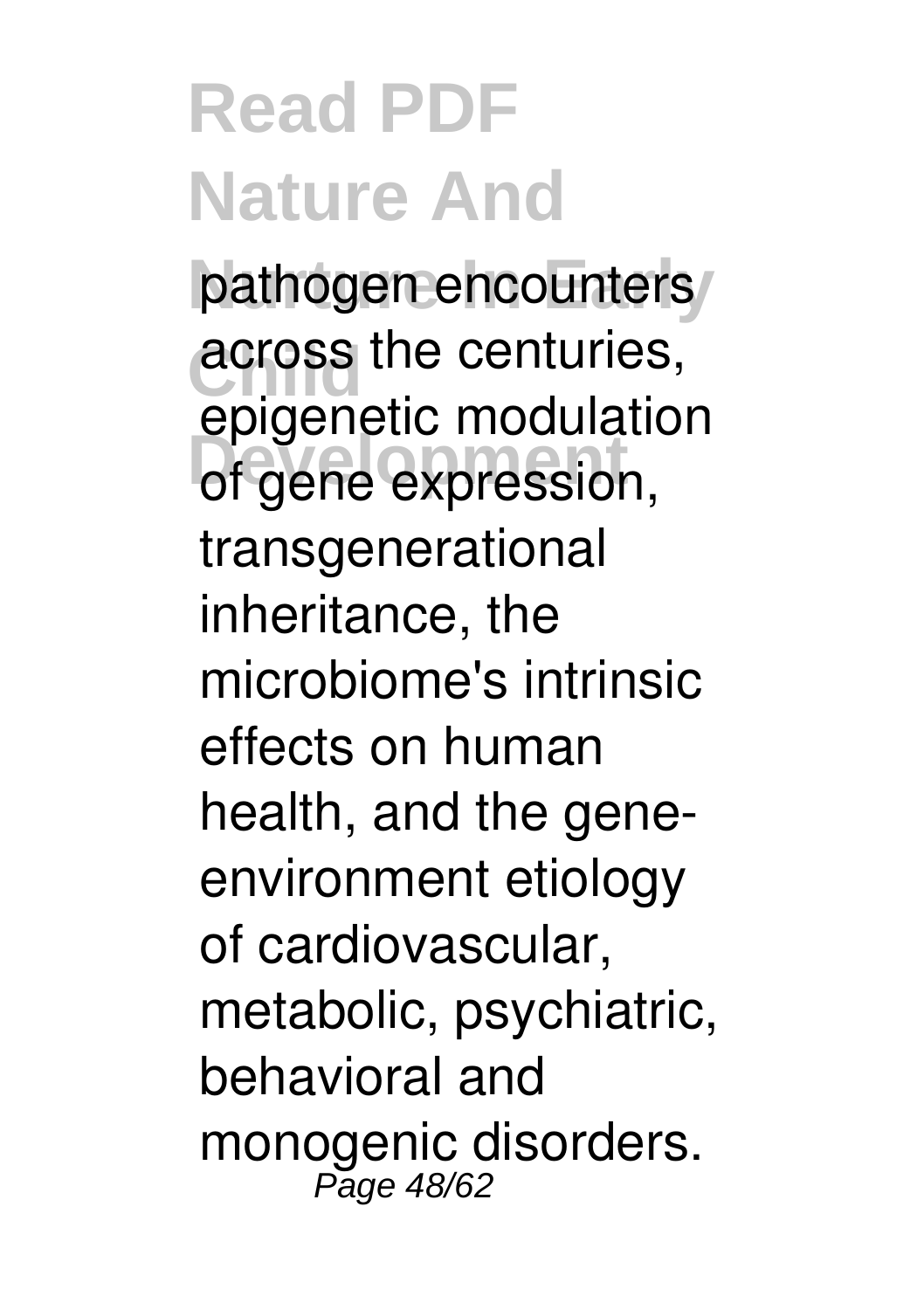Later chapters Early **illuminate how our Development** gene environment new understanding of interactions are driving advances in precision medicine and novel treatments. In addition, the book's author shares strategies to support clinical translation of these scientific findings to improve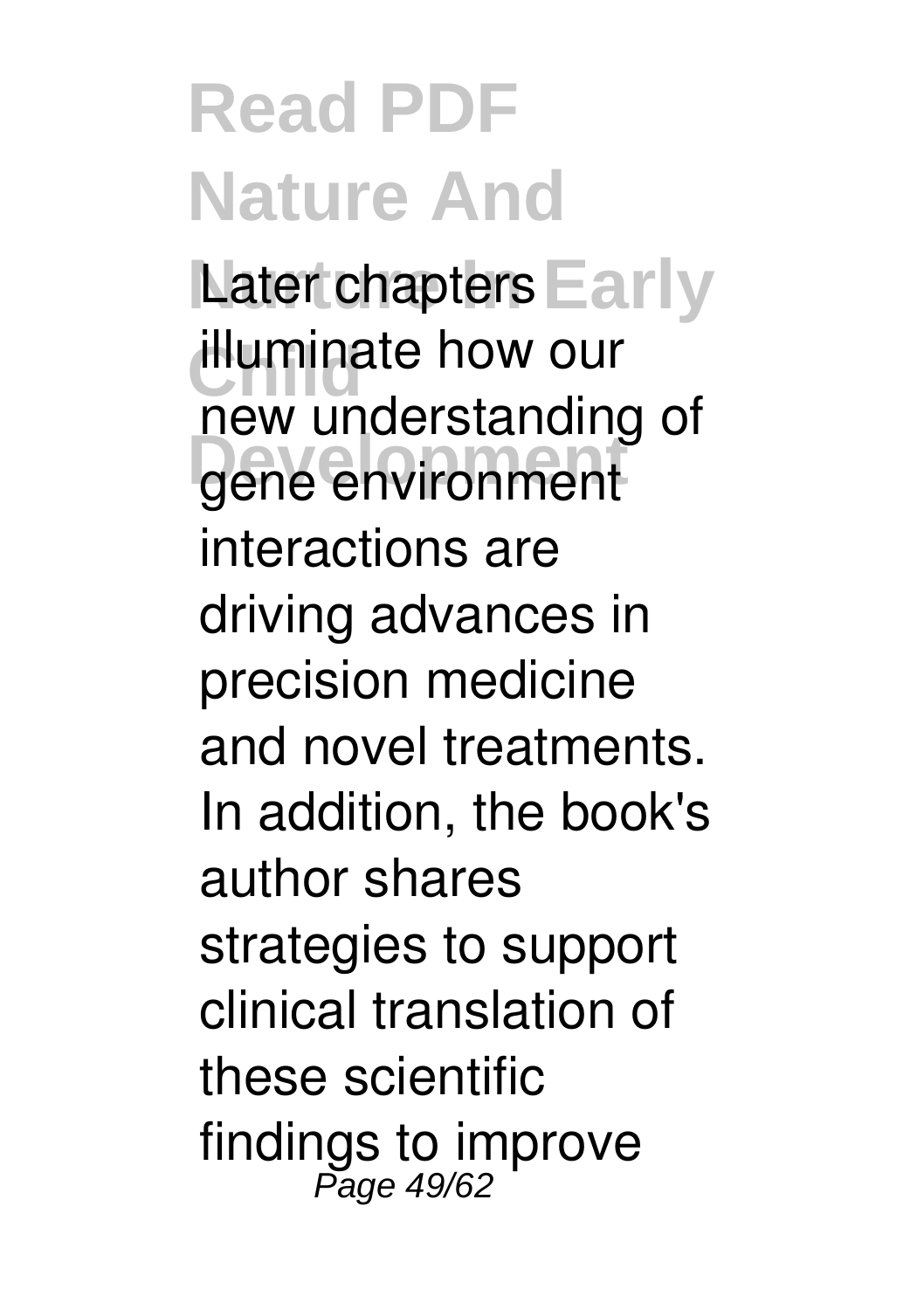heath literacy among/ the general thorough, **Diment** population. Offers a interdisciplinary discussion on recent revelations from gene environment interaction studies Illuminates environmental factors affecting diseasegene etiology and treatment Supports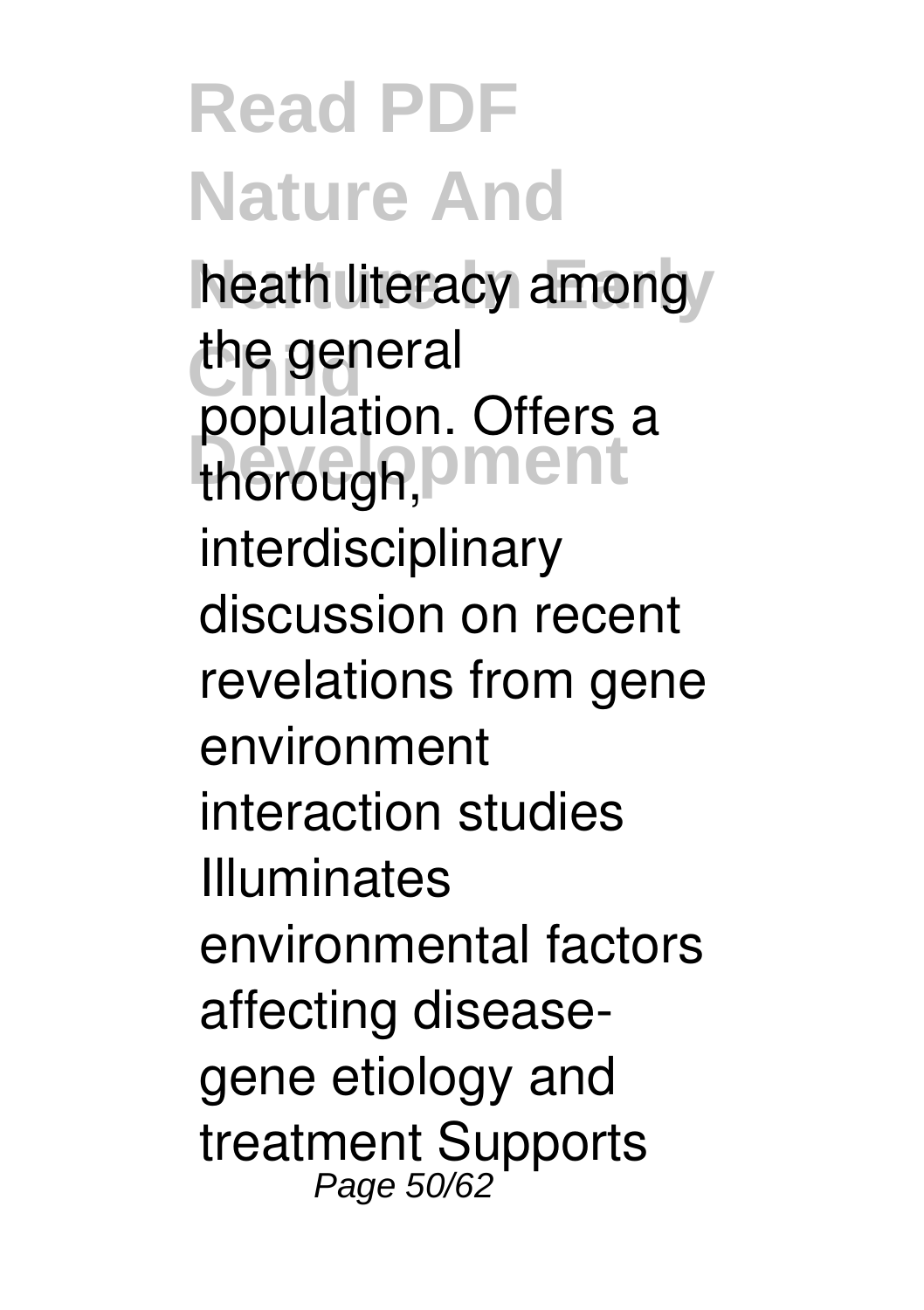the clinical translation of gene environment into novel **ment** interaction findings therapeutics and precision medicine

This volume provides a primarily nontechnical summary of experimental and theoretical work conducted over the Page 51/62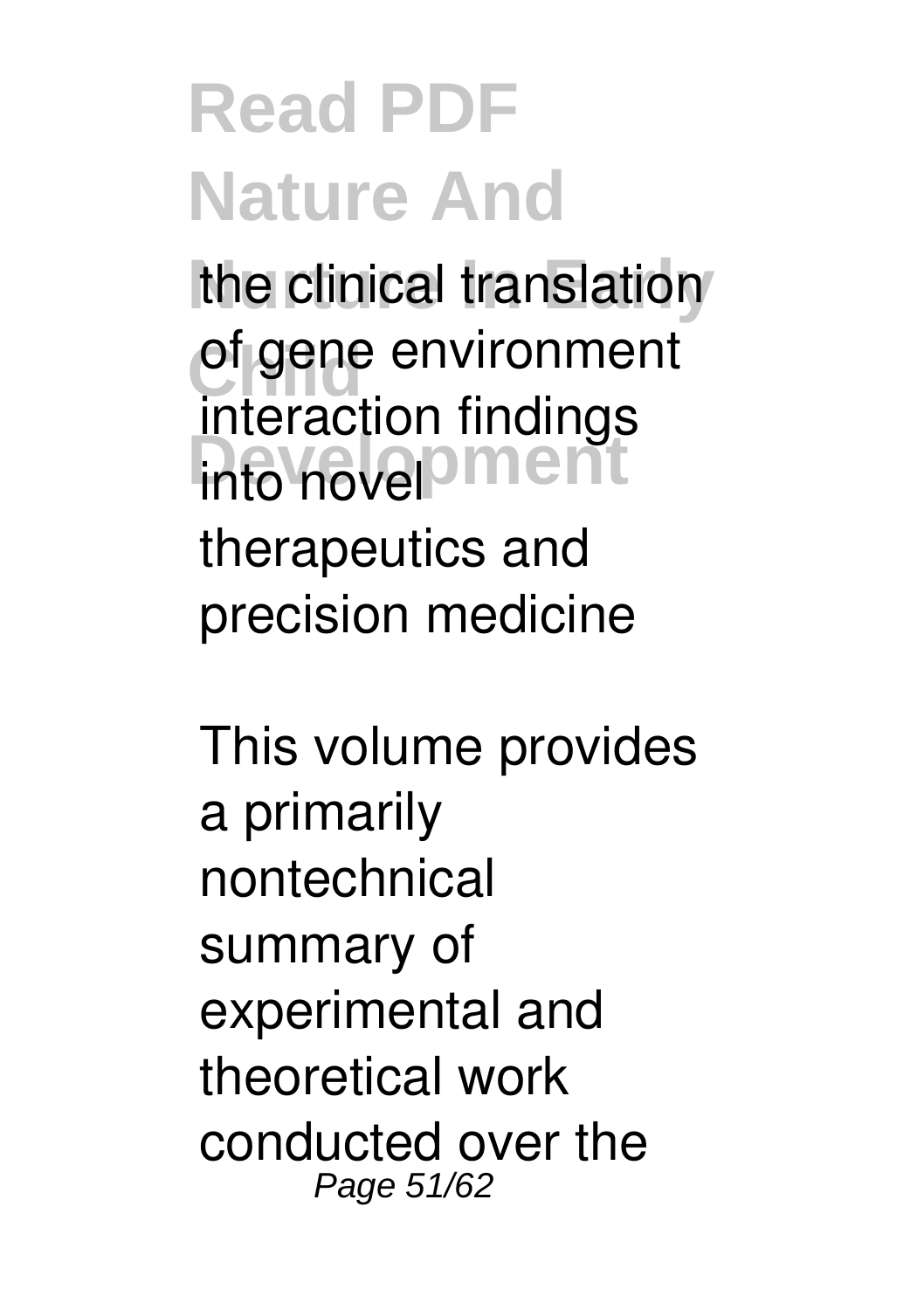course of 35 years<sup>N</sup>y which resulted in a **Development** framework capable of developmental integrating causal influences at the genetic, neural, behavioral, and ecological levels of analysis. It describes novel solutions to the nature-nurture problem at both the empirical and Page 52/62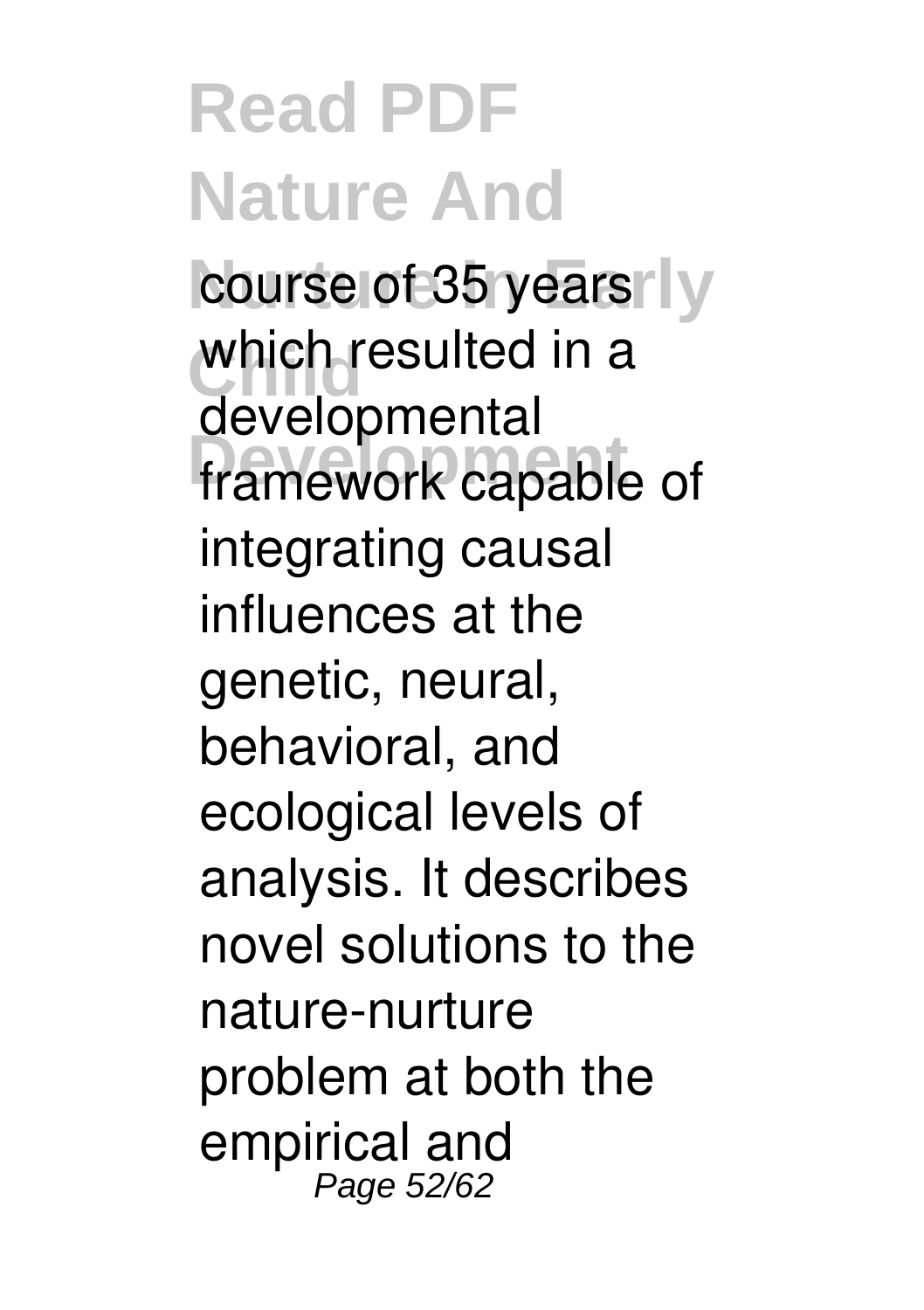theoretical levels.arly **Following field** laboratory<sup>3</sup><sub>ment</sub> observations,<br>Iaboratoria Ment experiments led to the discovery of the nonobvious prenatal experiential basis of instinctive behavior in two species--groundnesting mallard ducklings and holenesting wood ducklings. This work<br><sup>Page 53/62</sup>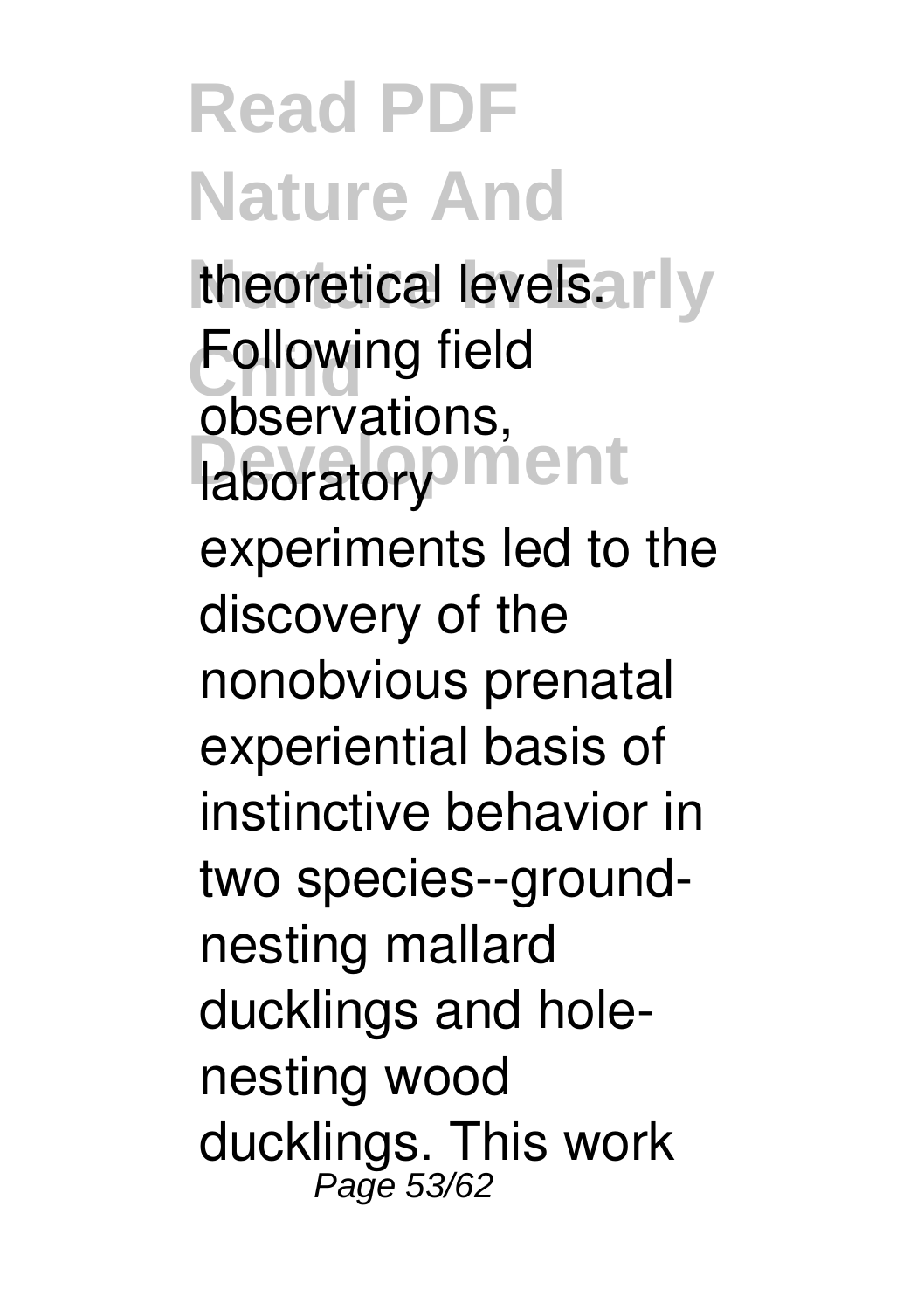also describes the rly experiences that lead canalization of nt to the rigid behavioral development as well as the social and sensory experiences that favor the continuance of flexibility. The author also describes in detail a developmental Page 54/62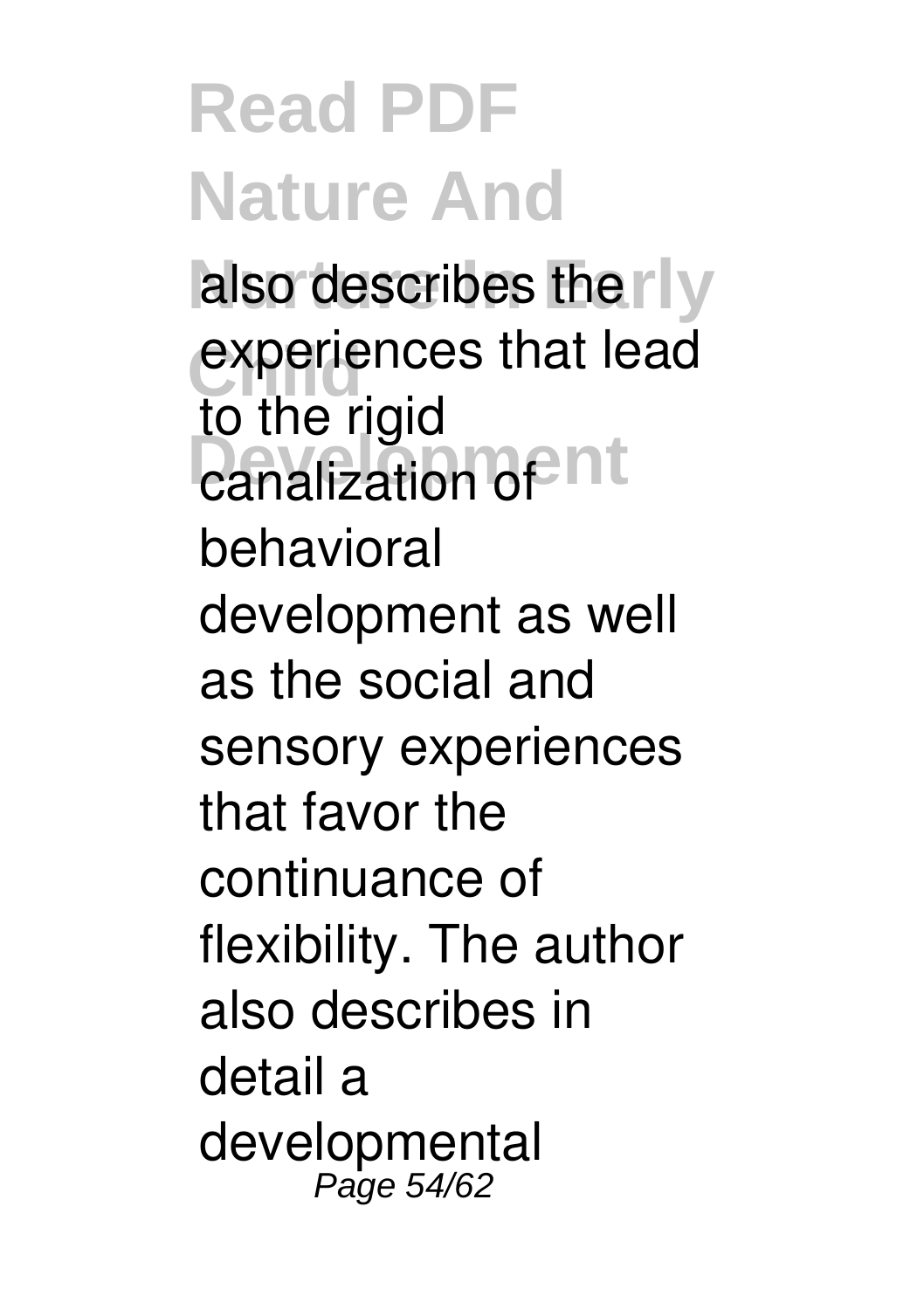psychobiological arly systems view that behaviorally and t supports a psychologically mediated pathway to evolutionary change in humans and other species. Written in a way that is readable to even the nonspecialist, the text is accompanied by numerous Page 55/62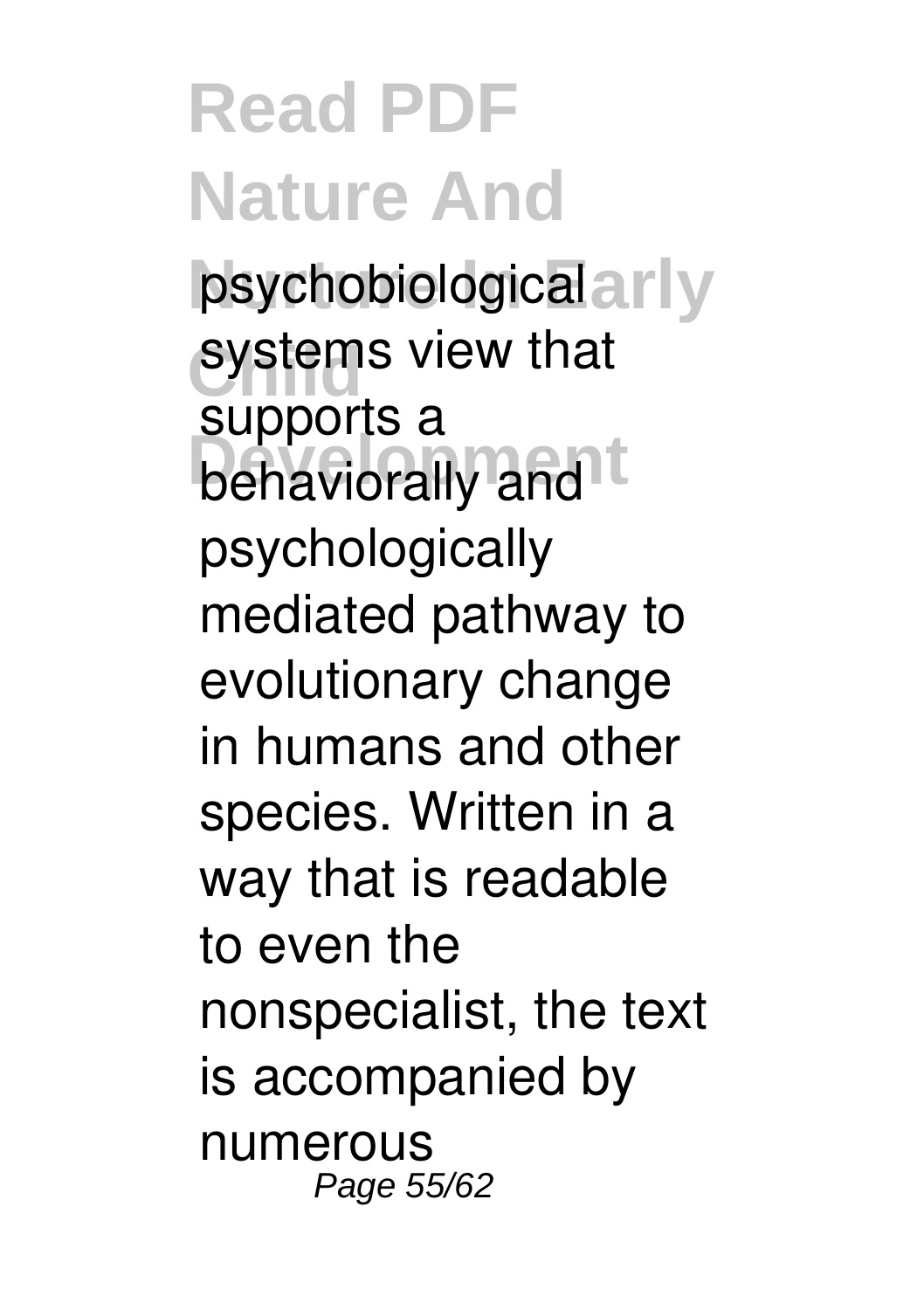photographs thatarly **illuminate and add Development** the written words. personal meaning to Readers will be engaged by the emphasis on the human aspect of the scientific enterprise.

Gillette shows that the sciences of sociobiology and evolutionary Page 56/62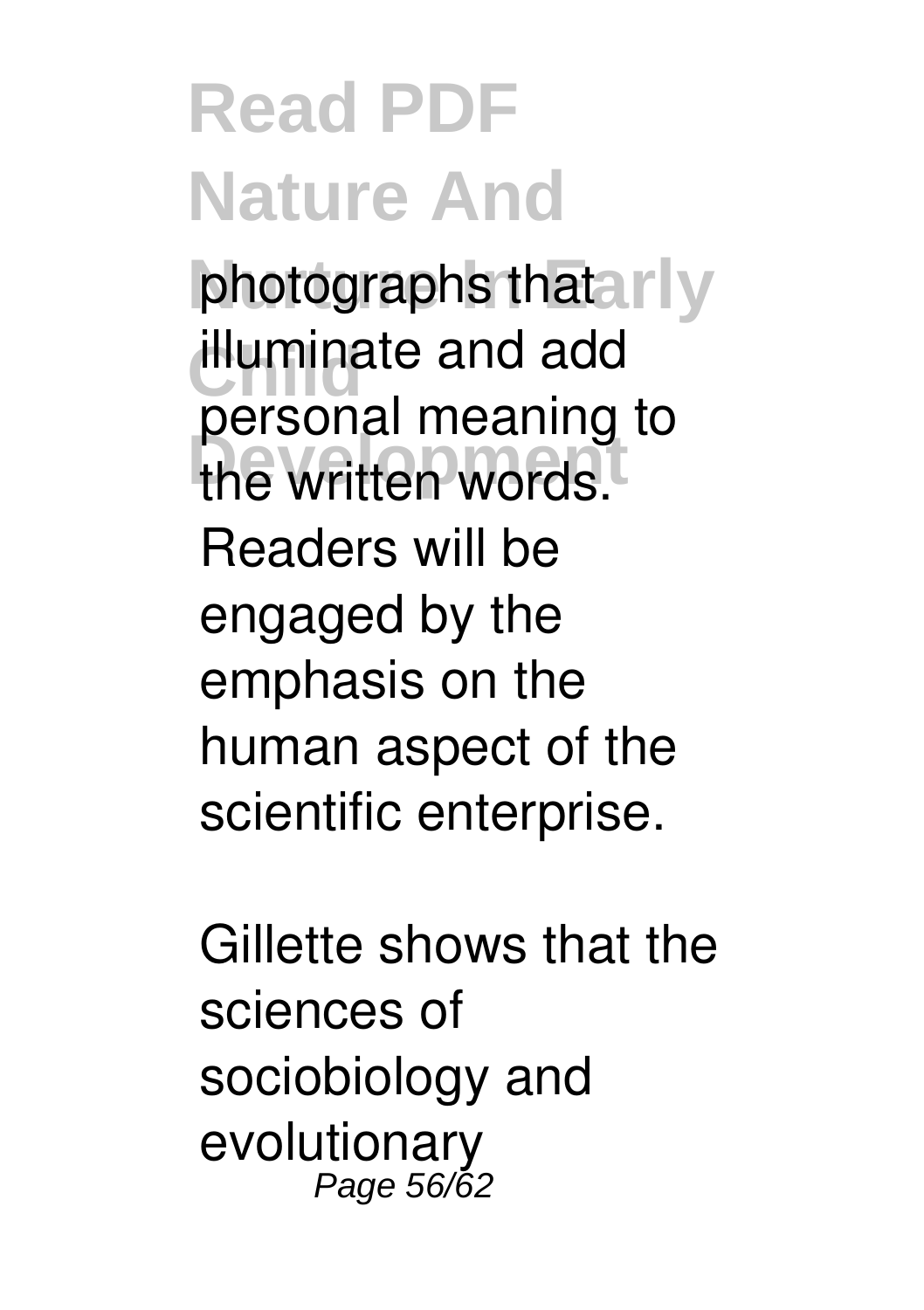psychology werearly undergoing rapid early Twentieth<sup>nt</sup> development in the century. However, many of the early researchers in these sciences were also eugenicists. With the rise of behaviourism and the reaction against eugenics in the 1930s, any scientific claims that Page 57/62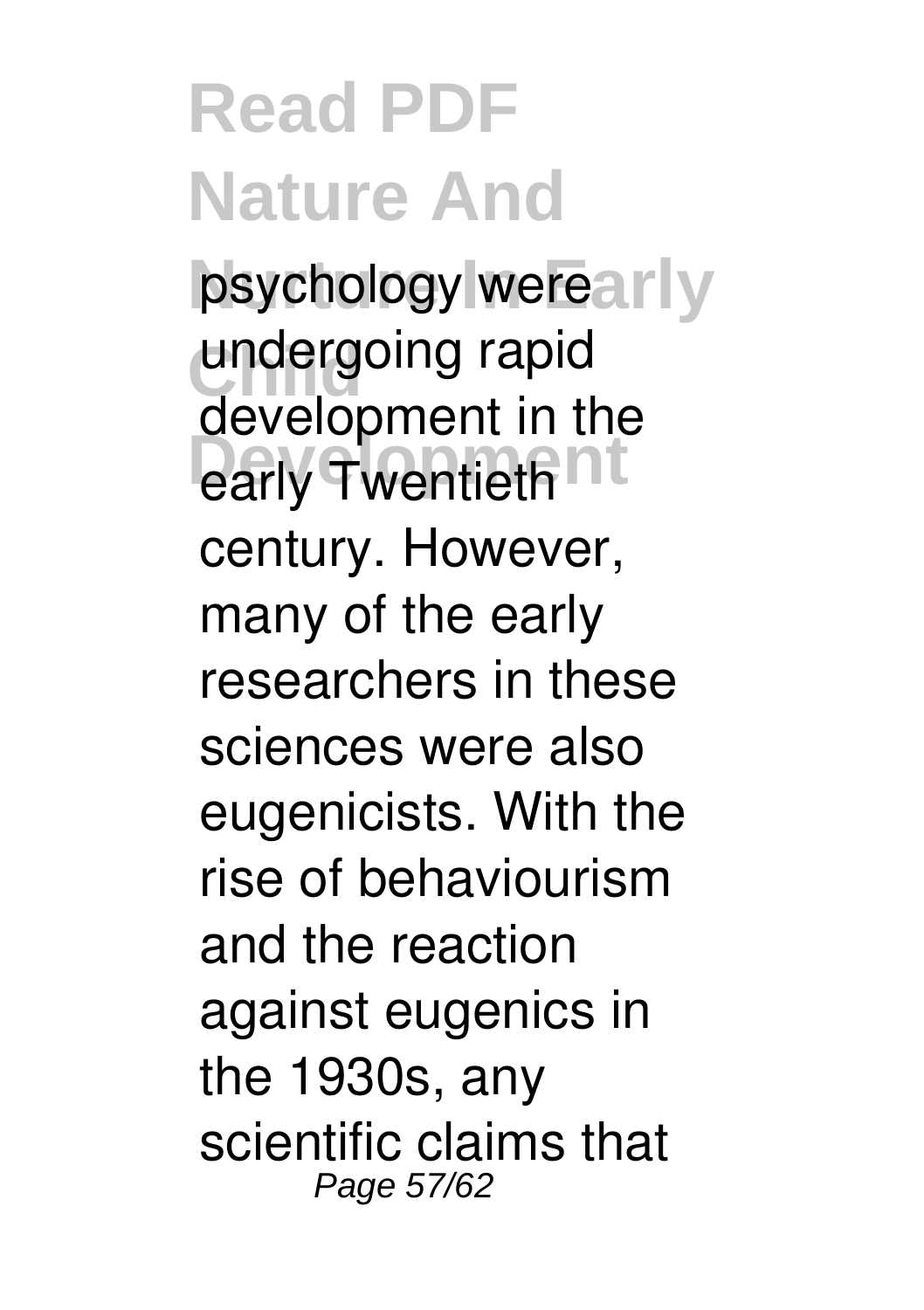behaviour might be ly influenced by heredity **Development** ideological reasons. were suppressed for

Following centuries of debate about "nature and nurture" the discovery of DNA established the idea that nature (genes) determines who we are, relegating nurture (environment) to icing Page 58/62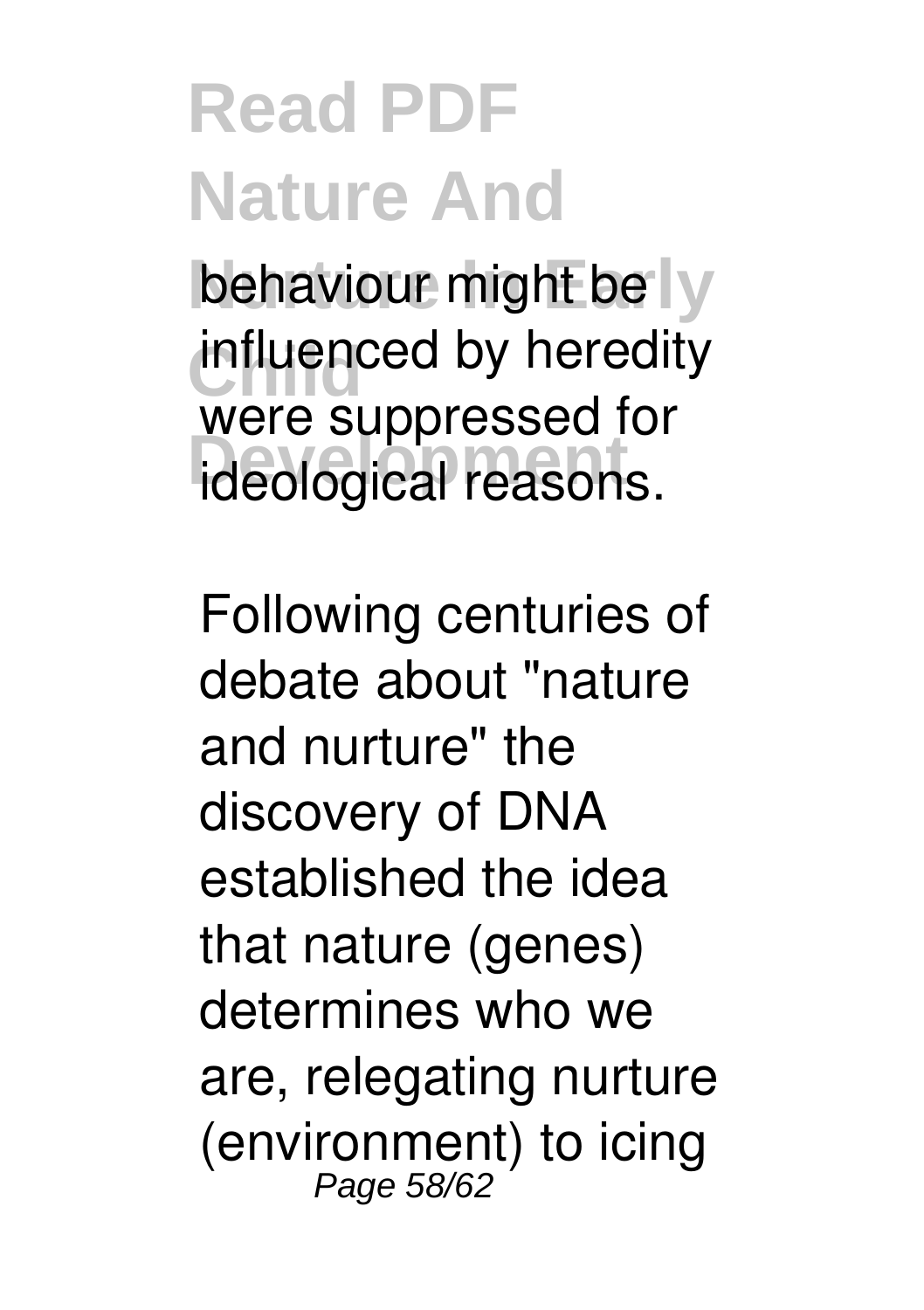on the cake. Since the 1950s, the new **Development** has demonstrated science of epigenetics how cellular environments and certain experiences and behaviors influence gene expression at the molecular level, with significant implications for health and wellbeing. To the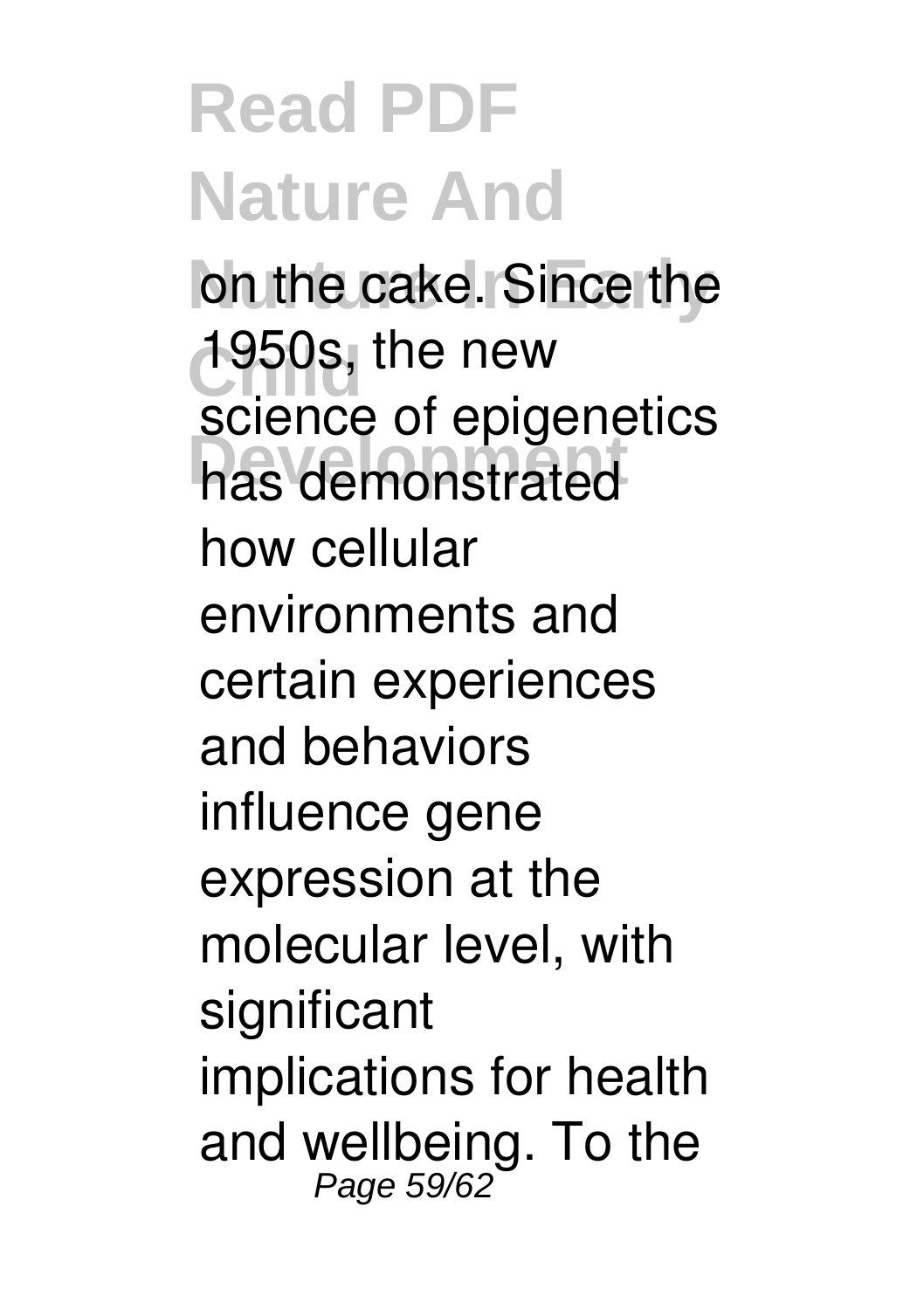amazement of Early scientists, mapping indirectly supported the human genome these insights. Anthropologists Margaret Lock and Gisli Palsson outline vituperative arguments from Classical times about the relationship between nature and nurture, furthered Page 60/62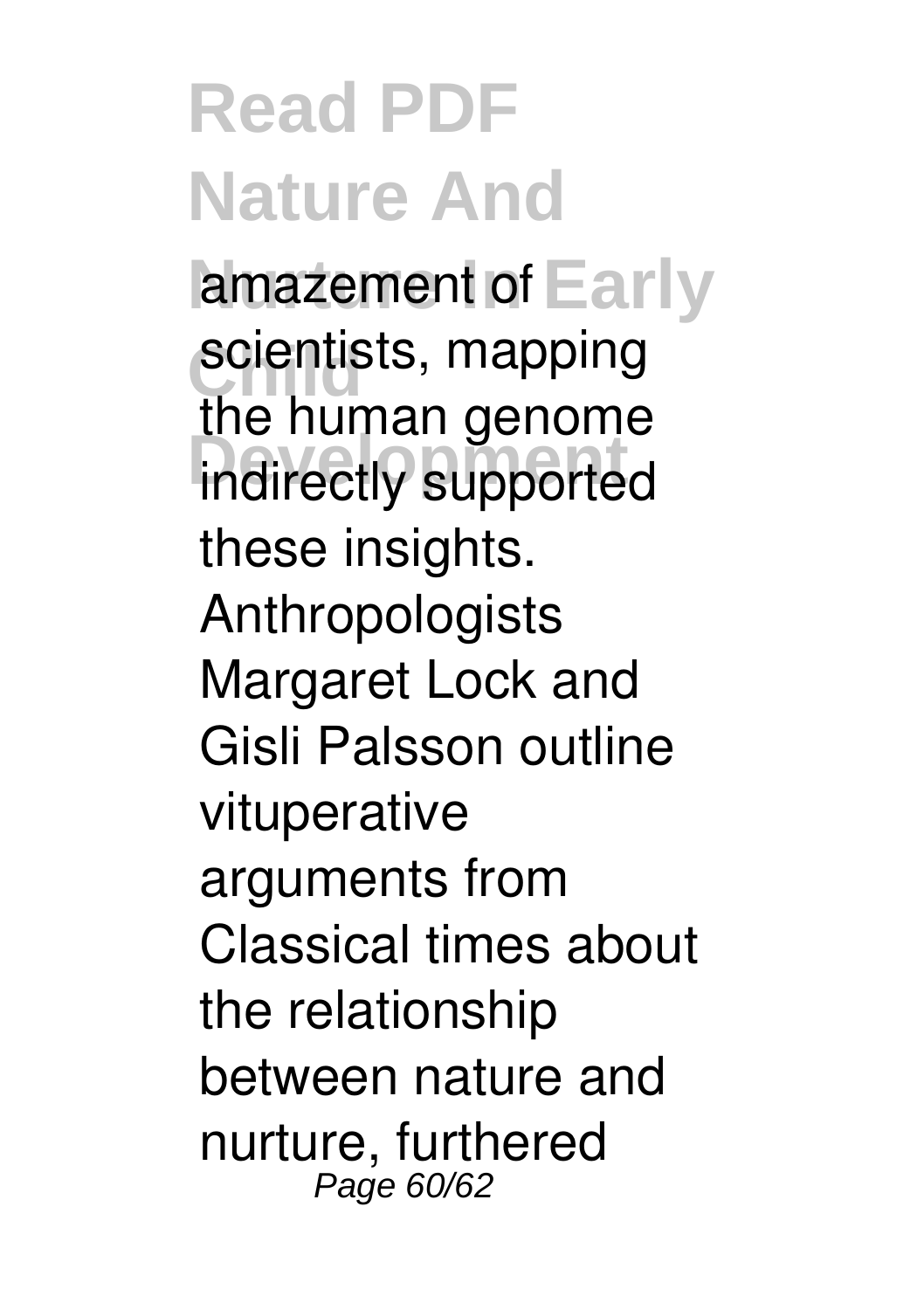today by epigenetic y findings and the **The Summing Service Service Service Service Service Service Service Service Service Service Service Service S** demonstration of a The nature/nurture debate, they show, can never be put to rest, because these concepts are in constant flux in response to the new insights science continually offers.